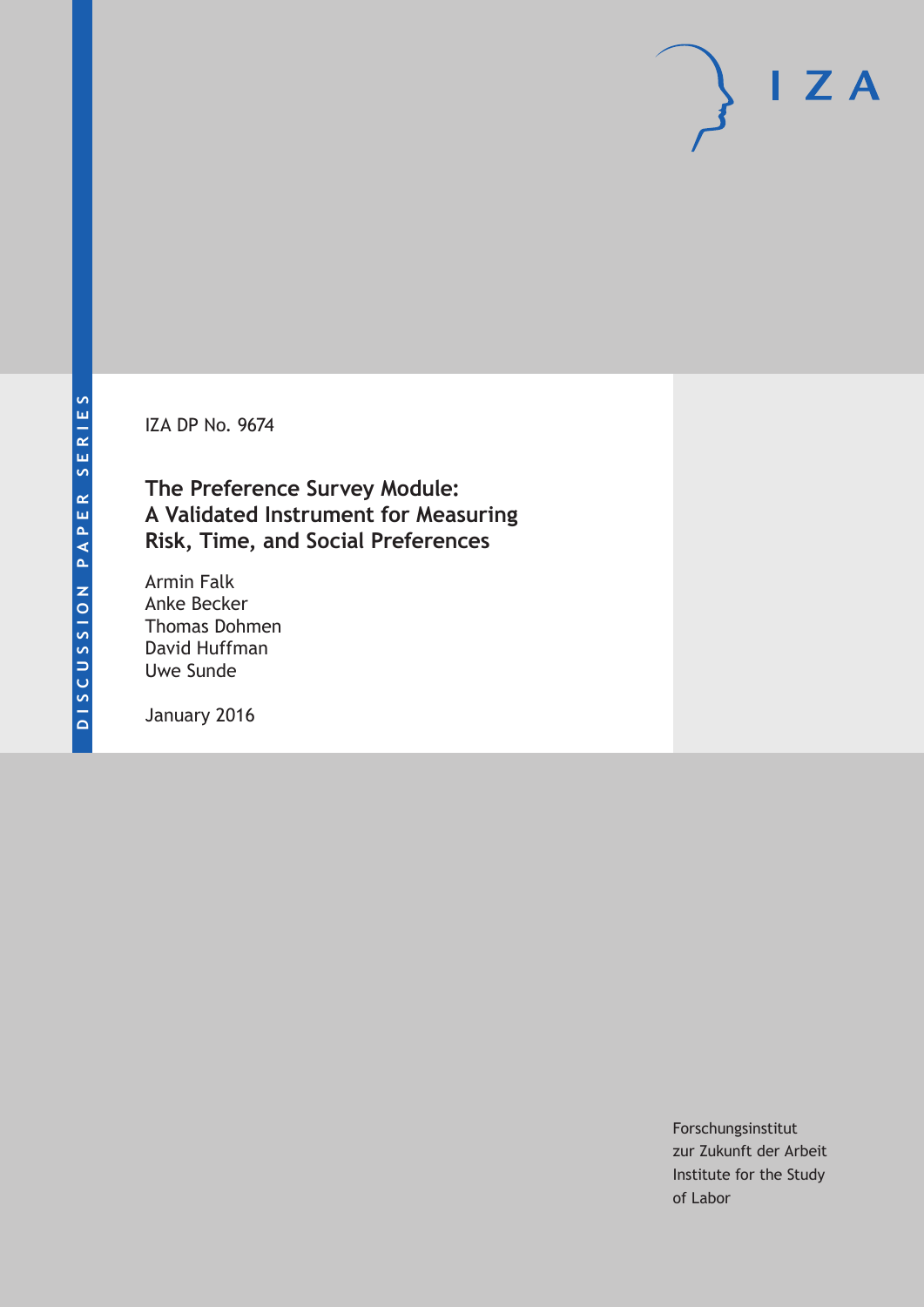# **The Preference Survey Module: A Validated Instrument for Measuring Risk, Time, and Social Preferences**

**Armin Falk** 

*University of Bonn, DIW, CEPR, CESifo, INET and IZA* 

**David Huffman** 

*University of Pittsburgh and IZA* 

**Anke Becker**  *University of Bonn* 

**Uwe Sunde** 

*University of Munich, CEPR, CESifo, DIW and IZA*

## **Thomas Dohmen**

*University of Bonn, Maastricht University, ROA, DIW and IZA*

> Discussion Paper No. 9674 January 2016

> > IZA

P.O. Box 7240 53072 Bonn **Germany** 

Phone: +49-228-3894-0 Fax: +49-228-3894-180 E-mail: iza@iza.org

Any opinions expressed here are those of the author(s) and not those of IZA. Research published in this series may include views on policy, but the institute itself takes no institutional policy positions. The IZA research network is committed to the IZA Guiding Principles of Research Integrity.

The Institute for the Study of Labor (IZA) in Bonn is a local and virtual international research center and a place of communication between science, politics and business. IZA is an independent nonprofit organization supported by Deutsche Post Foundation. The center is associated with the University of Bonn and offers a stimulating research environment through its international network, workshops and conferences, data service, project support, research visits and doctoral program. IZA engages in (i) original and internationally competitive research in all fields of labor economics, (ii) development of policy concepts, and (iii) dissemination of research results and concepts to the interested public.

IZA Discussion Papers often represent preliminary work and are circulated to encourage discussion. Citation of such a paper should account for its provisional character. A revised version may be available directly from the author.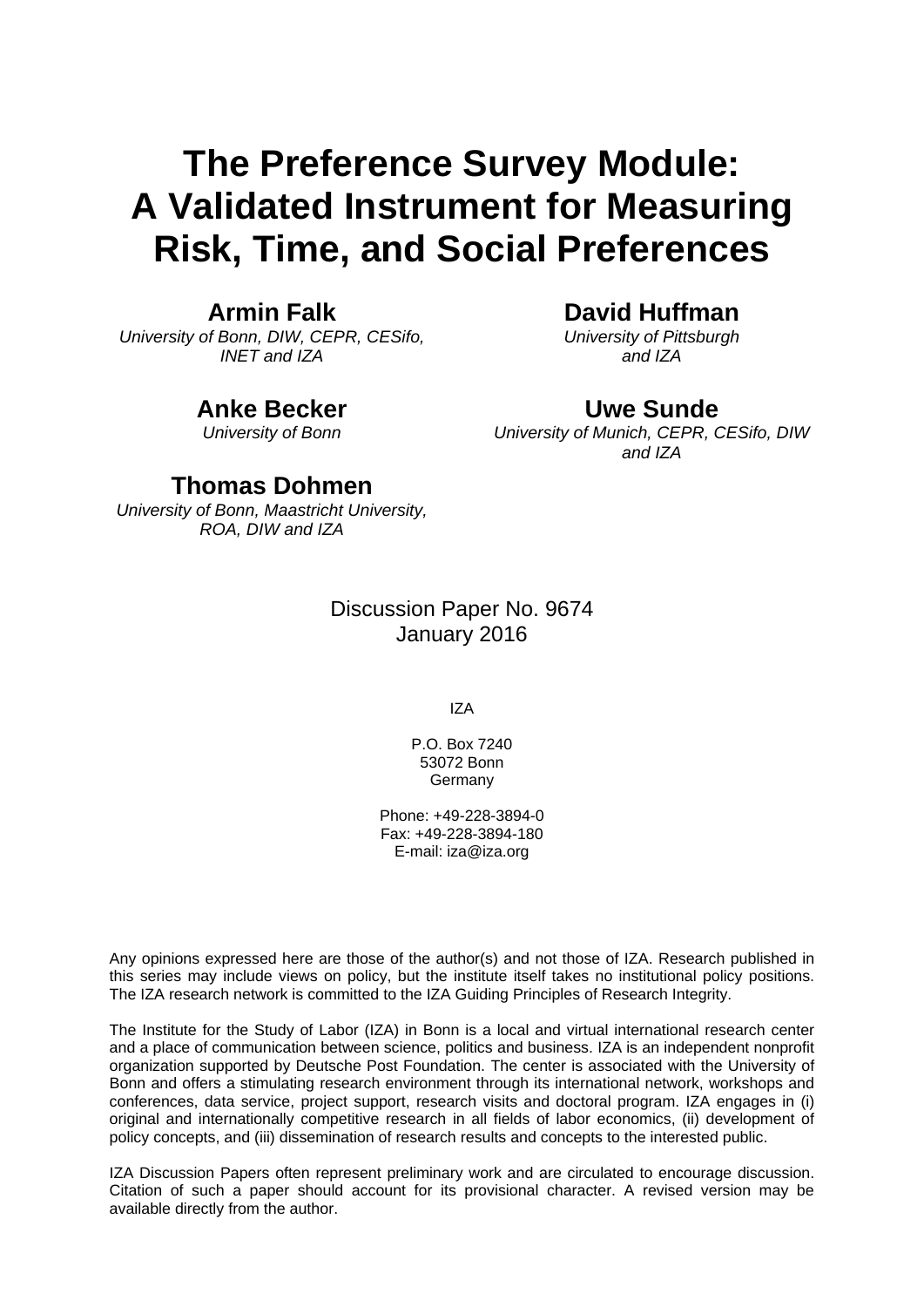IZA Discussion Paper No. 9674 January 2016

# **ABSTRACT**

# **The Preference Survey Module: A Validated Instrument for Measuring Risk, Time, and Social Preferences**

This paper presents an experimentally validated survey module to measure six key economic preferences – risk aversion, discounting, trust, altruism, positive and negative reciprocity – in a reliable, parsimonious and cost-effective way. The survey instruments included in the module were the best predictors of preferences revealed in incentivized choice experiments. We also offer a streamlined version of the module that has been optimized and piloted for applications where time efficiency and simplicity are paramount, such as international telephone surveys.

JEL Classification: C81, C83, C90

Keywords: survey validation, experiment, preference measurement

Corresponding author:

Thomas Dohmen Department of Economics University of Bonn Adenauerallee 24-42 53113 Bonn Germany E-mail: tdohmen@uni-bonn.de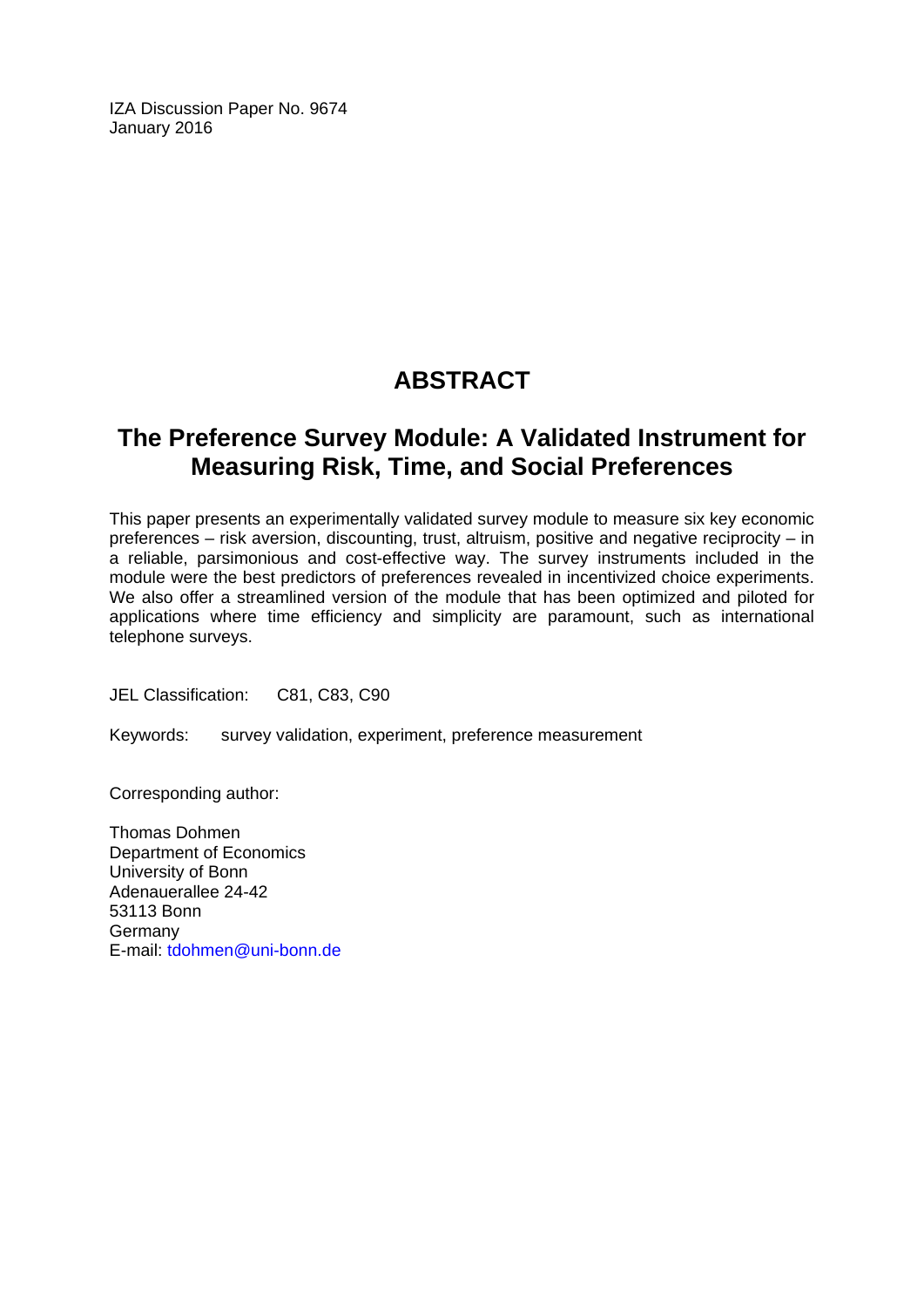# 1 Introduction

This paper develops a concise, experimentally-validated survey module for measuring risk aversion, time discounting, trust, altruism, positive and negative reciprocity. These preferences affect individuals' choices in myriad situations.<sup>[1](#page--1-0)</sup> The module is a convenient tool for obtaining standardized measures in all popular methods of data collection. It is therefore a useful tool in a wide range of applications, not least because preference measures can allow for improved prediction of many important economic behaviors, or can provide control variables if researchers want to identify causal effects of other factors that are correlated with preferences.

The module provides a valuable contribution in several respects. First, while incentivized experiments are generally viewed as the gold standard for eliciting preferences, because they measure actual behavior in a controlled way, they are expensive and time consuming; our survey module is developed based on its ability to capture behavior in incentivized experiments. It thus provides a low cost way to measure preferences in large representative samples, while retaining key advantages of the experimental approach.[2](#page--1-0)

Second, while some existing survey measures have been shown to predict behavior in experiments, these have typically been developed for different individual studies, based on intuitive plausibility, which has led to a large set of diverse measures. Our approach takes the natural next step, assessing which of a wide array of candidate

<sup>&</sup>lt;sup>1</sup> For example, risk aversion, time preferences, altruism, trust, positive reciprocity and negative reciprocity have all been shown to predict a wide range of choices at the individual level, including, e.g., financial decision-making, educational choices, labor market behavior, charitable giving, social norm enforcement, and health outcomes (see, e.g., Dohmen et al., 2009; Dohmen et al., 2011; Fehr et al., 2002; Kirby et al., 1999; Komlos et al., 2004; Rose-Ackerman, 1996; Smith et al., 2005; Tanaka et al., 2010) and are associated with important life outcomes at the individual level (e.g., Becker et al., 2012) as well as with economic outcomes at the organization level (e.g., LaPorta et al., 1997) and the aggregate level (e.g., Beugelsdijk et al., 2004; Knack and Keefer, 1997; Zak and Knack, 2001).

<sup>&</sup>lt;sup>2</sup> An alternative methodology is to use life outcomes as a proxy for preferences. While this has the advantage of involving real (typically self-reported) behavior, for potentially large stakes, a disadvantage is that a given life outcome may depend on many personal and environmental factors besides the preference of interest. By contrast, both experiments and survey measures can pose individuals with carefully designed scenarios and choice options, which can isolate a particular preference with a reasonably high degree of precision, and which are held exactly the same across respondents. This can help eliminate a major source of unobserved heterogeneity that affects the inference of preferences from life outcomes.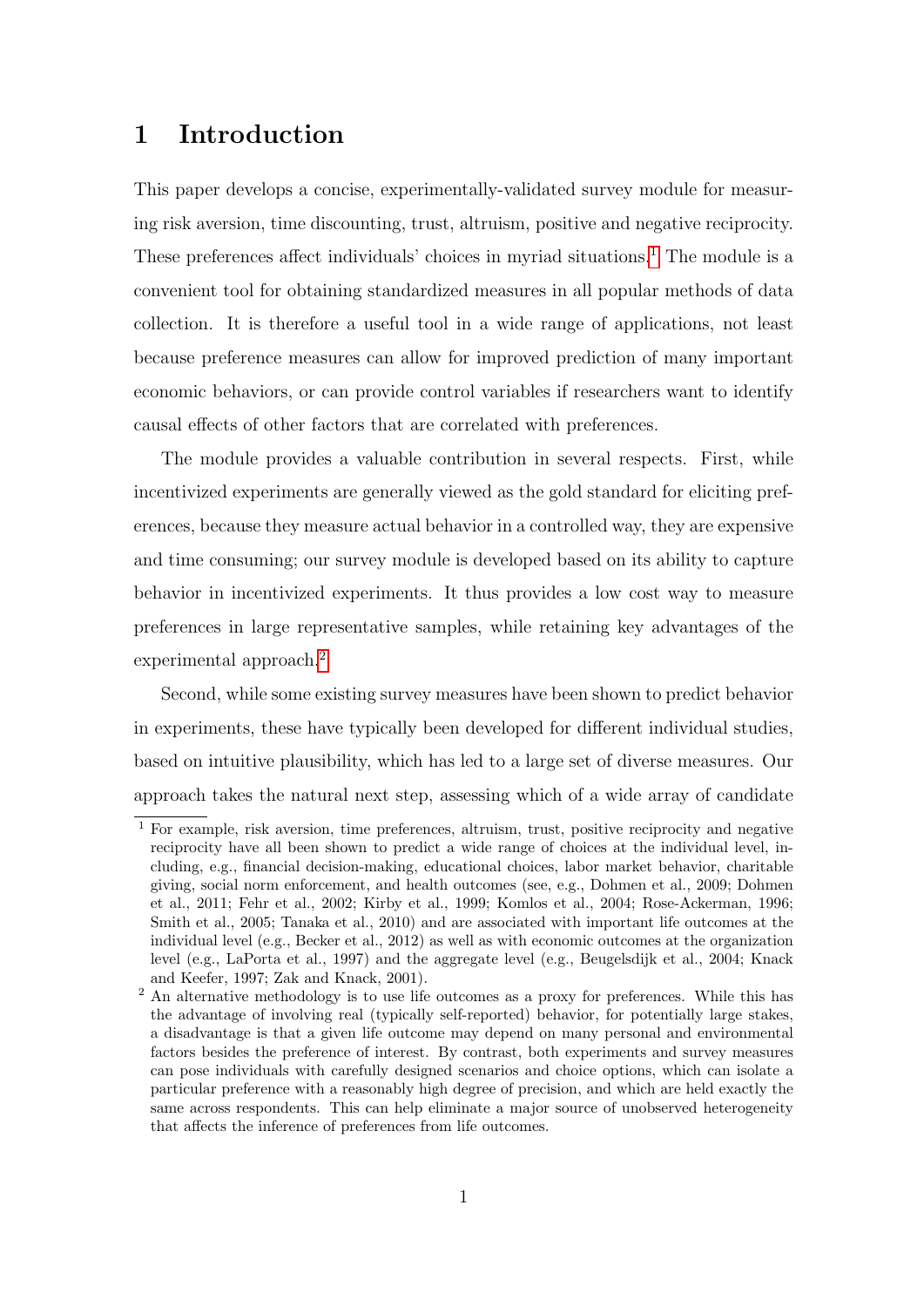measures are the best predictors.[3](#page--1-0) Specifically, for each preference, we evaluate the ability of roughly 30 different survey measures to predict behavior in corresponding incentivized choice experiments. We include measures developed in previous studies, as well as novel measures. We select the survey items that are jointly the best predictors.

Third, the previous literature has used a wide variety of different types of preference measures, with different formats, wordings, and elicitation modes. This poses a substantial obstacle to the comparability of results across studies. Our preference module provides a new tool for measuring preferences in a standardized way. In psychology, this type of problem has been at least partially addressed by the development of a standard set of measures - in particular the so-called Big Five and Locus of Control - which are conceptualized to be key personality traits and relevant for many settings (Costa and McCrae, 1992; Rotter, 1966). Our module captures a set of preferences identified by economic theory as being fundamental determinants of behavior in many contexts. If the module is widely adopted, it will help enhance comparability across studies and may thereby accelerate scientific progress.

In developing the survey module we took several additional considerations into account: We strove to reduce measurement error in the experimental preference measures by having subjects participate in more than one experiment for a given preference and averaging over the choice-based preference measures. We designed the validation to limit spurious interdependencies in decision-making and response behavior by never asking survey questions relating to a particular preference in the same session in which the respective preference elicitation experiment was conducted; surveys and experiments were conducted one week apart. We restricted the subject pool to subjects who had never participated in an experiment before. This rules out possible biases in behavior due to experiences gained in previous

<sup>3</sup> Fehr et al. (2003), for example, examine six different attitudinal trust questions in terms of their ability to predict behavior in an investment game as introduced by Berg et al. (1995), and find that self-rated trusting behavior and willingness to trust strangers are most strongly associated with behavior in the incentivized experiment. Dohmen et al. (2011) show that self-rated willingness to take risk "in general" is significantly correlated with decisions in an incentivized lottery choice experiment. Vischer et al. (2013) relate answers to a survey question asking respondents to rate their general level of impatience to behavior in an experiment involving inter-temporal trade-offs.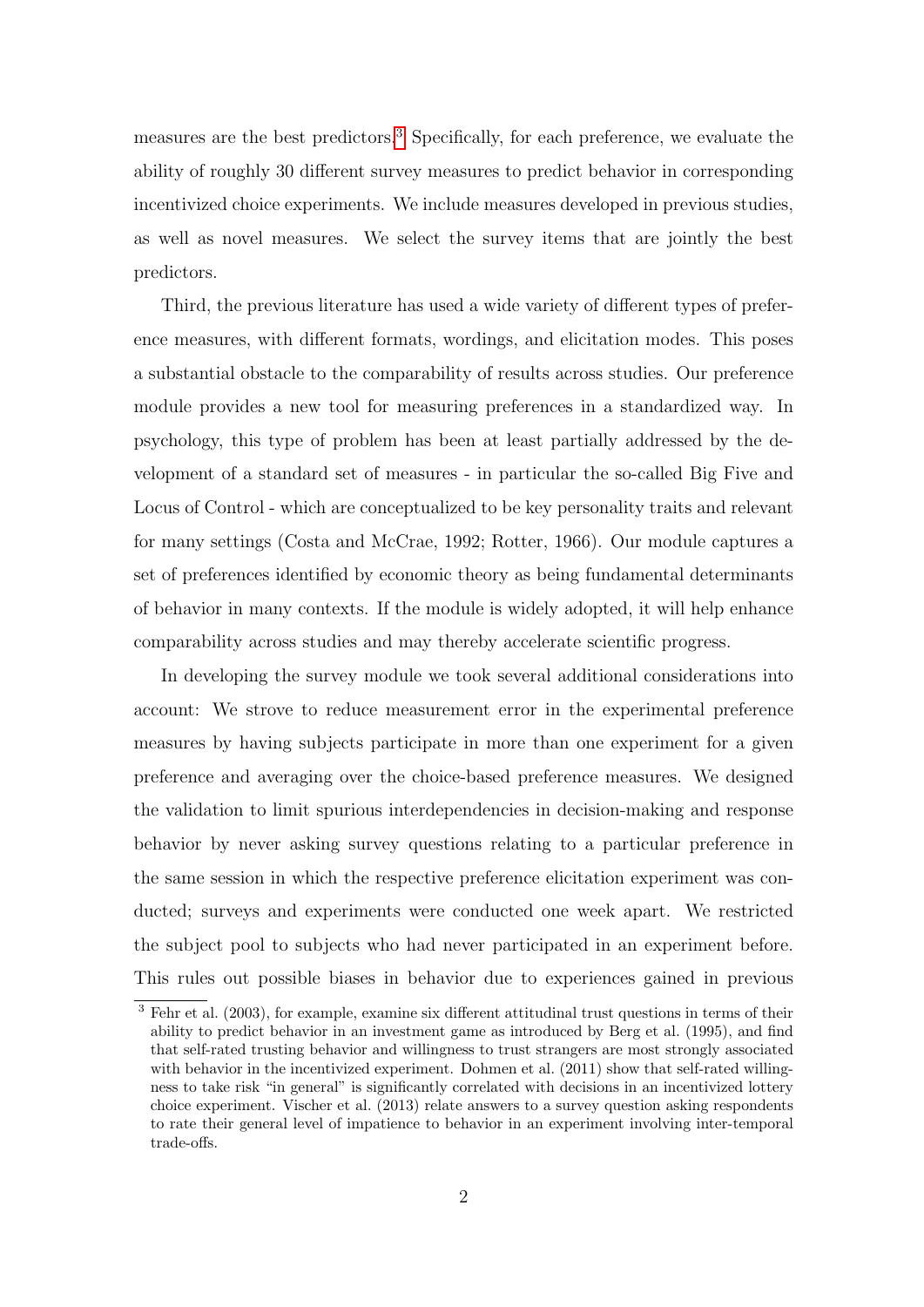experiments.

When selecting the module items, we considered all possible linear combinations of survey items intended to measure a particular preference, and chose the combination that best explained behavior in the respective experimental preference elicitation task. The selection of a best-subset regression model from the candidate family entailed the well-known trade-off between parsimony and explanatory power that is inherent to model selection in statistics. We used standard model selection criteria to guide our choice, and, in addition, took into account the risk of overfitting by evaluating out-of-sample predictive power, or alternatively by conducting cross-validation procedures.

The selected module involves two survey items for the elicitation of each preference. The preference module is symmetric, in that most preferences are measured with one quantitative and one qualitative item. The single best predictor of behavior for a given preference tends to be quantitative: a hypothetical version of the experiment itself. The second survey item that is typically selected is a qualitative question, asking about a general orientation in the relevant preference dimension. The module thus offers an attractive balance between measures that allow for inferring (cardinal) preference parameters, and subjective measures that capture other contexts besides choices about financial rewards.

It turns out that some of the survey items that are selected by our methodology have been shown to be behaviorally valid in various populations by previous studies. For example, the same qualitative measure of risk preference that is selected for our module has been shown to predict behavior in an incentivized risk experiment with a representative sample of German adults (Dohmen et al., 2011). Notably, the correlation between the survey measure and experiment observed in their representative sample is virtually the same as that found in our validation exercise. Other research shows that the same survey question about risk preference predicts behavior in incentivized experiments in 30 different countries (Vieider et al., 2015). Thus, there are strong indications that the types of measures selected for our module have good predictive power in representative and cross-cultural samples.

We also develop a second, streamlined version of the preference module. It has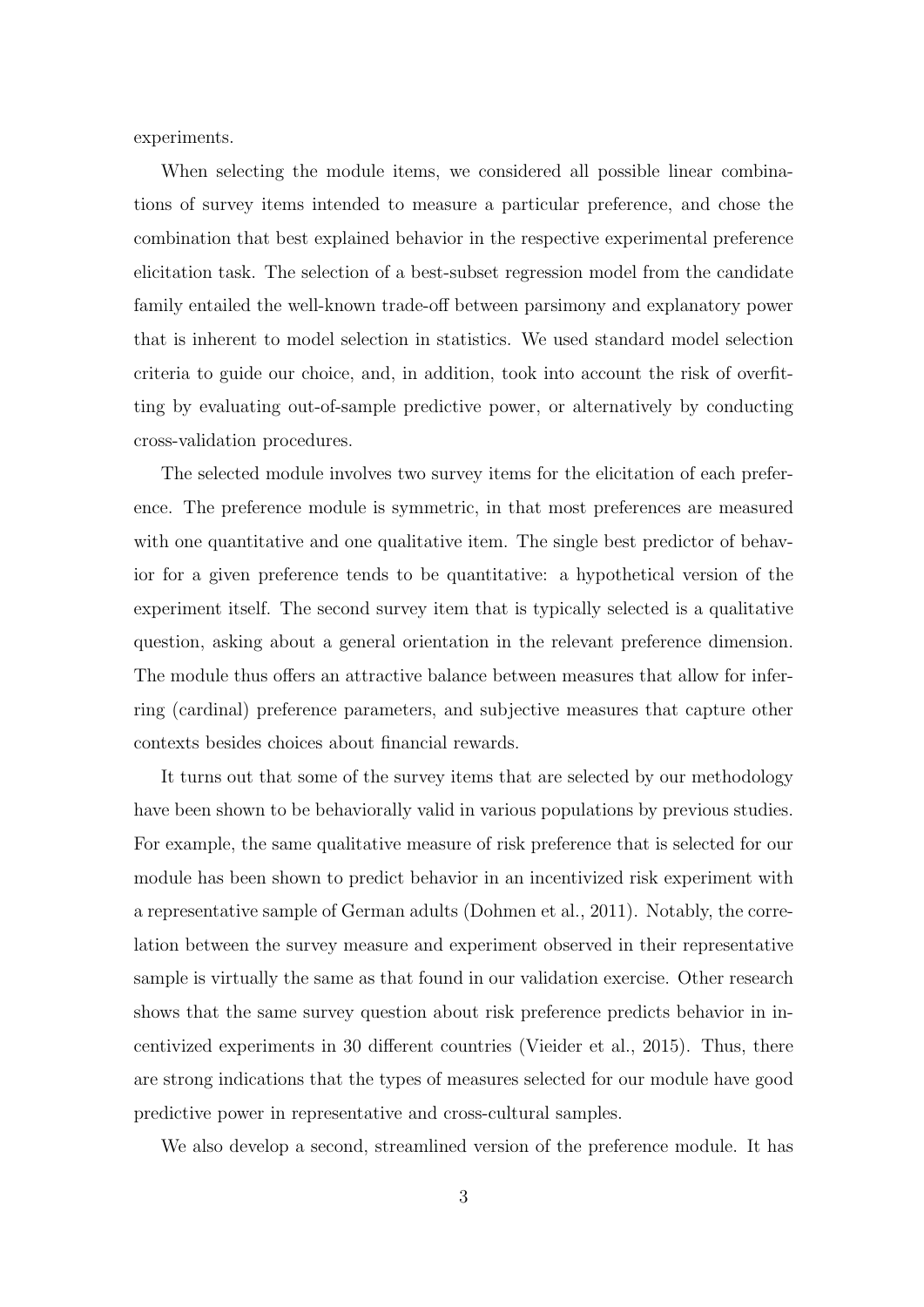slightly weaker explanatory power, but is ideally suited for applications in which time efficiency, simplicity and cultural neutrality are of paramount importance. A prime example is a large-scale international survey among respondents that are representative of the entire population. When developing this streamlined module, we discarded the more complex hypothetical experiments. After selecting the items with highest explanatory power from the modified battery of questions, we tested the performance of the resulting module in an international pilot study.[4](#page--1-0) The streamlined module is implementable within tight time constraints, and detailed feedback elicited from respondents was encouraging in terms of confirming a common understanding of the preference module across a very diverse set of cultures. The feedback led to a few minor wording changes that are incorporated in this version of the module.

We are confident that both versions of the preference module will prove useful to scientists interested in measuring economic preferences. In order to make the preference module easily accessible to researchers, we have launched a website (www.global-preferences.org), from which the preference module can be downloaded. We also provide the streamlined version of the preference module in more than 90 languages. Supplementary material and detailed information on the construction of the module, including the design and instructions of the experiment, the set of survey items included in the questionnaires that participants filled in, z-tree files, and detailed regression tables.

The remainder of the paper is organized as follows. Section [2](#page-7-0) describes the design of the validation study and the procedures to elicit preferences in experiments and surveys. Section [3](#page-12-0) explains the process and the criteria for the selection of items. It also presents the preference module with two items for measuring each of the six preferences, which performs best in out-of-sample prediction. Section [4](#page-16-0) discusses additional important properties of the preference module, such as explanatory power and its suitability for non-student subject pools. Section [5](#page-21-0) proposes the streamlined version of the preference module and discusses its applicability in representative and

<sup>4</sup> The pilot study was run in 22 countries in Southeast Asia, Central Asia, East Africa, Eastern Europe and the Middle East.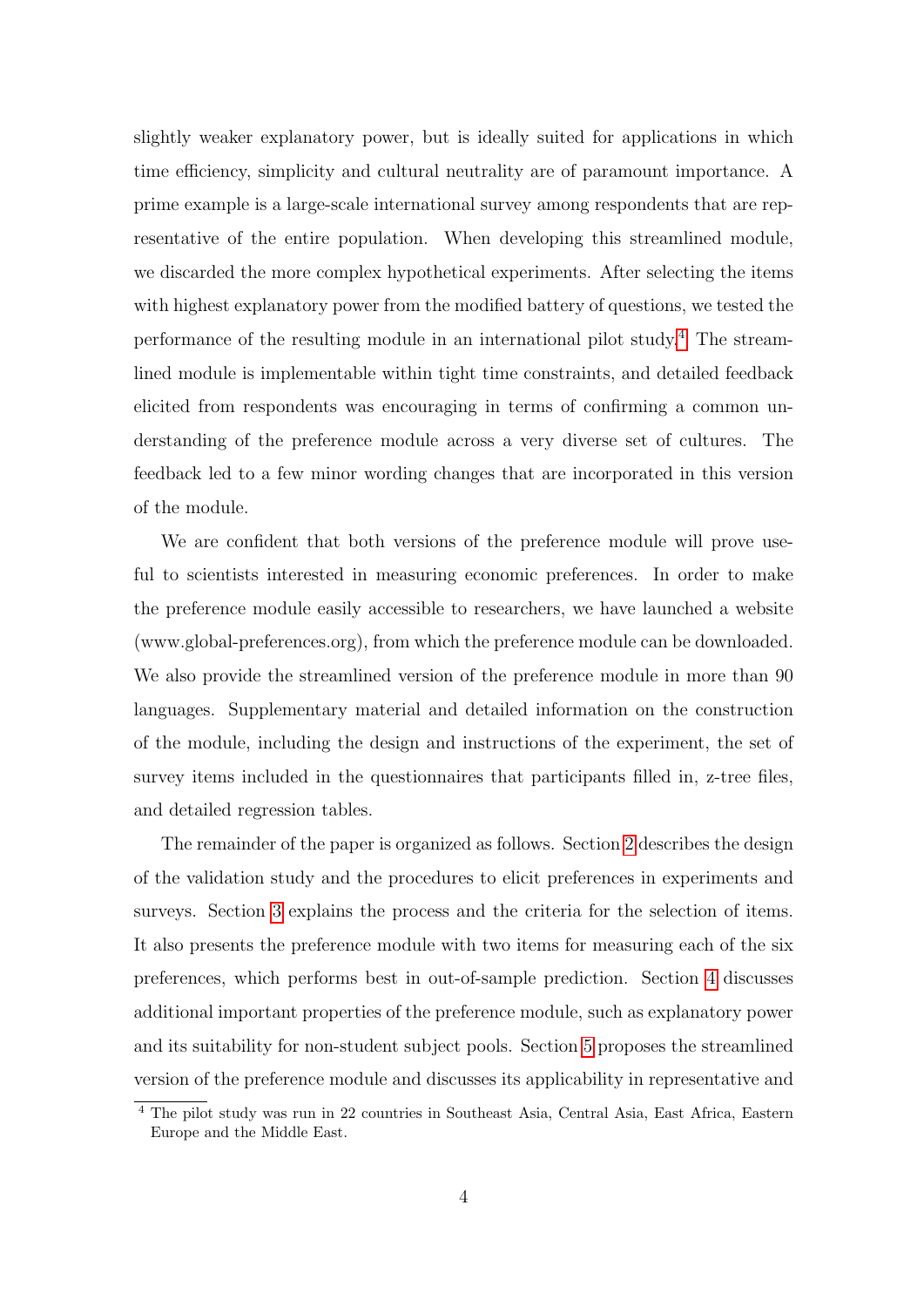cross-cultural samples. Section [6](#page-26-0) concludes.

# <span id="page-7-0"></span>2 Design of the Validation Study

#### 2.1 Procedural Details

409 subjects participated in our study. Subjects were students from the University of Bonn, who were recruited using ORSEE (Greiner 2004). They were required to have never taken part in an experiment before in order to minimize potential confounds due to earlier experiences in (similar) experiments. Subjects signed up for two laboratory sessions. These were scheduled one week apart and run at the Laboratory for Experimental Economics at the University of Bonn in winter 2010/2011. Both sessions consisted of incentivized experiments and non-incentivized surveys, programmed in zTree (Fischbacher 2007). Each session lasted about two hours. Payoffs earned in the incentivized experiments were paid out to subjects at the end of each session.[5](#page--1-0) Average earnings over both sessions amounted to 64 Euros (corresponding to approximately 83 US-dollars at the time of the experiment), including a fixed fee of 10 Euros for participating in both sessions.

In order to minimize spillovers between the experimental and the survey measures, e.g., because individuals might try to avoid cognitive dissonance (Festinger, 1957) and strive for giving consistent responses (Falk and Zimmermann, 2015, and Falk and Zimmermann, forthcoming), we never ran survey and experiment for the same preference during the same session. More specifically, we conducted all experiments relating to social preferences and all surveys relating to time discounting and risk taking in one session. The other session then contained the experiments relating to time discounting and risk taking as well as the surveys on social preferences. In addition, we reversed the order of experimental and survey elicitation of preferences for about half of our subjects. This design feature takes care of potential order effects, i.e., differences in behavior or responses due to differences in the

<sup>&</sup>lt;sup>5</sup> The payments resulting from the choice experiments on time discounting were delivered to the subjects in cash via regular mail, either at the same day of the session or 12 months later, depending on the payoff relevant choice.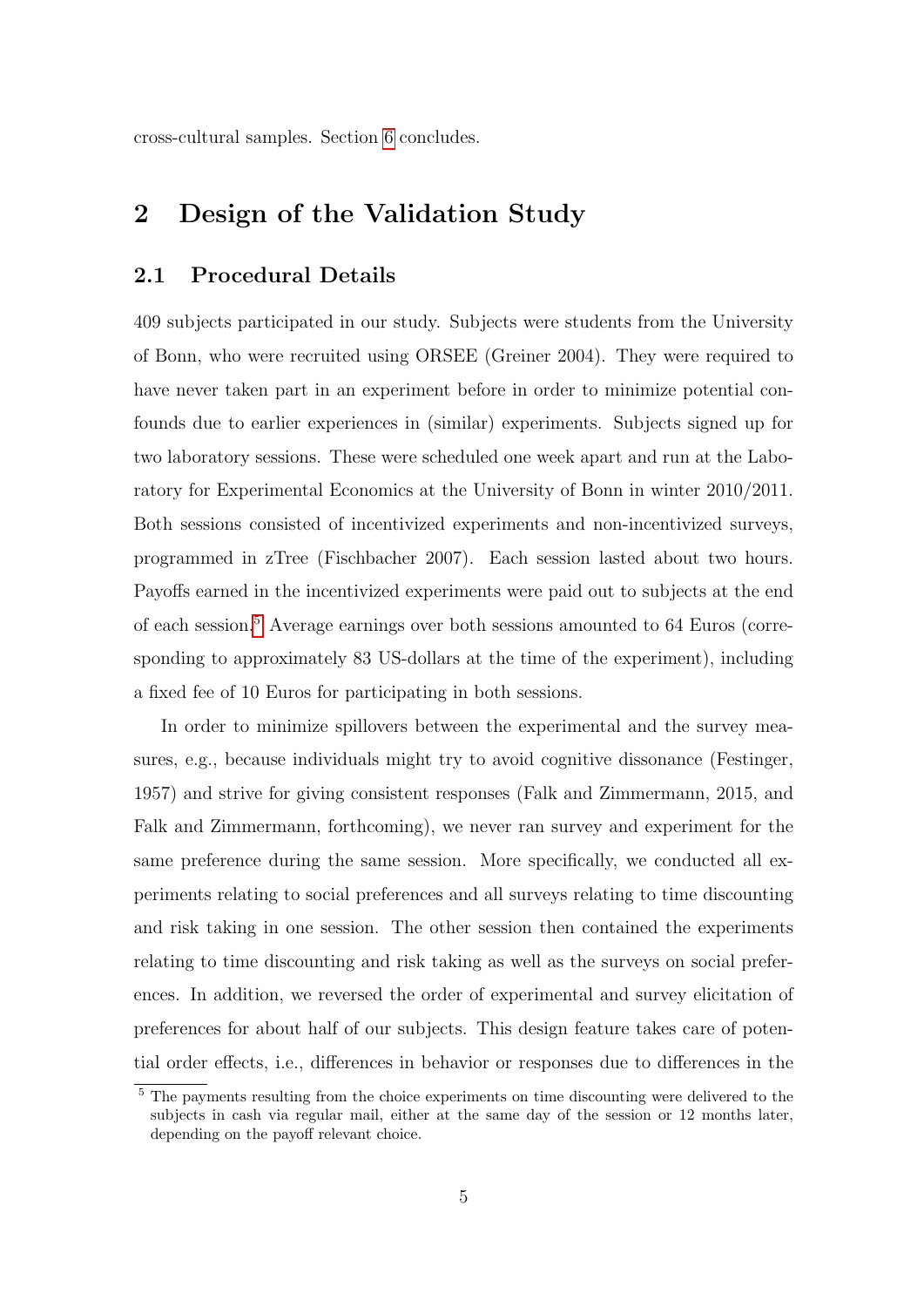way preferences were measured first. Table [1](#page-8-0) gives an overview of the general study design.

|           | Week 1                             | Week 2                             |
|-----------|------------------------------------|------------------------------------|
| Group 1   | Experiments on risk taking and     | Experiments on social preferences; |
| $(n=198)$ | time discounting:                  | Surveys on risk taking and time    |
|           | Surveys on social preferences      | discounting                        |
|           |                                    |                                    |
| Group 2   | Experiments on social preferences; | Experiments on risk taking and     |
| $(n=211)$ | Surveys on risk taking and time    | time discounting:                  |
|           | discounting                        | Surveys on social preferences      |

<span id="page-8-0"></span>Table 1: Overview of Study Design

We also conducted a pre-test with 80 students. This pre-test was intended to provide information on the duration and feasibility of the experiment. Experimental measures for negative reciprocity and altruism were not elicited in this pre-test and the constraints on the participants regarding previous participation were not applied. Otherwise, the protocol was identical. We use data from the this pretest for assessing the out-of-sample predictive performance of different candidate modules in section [3.](#page-12-0)

#### 2.2 Preference Elicitation in Choice Experiments

We conducted standard economic choice experiments on risk taking, time discounting, altruism, trust, positive and negative reciprocity, respectively, in order to obtain behaviorally valid preference measures. The experiments that were used in each of the preference dimensions are summarized in Table [2.](#page-10-0) A detailed description of the experiments is relegated to Appendix [A.](#page-33-0) Monetary stakes were presented to subjects in points, where 100 points equaled 80 Cents. Subjects received feedback about the outcome of the experiments only at the end of the sessions in order to limit the impact of possible income effects on subsequent choices within a session.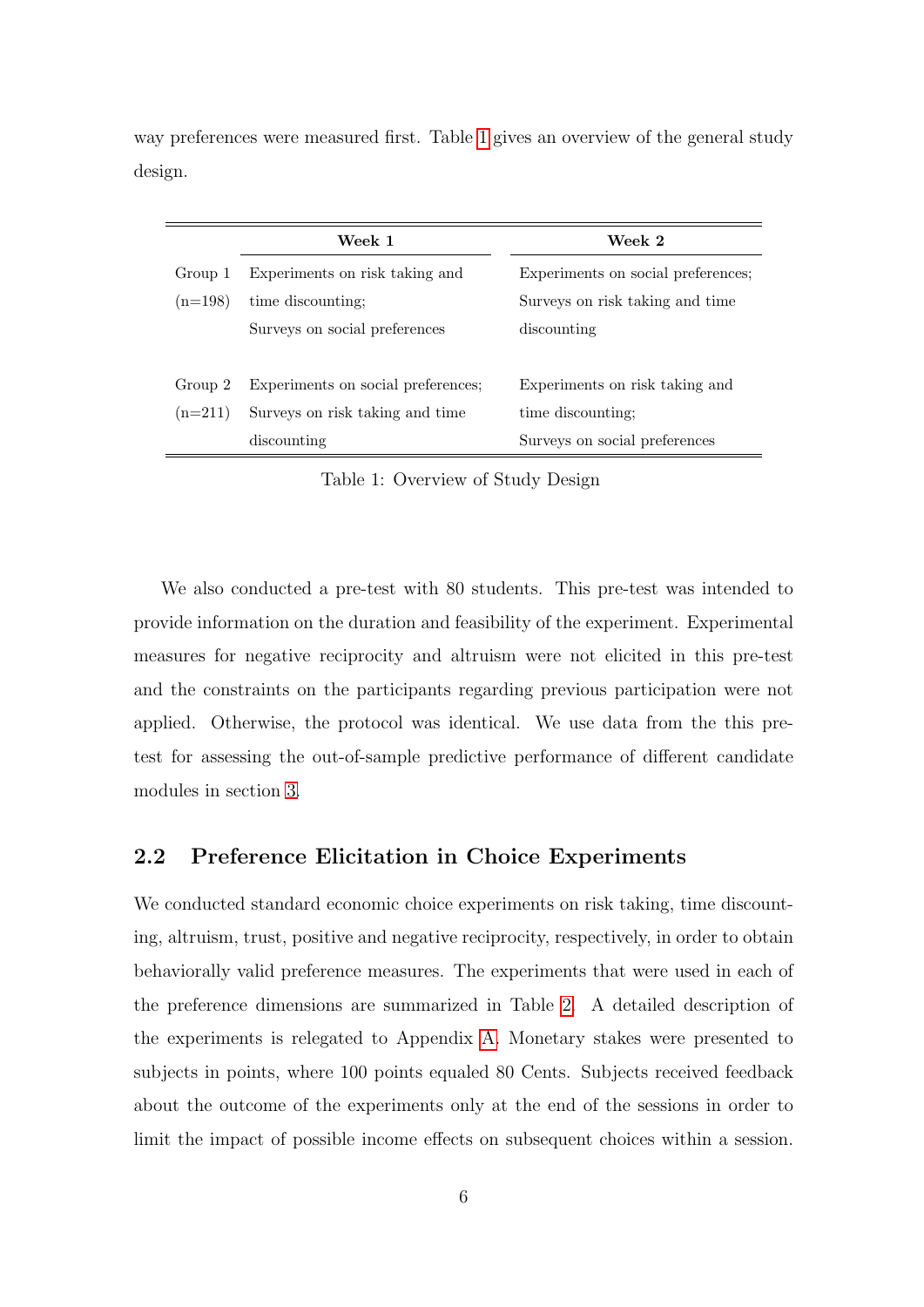All experiments involving social or strategic interaction were one-shot to isolate social preferences from repeated game motives. Specifically, we implemented a perfect stranger random matching protocol implying that subjects never interacted more than once with the same person. Subjects were informed about this at the beginning of each session as well as before each experiment involving social interaction.

For risk taking, time discounting, trust, and positive reciprocity we conducted two experiments each. These experiments had the same structure, but payoffs in the second experiment differed slightly, such that subjects were never asked to make tradeoffs between alternatives that involved the exact same amounts. For instance, the first lottery choice experiment involved 21 choices between a safe payment option, which increased in steps of 50 points from 0 points in the first choice to 1000 points in the last choice, and a lottery that yields 1000 points with probability 0.5 and 0 points otherwise. We perturbed the safe payments in the second experiment by adding or subtracting up to five points to each safe payment alternative. The number of points added or subtracted was determined by a randomly drawn integer value between  $-5$  and  $+5$ . In the discounting experiments, in which subjects made choices between an immediate payment and a larger payment with a 12-months delay, we perturbed the delayed payment in the second experiment in the same manner.

The experimental measure of risk aversion was constructed by averaging over the switching rows in the two lottery choice experiments.<sup>[6](#page--1-0)</sup> This averaging reduces measurement error compared to using a single experimental measure. Analogously, we constructed our experimental measure of time preference by averaging the switching rows in the discounting experiments.[7](#page--1-0)

Trust and positive reciprocity were elicited as first and second mover behavior, respectively, in two versions of the investment game (Berg et al., 1995). Each subject

<sup>&</sup>lt;sup>6</sup> As is common for this type of elicitation methods, some subjects exhibit multiple switching points. We observe that 86 individuals switch more than once from preferring the lottery to the safe payment in either of the two lottery choices experiments, 36 of them have multiple switch points in both experiments. For subjects who make that kind of inconsistent choices, we calculate the average switching row in each choice table and construct the experimental measure of risk aversion as the mean of the two averages.

<sup>&</sup>lt;sup>7</sup> In the discounting experiments, we observe that around 7 percent of subjects switch more than once from preferring the early payment to the late payment. For these subjects we construct the experimental measure by taking the mean of the average switching row in the two experiments involving intertemporal choices.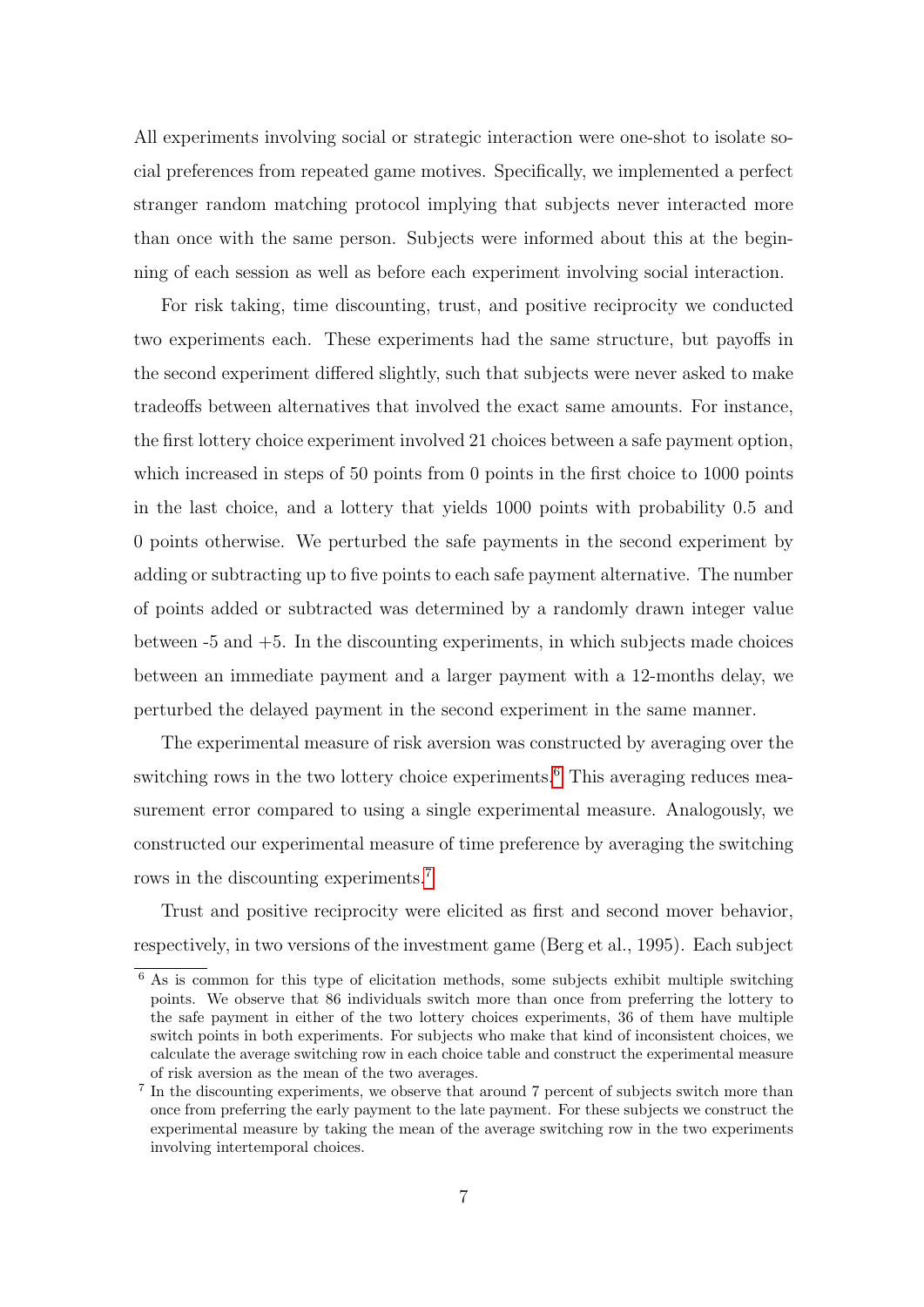was in the role of the first and the second mover twice, such that overall each subject participated in four investment games. In one version, the amount sent by the first mover was tripled, in the other one it was doubled. For the second mover behavior, we implemented the contingent response method (Selten, 1967). As our measure of trust, we again took the averages from the two decisions made as a first mover. For positive reciprocity, we first averaged all second mover decisions from the contingent response method in the two versions of the investment game. The average of these two amounts constitutes our preference measure of positive reciprocity.

For altruism, we conducted a dictator game with a charitable organization as recipient. The chosen donation then constitutes our preference measure of altruism. For negative reciprocity, we conducted two different experiments. A subject's minimum acceptable offer in an ultimatum game (Güth et al., 1982) serves as one assessment of negative reciprocity. We obtain a second assessment from a subject's investment into punishment after unilateral defection of their opponent in a prisoner's dilemma (Falk et al., 2005). In order to obtain our preference measure of negative reciprocity, we standardized both variables to account for the different response scales and then took the average.

| Preference   | Experiment                                    | Measure                                |
|--------------|-----------------------------------------------|----------------------------------------|
| Risk         | Two multiple price lists in which subjects    | Average of rows in both price lists in |
| Taking       | choose between a lottery and varying          | which subjects switch from preferring  |
|              | safe options.                                 | the lottery to the safe option.        |
| Time         | Two multiple price lists in which subjects    | Average of rows in two price lists in  |
| Discounting  | choose between a payment "today" and a        | which subjects switch from preferring  |
|              | larger payment "in 12 months".                | the early to the delayed payment.      |
| <b>Trust</b> | First mover behavior in two investment        | Average amount sent as a first         |
|              | games.                                        | mover in both investment games.        |
| Altruism     | First mover behavior in a dictator game with  | Amount of donation.                    |
|              | a charitable organization as recipient.       |                                        |
| Positive     | Second mover behavior in two investment       | Average amount sent back in both       |
| Reciprocity  | games (contingent response method).           | investment games.                      |
| Negative     | Investment into punishment after unilateral   | Average score: amount invested into    |
| Reciprocity  | defection of the opponent in a prisoner's     | punishment and minimum acceptable      |
|              | dilemma (contingent response method) and      | offer in an ultimatum game.            |
|              | minimum acceptable offer in an ultimatum game |                                        |

<span id="page-10-0"></span>Table 2: Overview: Experimental Measures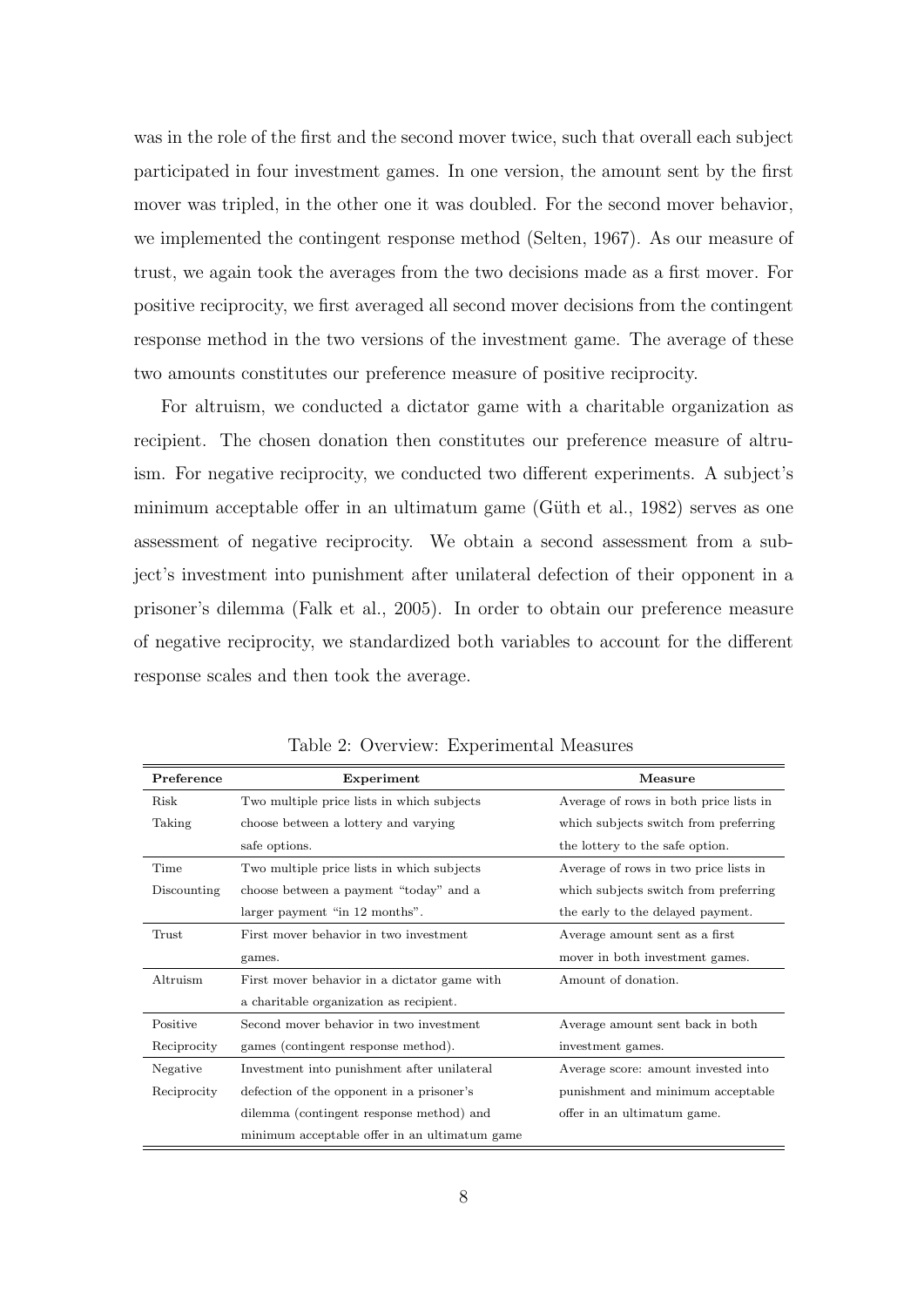#### 2.3 Preference Elicitation in Surveys

In the survey, we asked both quantitative and qualitative questions to measure a given preference. In total, we included 199 survey items.<sup>[8](#page--1-0)</sup> Many survey items were taken or adapted from existing surveys, like the German Socio-Economic Panel Study (SOEP) or the National Longitudinal Study of Youth (NLSY), or from previous research (e.g., Weber et al., 2002; Perugini et al., 2003). Additionally, we designed and included a number of new items. Each battery of survey questions on a particular preference began with a qualitative measure, asking respondents to self-assess their preference "in general" on an 11-point scale.<sup>[9](#page--1-0)</sup> Next, respondents were asked to state how they believe others judge them with respect to that preference and to compare their preference to the attitude of others. Then, respondents had to assess their attitude in qualitative terms with respect to different domains, e.g., financial decision-making. Subsequently, subjects were confronted with a battery of additional qualitative and quantitative survey items.

Quantitative items typically included a hypothetical version of the incentivized choice experiment. Since the multiple price lists used in the lottery choice experiment and in the inter-temporal choice experiment involve 30 choices and are rather time-consuming, we also included an alternative elicitation procedure in which subjects only had to make five sequential choices. In the five-question measure of risk preference all subjects first decided between the lottery versus a safe payment that slightly exceeds the expected value of the lottery. In the second decision (and all subsequent decisions) the lottery remained the same. If the participant had chosen the safe option in the first question, the safe option in the subsequent decision was smaller. If the participant had opted for the lottery, the safe payment increased. In the same manner, the safe option was increased or decreased in the third decision when the lottery or the safe payment were preferred in the second decision, respectively. This procedure was repeated five times. Figure [2](#page-62-0) in the Appendix illustrates the method underlying this condensed quantitative measure, which is commonly re-

<sup>8</sup> Section A in the online appendix gives a list of all survey items we used in our study.

<sup>&</sup>lt;sup>9</sup> An example of this type of question is the general risk question that was validated in Dohmen et al. (2011).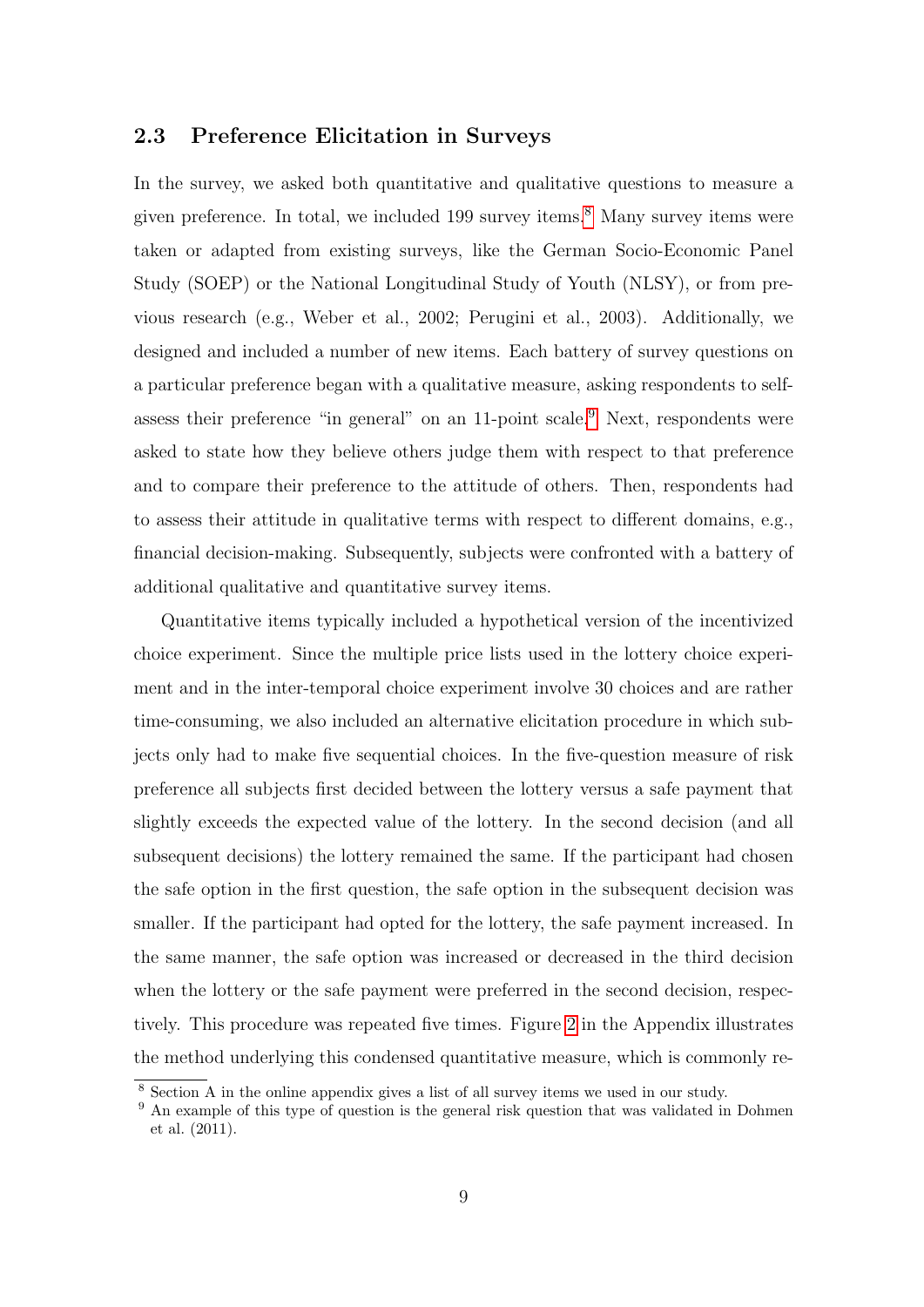ferred to as an "unfolding brackets" method.<sup>[10](#page--1-0)</sup> For the case of time discounting, an analogous unfolding brackets elicitation was used in which the early option was identical in every choice while the delayed option varied. The procedures are described in detail in Appendix [E](#page-55-0) (for risk taking) and Appendix [F](#page-63-0) (for time discounting). Finally, we asked all subjects to rate the reliability of their answers in the survey part. Before running the item selection procedure for the preference module, we restricted the pool of items to include only those items that are widely applicable, i.e., that are not limited to certain subject pools, e.g., university students.<sup>[11](#page--1-0)</sup> In particular, we excluded items that refer to betting on horses, gambling, drug consumption, risky sports, taking a hitchhiker, or that require respondents to be employed.<sup>[12](#page--1-0)</sup>

# <span id="page-12-0"></span>3 The Preference Module

#### 3.1 Item Selection Procedure

Our aim was to develop a survey preference module that contains the set of items for each preference that best capture revealed preferences in incentivized laboratory experiments, in the sense of an optimal tradeoff between explanatory power and parsimony. While previous studies have typically focused on identifying survey measures that are significantly correlated with experimental preference measures, our approach is to identify the combination of survey items from an extensive battery of alternative survey items that best predicts choices in incentivized experimental preference elicitation tasks.

In order to identify the best linear combination of items for measuring a particular preference, we regressed each experimental preference measure on different combinations of the respective survey items. In the spirit of best subset selection, we considered all possible combinations of survey items as regressors.<sup>[13](#page--1-0)</sup> We then

 $\overline{10}$  In psychology this approach is also referred to as the "staircase method" (Cornsweet 1962).

<sup>&</sup>lt;sup>11</sup> In our initial selection of the battery of candidate questions we had still included items that relate to very particular contexts, despite the fact that our ex ante choice of items was guided by judgments about applicability and relevance in diverse populations.

<sup>&</sup>lt;sup>12</sup> Some of these items might work well for particular sub-samples of the population, but will most likely be uninformative and inappropriate for large fractions of more general population samples.

<sup>&</sup>lt;sup>13</sup> Alternative selection procedures commonly applied in, e.g., personality psychology are stepwise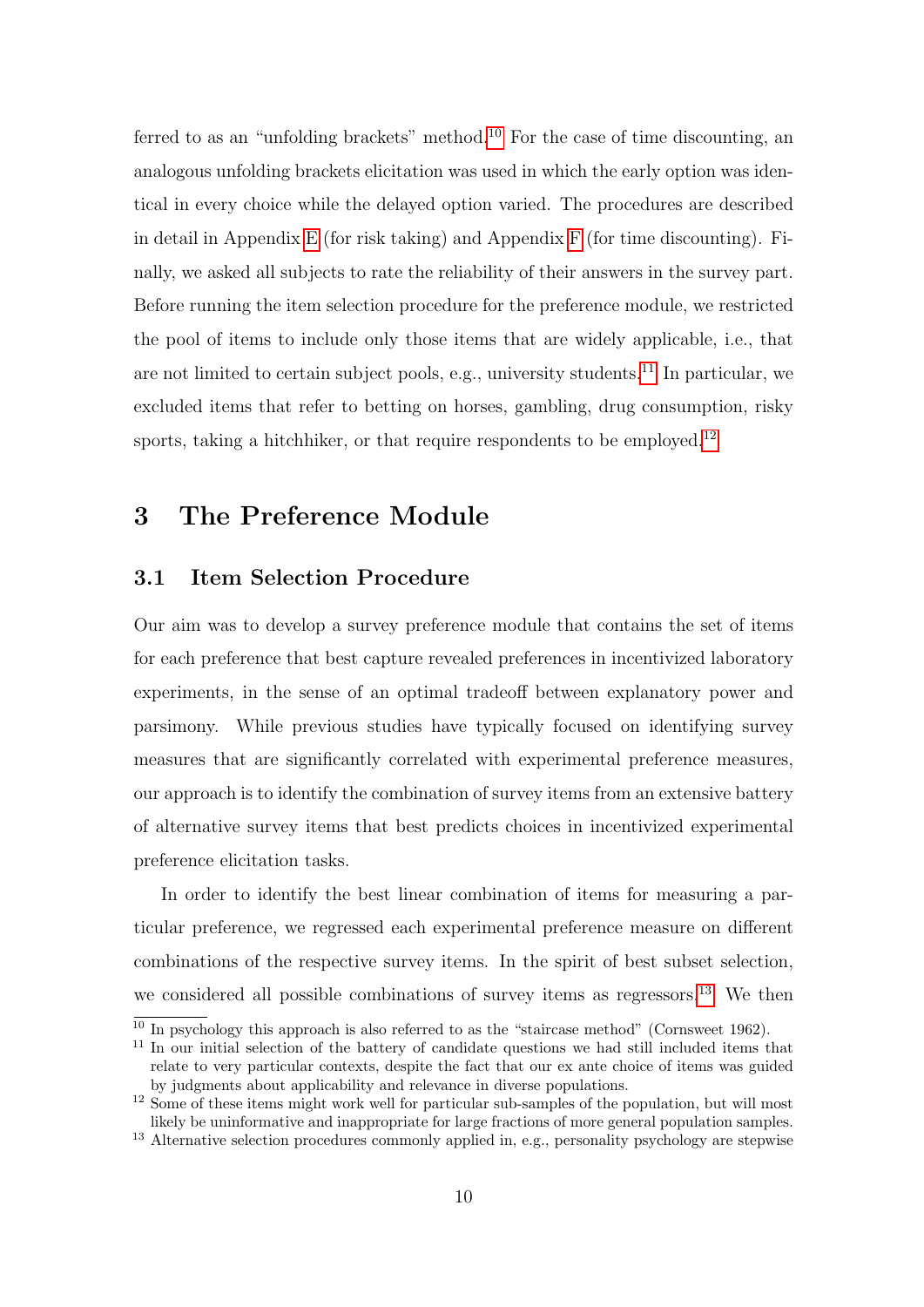took into account statistical model selection criteria, based on explanatory power and prediction error, in order to identify the preferred combination of survey items for each preference.<sup>[14](#page--1-0)</sup>

We implemented the selection procedure using a stepwise approach. In the first step, we ran OLS regressions and identified for every number of regressors the best model in terms of explanatory power, using an  $\bar{R}^2$  criterion.<sup>[15](#page--1-0)</sup> In the second step, we considered all models selected in the first step, i.e., one model for any number of regressors, and used information criteria to narrow down the number of candidate models.[16](#page--1-0) Since these information criteria differ with respect to the extent to which the inclusion of additional regressors is penalized, the different information criteria will not necessarily all favor the same model. In our case, the two-item and three-item models were among the set of candidate modules for each preference, in the sense that they were reasonably close according to the different information

selection procedures, including forward selection and backward elimination procedures. In forward selection approaches the analysis starts with the null model and chooses the predictor variable which explains the highest share of variance in the dependent variable. Given this predictor, the next variable is selected applying the same criterion. This process is repeated until no additional predictor variables can be found that meet a certain criterion, e.g., an F-statistic above a certain threshold (compare, e.g., Kadane and Lazar, 2004). In backward selection approaches the analysis starts with the model that includes all potential predictor variables and then, one by one, eliminates variables from the model that perform worst according to a predetermined criterion. Again, this procedure is repeated until only predictor variables are left in the model that fulfill a certain criterion. Clearly, the resulting model in both forward selection and backward elimination procedures strongly depends on the order of selecting (eliminating) items. Consequently, they do not necessarily result in the same model (see also Graybill, 1976). Stepwise regression approaches combine backward elimination and forward selection procedures and mitigate the problem of order dependence. However, all three approaches share the feature that not all possible models are evaluated. A further potential alternative would be to use the so-called Lasso-technique as introduced by Tibshirani (1996). Lasso is particular useful when best subset selection is not feasible, e.g., when there are more potential explanatory variables than observations, which is not the case in our setting in which we consider linear models only that are additively separable in explanatory variables. In fact, in this case Lasso selects largely the same modules. We deliberately did not consider non-linear and fully interacted prediction models for reasons of simplicity, to facilitate applicability and interpretation of the preference module, and to enhance comparability of results across studies.

<sup>&</sup>lt;sup>14</sup> Another important ex ante criterion was cost efficiency, i.e., considering the tradeoff between predictive power and conciseness of the module. It turned out, however, that the statistical criteria were not in conflict with the cost criterion as favored combinations are parsimonious in terms of the number of items.

<sup>&</sup>lt;sup>15</sup> In the following we will only report results from OLS regressions. However, all results reported here are robust to estimating Ordered Probit models and selecting items using the criteria of maximum log-likelihood or Pseudo- $\bar{R}^2$ .

<sup>&</sup>lt;sup>16</sup> Naturally,  $R^2$  will increase with the number of regressors, but adding regressors may result in overfitting. Different criteria such as adjusted  $\bar{R}^2$ , the Akaike information criterion (AIC), or the Bayesian information criterion (BIC) contain a penalty term for the number of items.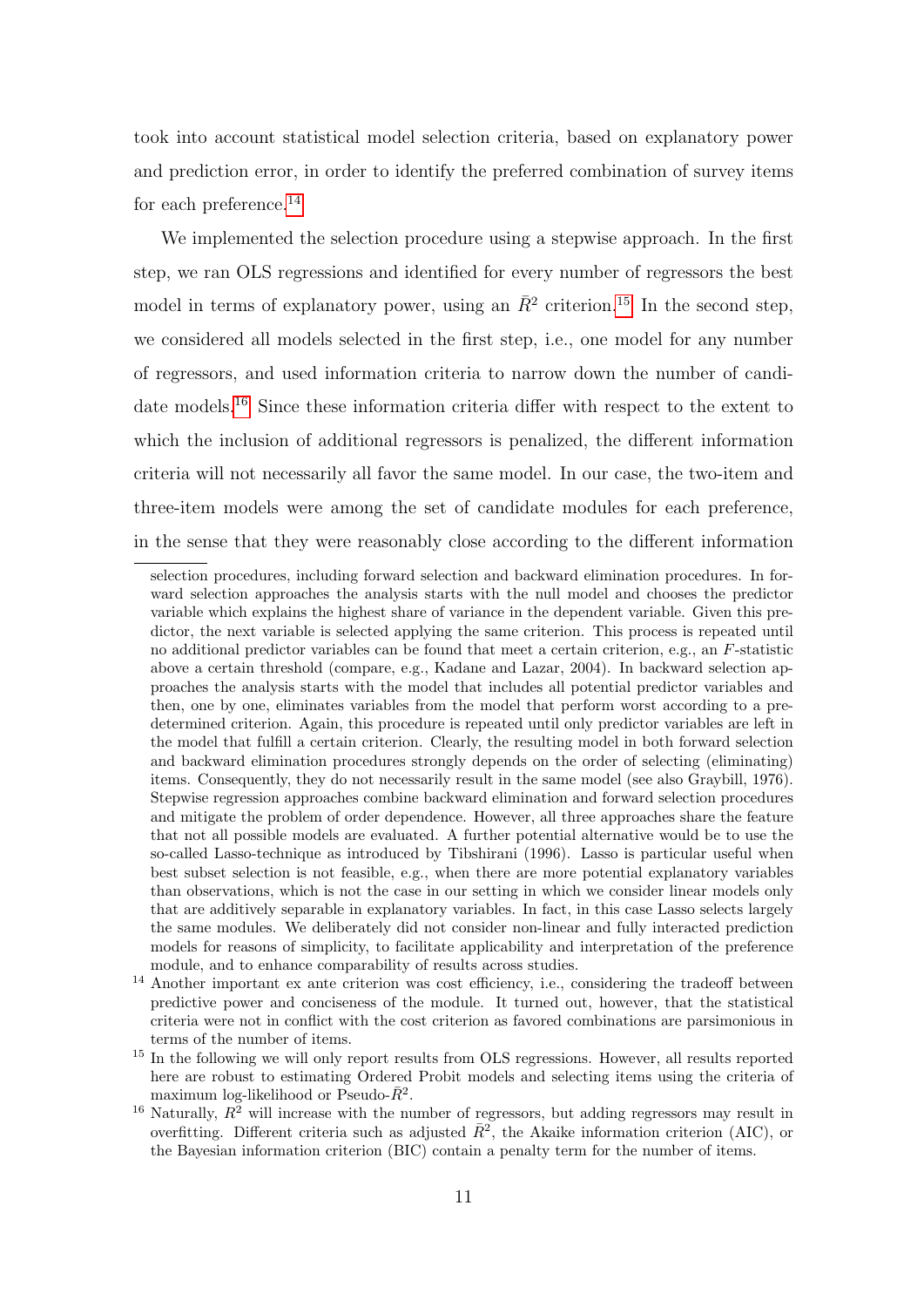criteria.[17](#page--1-0) Since we value brevity of the preference module, we favor the Bayesian information criterion (BIC), which contains a larger penalty for additional regressors than the Akaike information criterion (AIC). According to the BIC, the two-item model is superior for altruism, negative reciprocity and trust, while the three-item model is selected for risk taking, time discounting and positive reciprocity.<sup>[18](#page--1-0)</sup>

In the final step, we considered the predictive power of our candidate modules, in order to identify the preferred preference module. Whenever possible, we considered out-of-sample predictive power, making use of a truly independent sample of 80 subjects for whom we had collected data on the same experimental and survey measures on risk taking, time discounting, positive reciprocity and trust. For each of these preferences we determined the predicted values of the respective experimental preference measure according to the candidate models that differ with respect of the number of items.[19](#page--1-0) For each preference, we then assessed the predictive power of the different candidate models by comparing their mean squared prediction error (MSPE). For all four preference dimensions, the MSPE is minimized for the model with two items.

Since data on altruism and negative reciprocity is lacking in our independent sample, we evaluated the predictive power of the models with different numbers of items for these preference dimensions based on cross-validation using the original sample.<sup>[20](#page--1-0)</sup> In line with our out-of-sample prediction results for the other four pref-

 $\frac{17}{17}$  In particular, in our case, the one-item module is never selected, irrespective of whether we consider AIC or BIC. Many previous studies have relied on only one item, which suggests that many of the results in previous literature understate the strengths of correlations between different preference dimensions or the strength of estimated relationships between preferences and outcome variables, due to attenuation bias that results from measurement error. Moreover, studies using survey measures of preferences are often not based on survey preference measures that exhibit the highest correlation with the experimental preference measure (cf. Online Appendix C). The pairwise correlations of single items with the experimental preference measure are also informative with respect to comparability of results across existing studies that are based on single but different measures.

<sup>&</sup>lt;sup>18</sup> The AIC, on the other hand, favors the two-item module only in the case of positive reciprocity. <sup>19</sup> Predicted values were calculated as the product of the vector of observed answers to the specific preference module and the vector of estimated coefficients from the regression of the experimental preference measure on the respective preference module in the main sample on which the selection procedure was based.

<sup>&</sup>lt;sup>20</sup> Our cross-validation procedure entails that the sample is randomly split into  $k$  partitions. One partition is used as a validation sample, whereas the remaining  $k - 1$  samples are used as the "training" sample.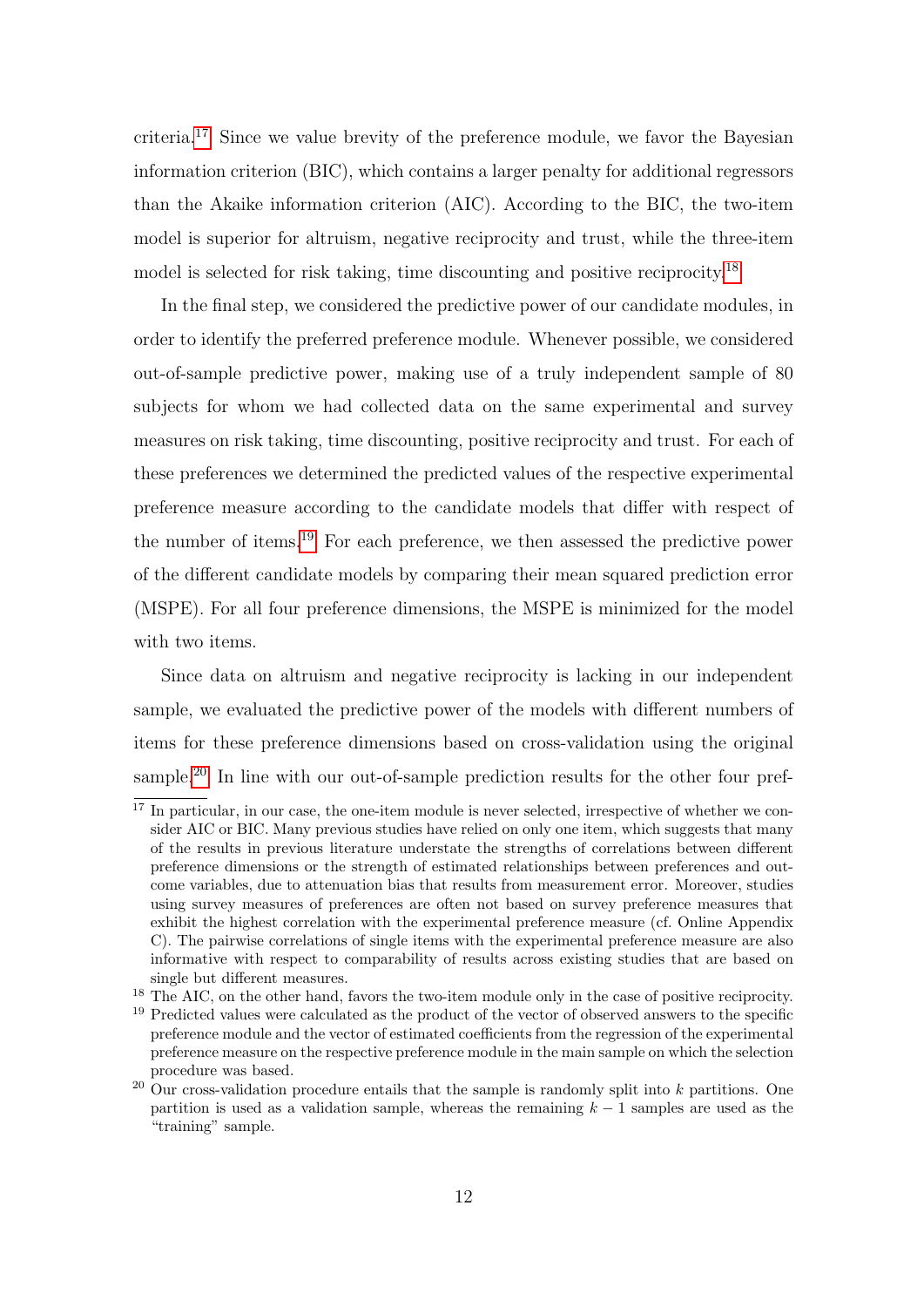erences, the cross validation errors are smallest when using the two-item models for negative reciprocity and altruism.<sup>[21](#page--1-0)</sup> As a result, we prefer two-item models for each preference dimension.

#### 3.2 Survey Items Contained in the Preference Module

Table [3](#page-17-0) displays the items that were selected for the preference module with two survey questions for each preference dimension. Appendix [B](#page-37-0) presents the wording of the survey items in the preference module, translated from German to English; the original wording of the items in German is provided in section D in the online appendix.

A notable feature of the preference module is its symmetry: For most preference dimensions, it contains a measure based on a hypothetical choice experiment and a qualitative item.[22](#page--1-0) These two types of measures are complementary in the sense that the quantitative measure is akin to the standard revealed preference approach whereas the qualitative item is a subjective self-assessment. Previous research has shown that subjective assessments with abstract framings can lead to strong allaround predictors of life choices across many different life contexts. For example, a general assessment of willingness to take risks can predict a range of behaviors ranging from holding risky assets, to being self-employed, to smoking (Dohmen et al., 2011). Quantitative survey measures that involve explicit monetary stakes are no exception, as they are somewhat tied to the context of financial decision making by construction; they may be better predictors of financial decisions in life than qualitative measures of a general disposition, but less predictive of choice in other domains. The preference module has an attractive balance between both approaches.

Table [3](#page-17-0) also documents the correlations between the module items and the respective behavioral measures. The last column of Table [3](#page-17-0) provides estimated OLS coefficients obtained from a multivariate regression of the standardized experimental preference measure on standardized measures of the two survey items for the respective preference dimension. In applications, these coefficients can be used to

<sup>&</sup>lt;sup>21</sup> Our results obtain using  $k = 5$  or using  $k = 10$  partitions.

<sup>22</sup> The only exception is positive reciprocity.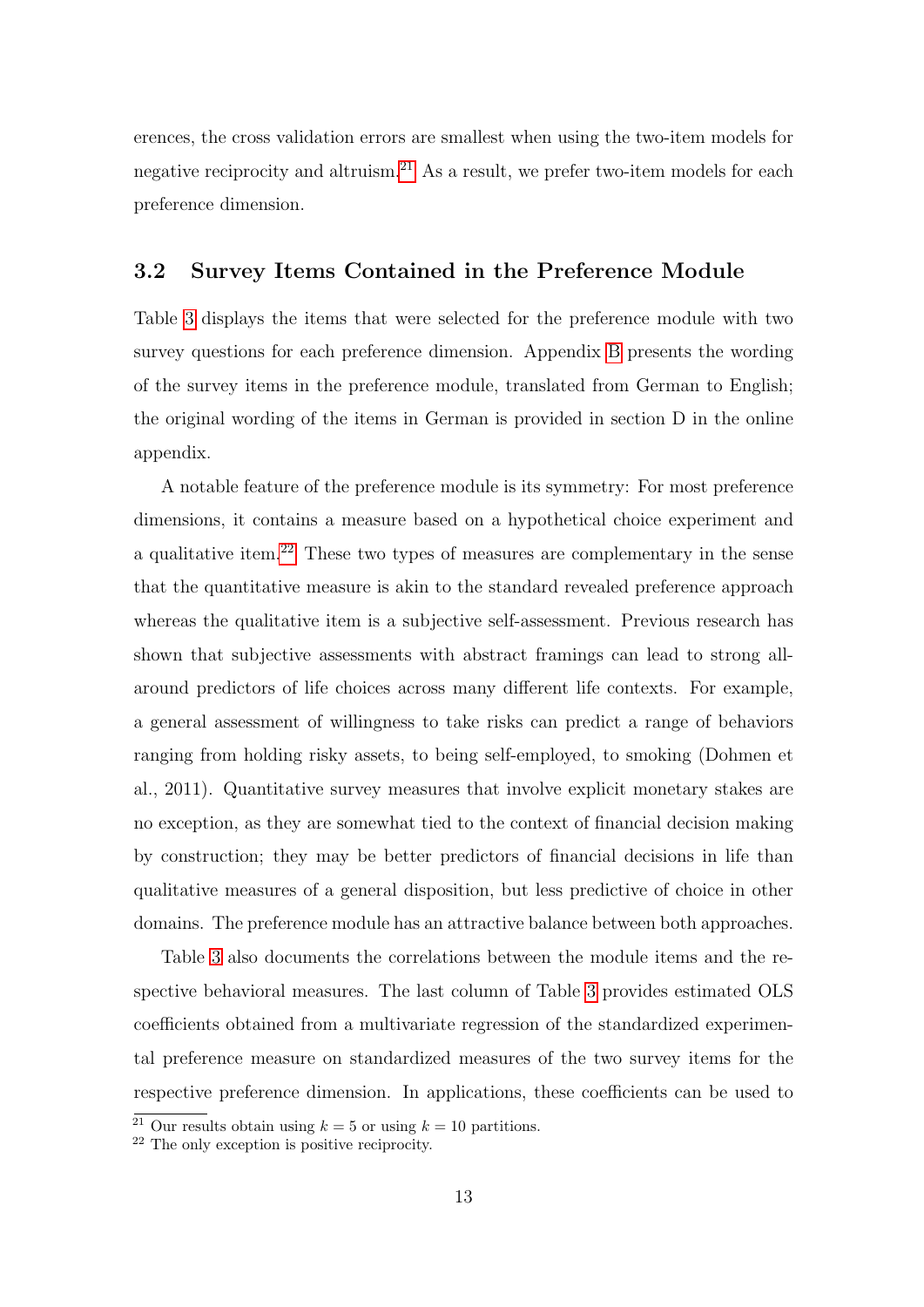calculate weights, and then construct measures for each preference as the weighted sum of the two items that capture the respective preference.

## <span id="page-16-0"></span>4 Properties of the Preference Module

# 4.1 Correlation between Survey Preference Measures and Experimental Preference Measures

As a first indication of the quality of the preference module, we present the correlations between the experimental preference measure and its predicted value based on the two survey items. The correlations are 0.4079 for risk taking, 0.5861 for time discounting, 0.6748 for trust, 0.4235 for altruism, 0.5771 for positive reciprocity, and 0.3729 for negative reciprocity. One might be inclined to evaluate these correlations against a benchmark of 1. This benchmark would only be appropriate, however, if the experimental preference measures and the survey based preference measures were measured without error and perfectly aligned with the respective underlying preference. The assumption that there is no measurement error is unlikely to be correct in the case of preference measures. For example, measuring preference parameters that are inherently continuous on a discrete grid, the typical approach in choice experiments, gives rise to measurement error (see Einav et al., 2012).

With measurement error, the correlation between the experimental preference measure and a candidate item from our battery of survey questions would be smaller than one, even if the survey item measured the underlying preference equally well as the experimental measure. It seems therefore more adequate to consider a benchmark that recognizes the consequences of measurement error. An obvious benchmark is the correlation  $\theta$  between two measurements that arise from the repetition of the exact same experiment because the best predictor of behavior in an experiment is arguably a prior choice in the same experiment. In what follows, we use a test-retest sample to measure  $\theta$ . This test-retest correlation then becomes our benchmark for the highest possible correlation one might achieve between survey measures and experiment, should the two be perfectly aligned. We compare the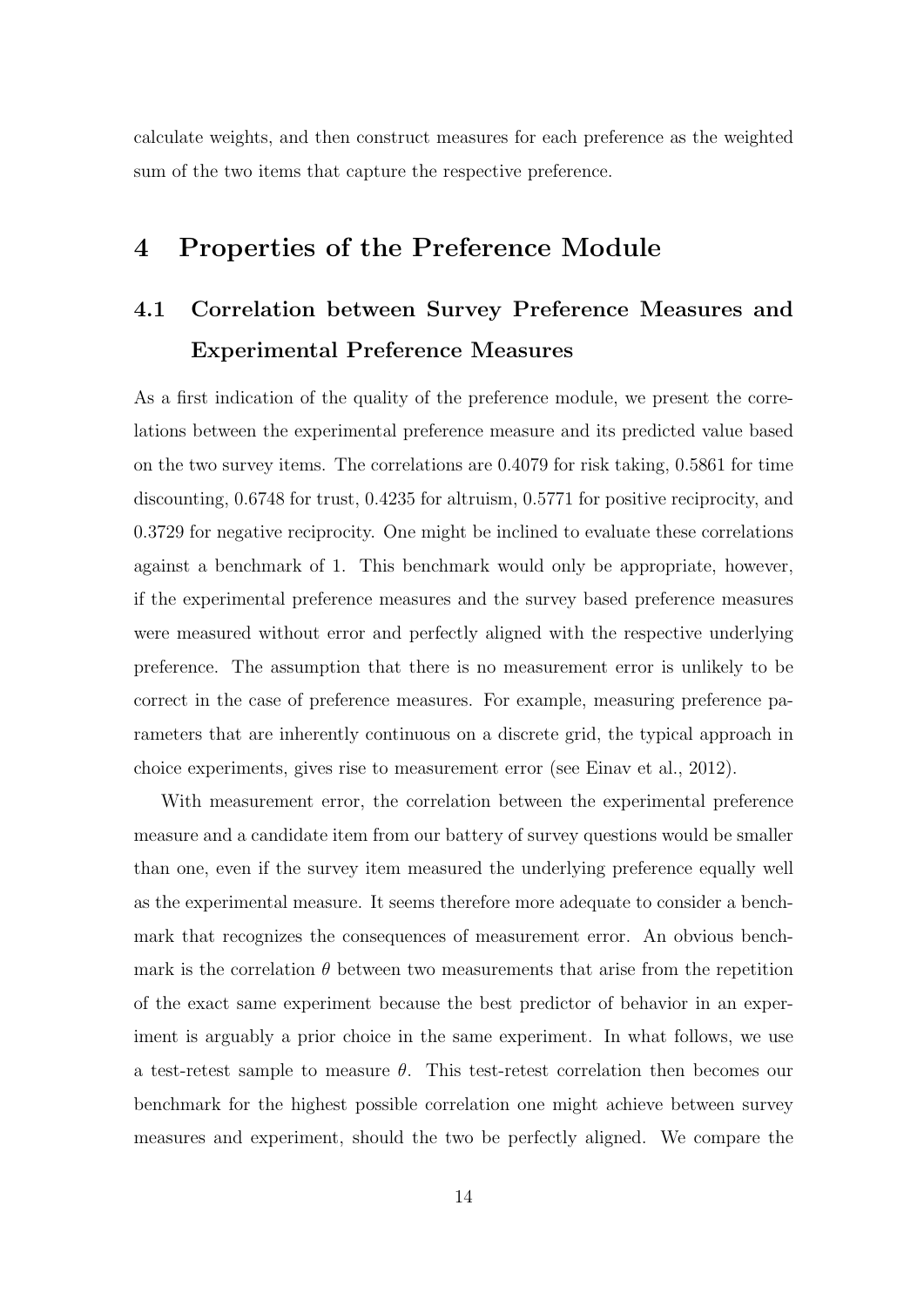<span id="page-17-0"></span>

|             | Preference                 | Item Description                                                                                                                                                                        | Correlation  | OLS Coeff.   |
|-------------|----------------------------|-----------------------------------------------------------------------------------------------------------------------------------------------------------------------------------------|--------------|--------------|
| Risk        | risk <sub>-quant</sub>     | Multiple price list (31 hypothetical choices between a lottery and a safe option)                                                                                                       | $0.4095***$  | $0.2758***$  |
| Taking      | risk <sub>-qual</sub>      | How do you see yourself: Are you a person who is generally willing to take risks, or do you try to avoid taking risks?                                                                  | $0.3524***$  | $0.2034***$  |
| Time        | time <sub>-quant</sub>     | List of 25 hypothetical choices between an early payment "today" and a delayed payment "in 12 months"                                                                                   | $0.5826***$  | $0.4849***$  |
| Discounting | time_qual                  | In comparison to others, are you a person who is generally willing to give up something today in order to benefit                                                                       | $-0.4039***$ | $-0.1712***$ |
|             |                            | from that in the future?                                                                                                                                                                |              |              |
| Trust       | trust_quant                | first mover behavior<br>Hypothetical investment game:                                                                                                                                   | $0.6201***$  | $0.6289***$  |
|             | trust <sub>-qual</sub>     | Self-assessment: As long as I am not convinced otherwise, I assume that people have only the best intentions.                                                                           | $0.2829***$  | $0.1331***$  |
| Altruism    | altr_quant                 | You won 1,000 Euro in a lottery. Considering your current situation, how much would you donate to charity?                                                                              | $0.3913***$  | $0.1845***$  |
|             | altr <sub>-qual</sub>      | How do you assess your willingness to share with others without expecting anything in return when it comes to charity?                                                                  | $0.3845***$  | $0.3210***$  |
| Positive    | posrecip <sub>-quant</sub> | second mover behavior<br>Hypothetical investment game:                                                                                                                                  | $0.5560***$  | $0.4857***$  |
| Reciprocity | posrecip_quant2            | bottle of wine do you give as a thank-you gift?<br>Hypothetical scenario: Which                                                                                                         | $0.3530***$  | $0.1640***$  |
| Negative    | negrecip <sub>-quant</sub> | Minimum acceptable offer in hypothetical ultimatum game                                                                                                                                 | $0.3416***$  | $0.3284***$  |
| Reciprocity | negrecip_qual              | ou a person who is generally willing to punish unfair behavior even if this is $\cosh y$ ?<br>How do you see yourself: Are y                                                            | $0.1609***$  | $0.1479***$  |
|             |                            | See Appendix B for the exact wordings of the survey questions. The column "Correlation" displays Spearman correlations between the survey item and the respective experimental          |              |              |
|             |                            | measure. The final column displays OLS coefficients in a regression of the standardized experimental measure on the standardized module items. For details see the regression tables in |              |              |
|             |                            | section B in the online appendix. ***, **, and * denote significance at the 10-, 5-, and 1-percent level, respectively.                                                                 |              |              |

# Table 3: The Preference Module Table 3: The Preference Module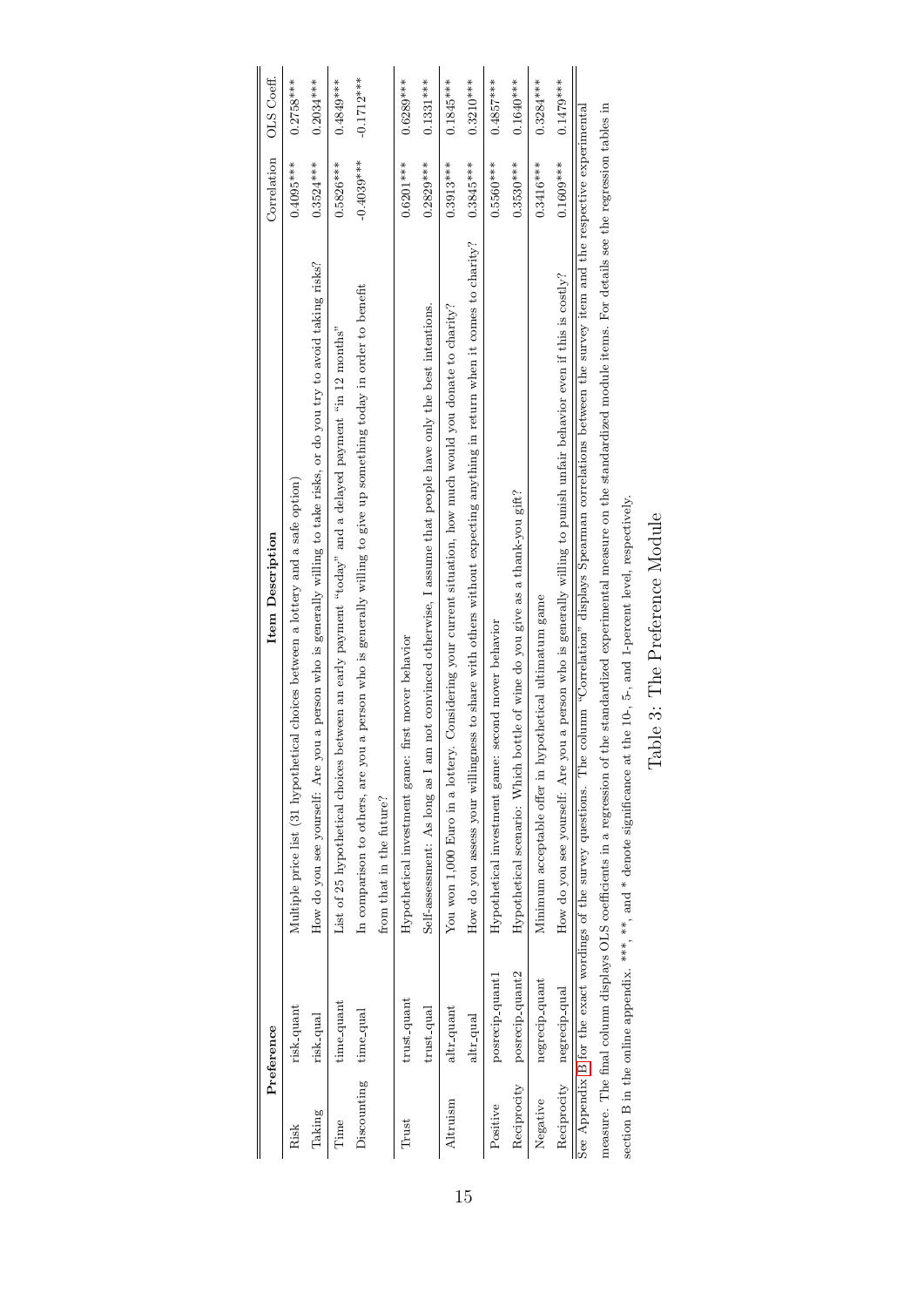actual explanatory power of the survey measures to this revised benchmark.

In order to assess the size of measurement error in the experimental preference measures, we conducted additional experiments with 44 subjects, who participated in preference elicitation experiments twice. The experimental sessions were scheduled one week apart (there was no perturbation of experimental parameters across sessions). The data on two identical experimental measures elicited one week apart allow us to compute the test-retest correlations (i.e.,  $\theta$ ) between two experimental measures of the same underlying preference.

We estimate the test-retest correlation (more precisely, the square of the correlation) by regressing the preference measure revealed in the experiments in the first session on the respective preference measure obtained in the second session and calculating the  $R<sup>2</sup>$  for this regression. The share of variance that can be explained by the second experimental measure is substantially lower than 1, indicating the presence of measurement error in the experimental measures. The correlations are 0.3469 for risk taking, 0.6715 for discounting, 0.5986 for trust, and 0.4203, 0.4336, 0.4446 for altruism, positive reciprocity and negative reciprocity respectively.<sup>[23](#page--1-0)</sup> The  $R<sup>2</sup>$ -values of these regressions serve as a sensible benchmark against which to evaluate the explanatory power of our preference module, since these values measure the explanatory power for behavior in the experiments of an identical repeated measure of the experiment itself. Compared to this benchmark, our survey module achieves high explanatory power.

#### 4.2 Out-of-Sample Prediction

After having established the superiority of the two item survey module in outof-sample prediction relative to longer modules in the previous section, we now discuss the out-of-sample performance of the two item survey module in absolute terms. For the subjects in our pretest panel we used their survey responses to predict their choices in the four experimental preference elicitation tasks (measuring risk and time preferences, trust and positive reciprocity), and regressed the actual

<sup>&</sup>lt;sup>23</sup> A more detailed regression table is relegated to section B in the online appendix.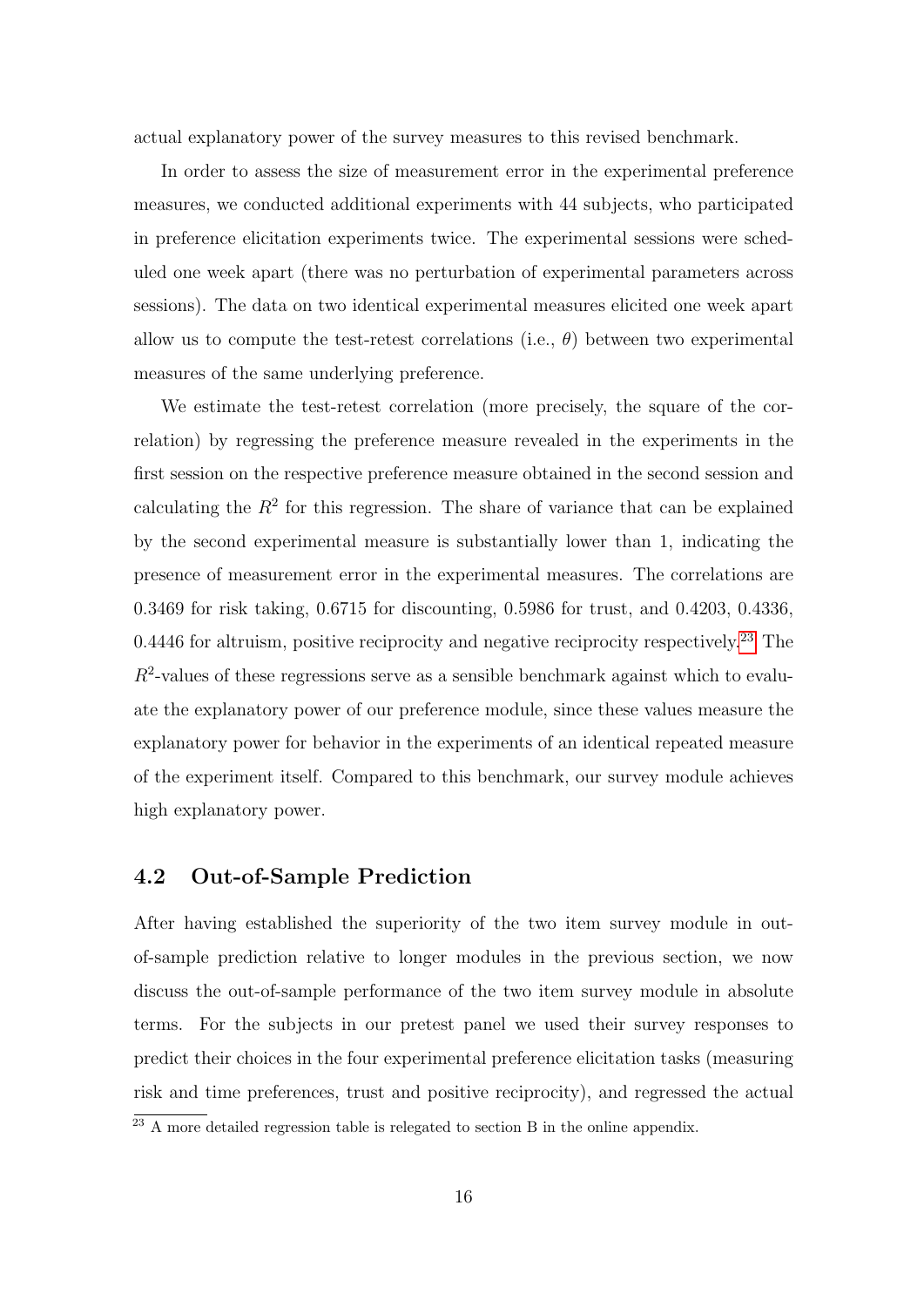choices on the predicted choices. If our preference module reliably captures the preferences of individuals in this sample, one would expect the intercept of the regression of actual on predicted choices to be zero and the coefficient of the predicted value to be 1. In fact, we cannot reject the hypothesis that the constant is zero and the slope coefficient equals one for all preferences, except for trust, at the 10 percent significance level. For trust, we find that the slope coefficient is not statistically different from one if we suppress the constant in the regression. It is also reassuring that predicted and actual choices are strongly and statistically significantly correlated. The correlations are 0.2919 for risk preferences, 0.5868 for time discounting, 0.2629 for trust, and 0.4424 for positive reciprocity.

### 4.3 Validity in Non-Student Samples

Conceptually, the module will be behaviorally relevant for non-students as long as the correlations between survey items and experiments are similar to those in our student sample. While the distributions of preferences may differ for students and non-students, there is no particular reason to think that the correlation structure should differ. Even if it does, it seems likely that the same types of survey items would still be selected as best predictors for non-students as for students; in the student sample the top two predictors are typically superior to other measures by a substantial margin. Moreover, the quantitative survey items in the module closely resemble the experimental measures that are widely used to elicit preferences in nonstudent samples. Hence, there is no compelling reason why the correlations between these hypothetical and incentivized measures should exist only among students.

Empirically, there is evidence that survey measures are significantly correlated with experimental preference measures in representative, non-student samples. For example, Fehr et al. (2003) used a representative sample of adults, and documented a significant correlation between subjects' behavior in an incentivized investment game, and survey measures on trust of the type contained in our preference module. Likewise it has been shown that answers to the qualitative survey question to elicit risk attitudes, contained in our preference module, are significantly correlated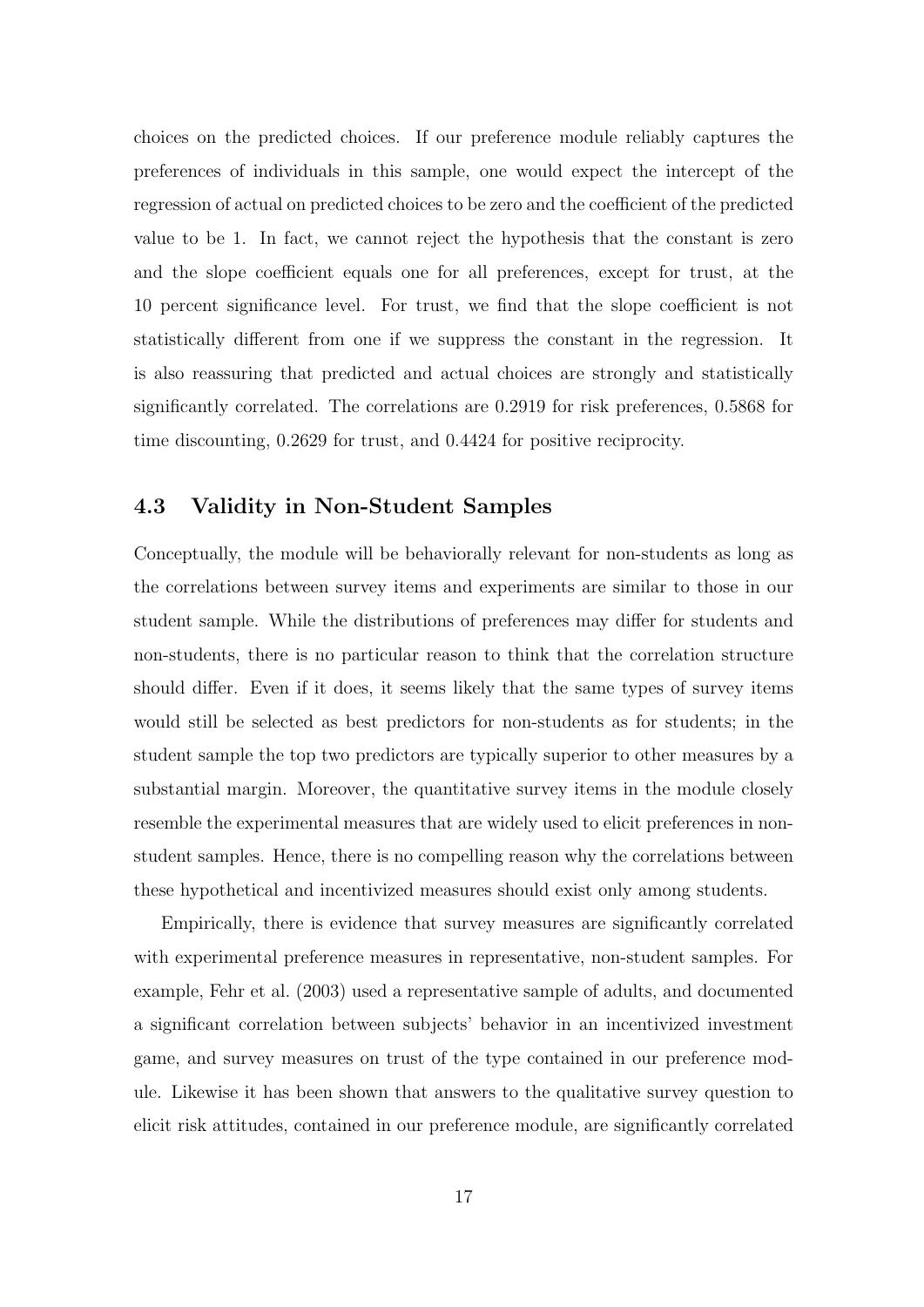with incentivized lottery choices in a large representative subject pool (Dohmen et al., 2011). In fact, they report a correlation coefficient between the survey measure and behavior in the lottery choice experiment in their representative sample that is almost identical to the one in our validation sample consisting of students.[24](#page--1-0) It is also notable that the correlation is not significantly different for students versus non-students in their representative sample. Similarly, Ziegelmeyer and Ziegelmeyer (2012) predict risk-taking behavior in an alternative lottery choice experiment (Holt and Laury, 2002) using the same survey item that is part of our module. In addition, the qualitative survey risk measure contained in our preference module has previously been administered in the German Socio-Economic Panel Study, and other large representative surveys in the US, Asia and Australia as well as in other European countries. Various studies have documented that answers to this question are related to risky behaviors in many contexts of life, for example, occupational choice and self-employment, geographical mobility, ownership of risky assets, as well as smoking (see, e.g., Barasinska et al., 2012; Bauernschuster et al. 2014; Bonin et al., 2007; Caliendo et al., 2009; Dohmen et al., 2011; Fouarge et al., 2014; Jaeger et al., 2010). These findings illustrate that the types of survey items selected in our preference module provide behaviorally valid preference measures in non-student samples.

There is also evidence that items from our preference survey module are valid across cultures. For example, recent empirical work by Vieider et al. (2015) uses the same qualitative measure of risk attitudes that is included in our module and documents that it correlates with incentivized lottery choice experiments conducted in 30 different countries. In addition, Hardeweg et al. (2013) replicate the validation exercise of Dohmen et al. (2011) and confirm the significant relationship between this risk question and incentivized lottery choices for a representative sample of 900 inhabitants of rural Northern Thailand. Ding et al. (2010) corroborate these results for a sample of 121 Beijing University students. Taken together, this evidence

<sup>&</sup>lt;sup>24</sup> The correlations are 0.25 in the representative sample of Dohmen et al. (2011), and 0.24 in our validation sample if we focus on the same survey measure for predicting behavior in a single risk experiment (as shown above, the correlation is even higher for the validation sample if we use choices from both risk aversion experiments).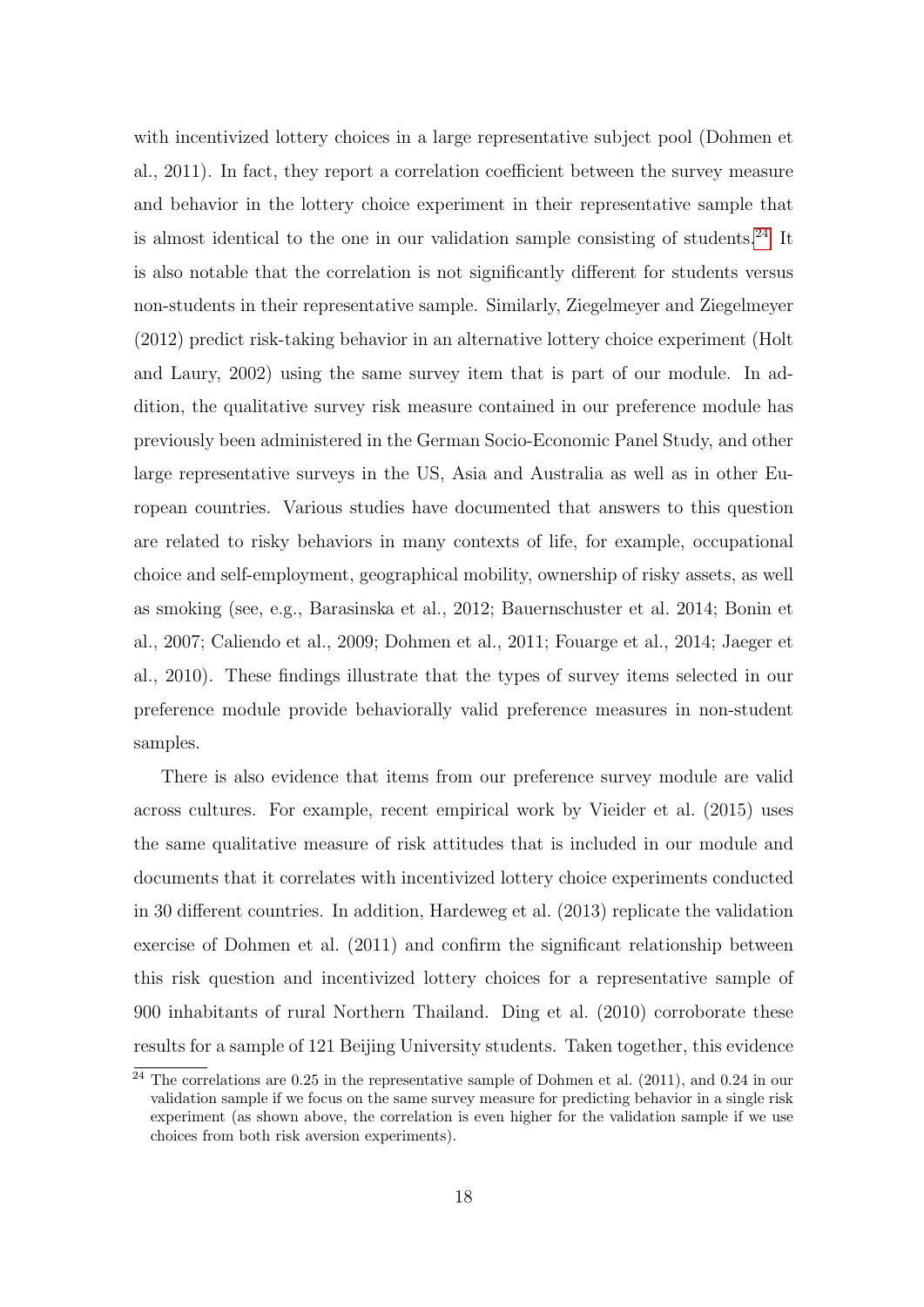suggests that the survey module can provide a useful tool for preference elicitation also in an international context.

# <span id="page-21-0"></span>5 A Streamlined Version of the Preference Module

Our survey module offers a reliable, easily implementable and low cost alternative to conducting incentivized experiments. Nevertheless, there are applications for which our module will not be ideal, as some of the quantitative items either require instructions that are as complex as corresponding experiments (e.g., the hypothetical investment game) or entail a considerable number of decisions (e.g., multiple price lists for eliciting risk and time preferences). Particularly if time constraints are severe or if respondents have limited cognitive capacity, an even simpler and shorter module seems useful, even though it might come at some costs in terms of lower explanatory power. A streamlined module is also particularly useful for measuring preferences in large scale, representative, and cross cultural surveys, as these may use telephone, have severe time constraints, and cover a subject pool that is heterogeneous in terms of education and cognitive capacity. With this in mind, when developing the streamlined version we also paid particular attention to ensuring that the preference survey measures can be implemented across different cultural backgrounds, and are understandable and measure the same preference across different cultures.

Streamlining the module involved two major steps, that led to adjustments of the module, which are described in detail in Appendix [C.](#page-41-0) First, we discarded the hypothetical versions of our experimental preference elicitation tasks, which are typically time-consuming, as they involve a large number of choices or require rather complex instructions that do not seem advisable in telephone surveys. We then implemented the selection procedure described in section [3](#page-12-0) on the set of remaining survey items. As this restricted set included simpler analogues of the discarded items, this restriction ultimately only led to a minimal reduction in explanatory power  $(R^2)$  (see Appendix [C\)](#page-41-0). For example, in the case of risk taking and time dis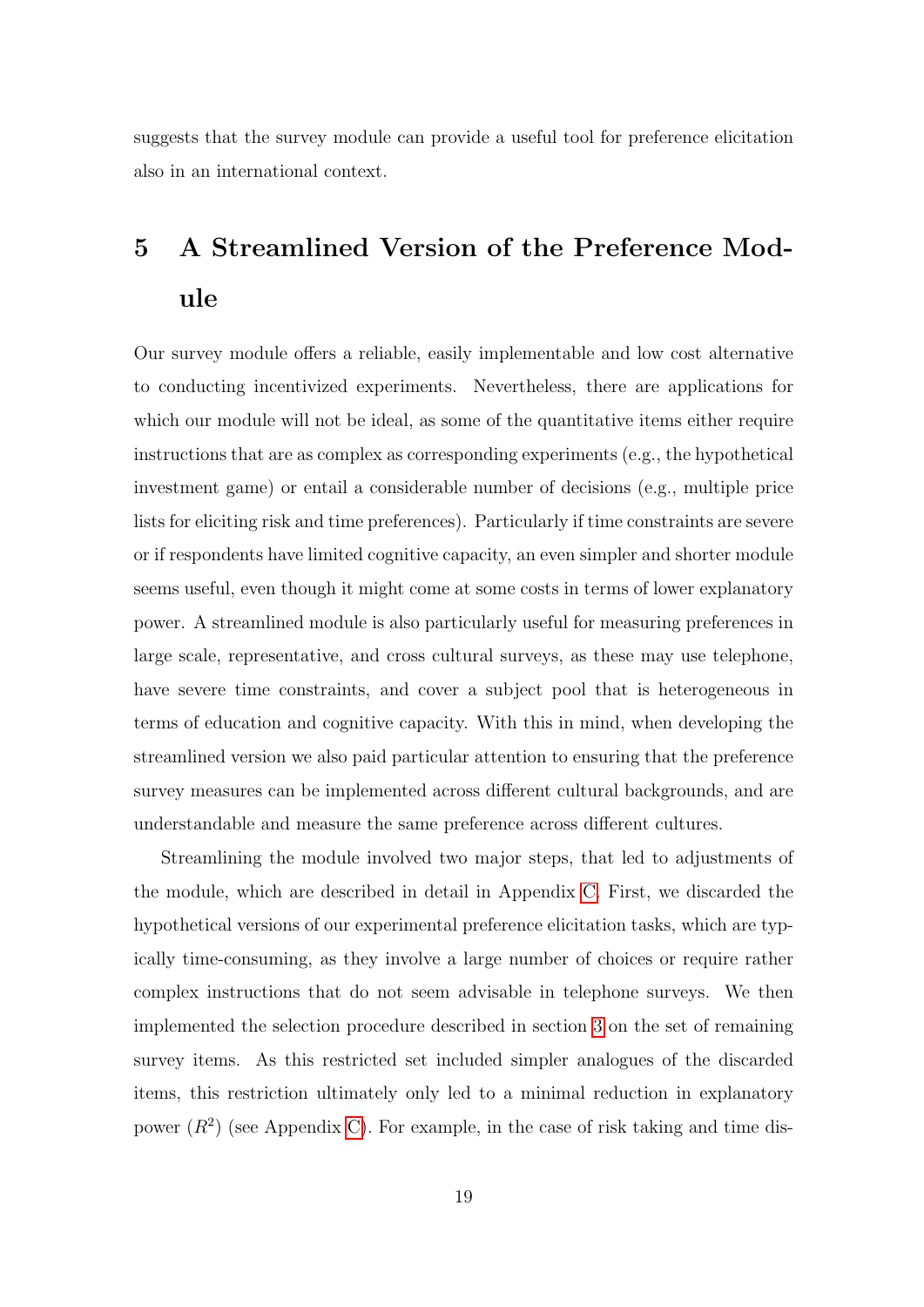counting the "staircase" measures measures were selected. These measures are very comparable to the quantitative measures based on the multiple price lists for lottery choices and intertemporal choice respectively, yet their implementation is much more time-efficient, as the "staircase" procedures only require five interdependent choices (lottery vs. safe payments and early vs. delayed payments, respectively).<sup>[25](#page--1-0)</sup> Since these preference measures are highly correlated with the respective multiple price list measure and with the respective experimental preference measure (see section C in the online appendix), the reduction in explanatory power of the streamlined version compared to the original version in terms of  $R^2$  is only 0.02 in the case of risk taking and 0.04 in the case of time discounting.

Second, we tested the resulting preference module, which is based on the modified set of candidate measures, in an in-depth pilot study in 22 countries. In collaboration with Gallup Europe, we surveyed respondents from 10 countries in central Asia (Armenia, Azerbaijan, Belarus, Georgia, Kazakhstan, Kyrgyzstan, Russia, Tajikistan, Turkmenistan, Uzbekistan), 2 countries in South-East Asia (Bangladesh and Cambodia), 5 countries in Southern and Eastern Europe (Croatia, Hungary, Poland, Romania, Turkey), 4 countries in the Middle East and North Africa (Algeria, Jor-dan, Lebanon, and Saudi-Arabia), and 1 country in Eastern Africa (Kenya).<sup>[26](#page--1-0)</sup> In each country, the sample size was 10 to 15 people. Overall, more than 220 interviews were conducted. In most countries, the sample was mixed in terms of gender, age, educational background, and area of residence (urban vs. rural). For all items involving hypothetical monetary amounts we adjusted the stake sizes for each country in terms of their real value such that they represent the same share of a country's median income in local currency as the share of the amount in Euro of the German median income, where our validation study had been conducted. Monetary

 $25$  The staircase procedures are presented in detail in Appendix [E](#page-55-0) and Appendix [F.](#page-63-0)

<sup>&</sup>lt;sup>26</sup> Gallup Europe ensured that the items of the preference module were translated into the major languages of each target country, using state-of-the-art techniques. The translation process involved three steps. As a first step, a translator suggested an English, Spanish or French version of a German item, depending on the region. A second translator, being proficient in both the target language and in English, French, or Spanish, then translated the item into the target language. Finally, a third translator would review the item in the target language and translate it back into the original language. If differences between the original item and the back-translated item occurred, the process was adjusted and repeated until all translators agreed on a final version.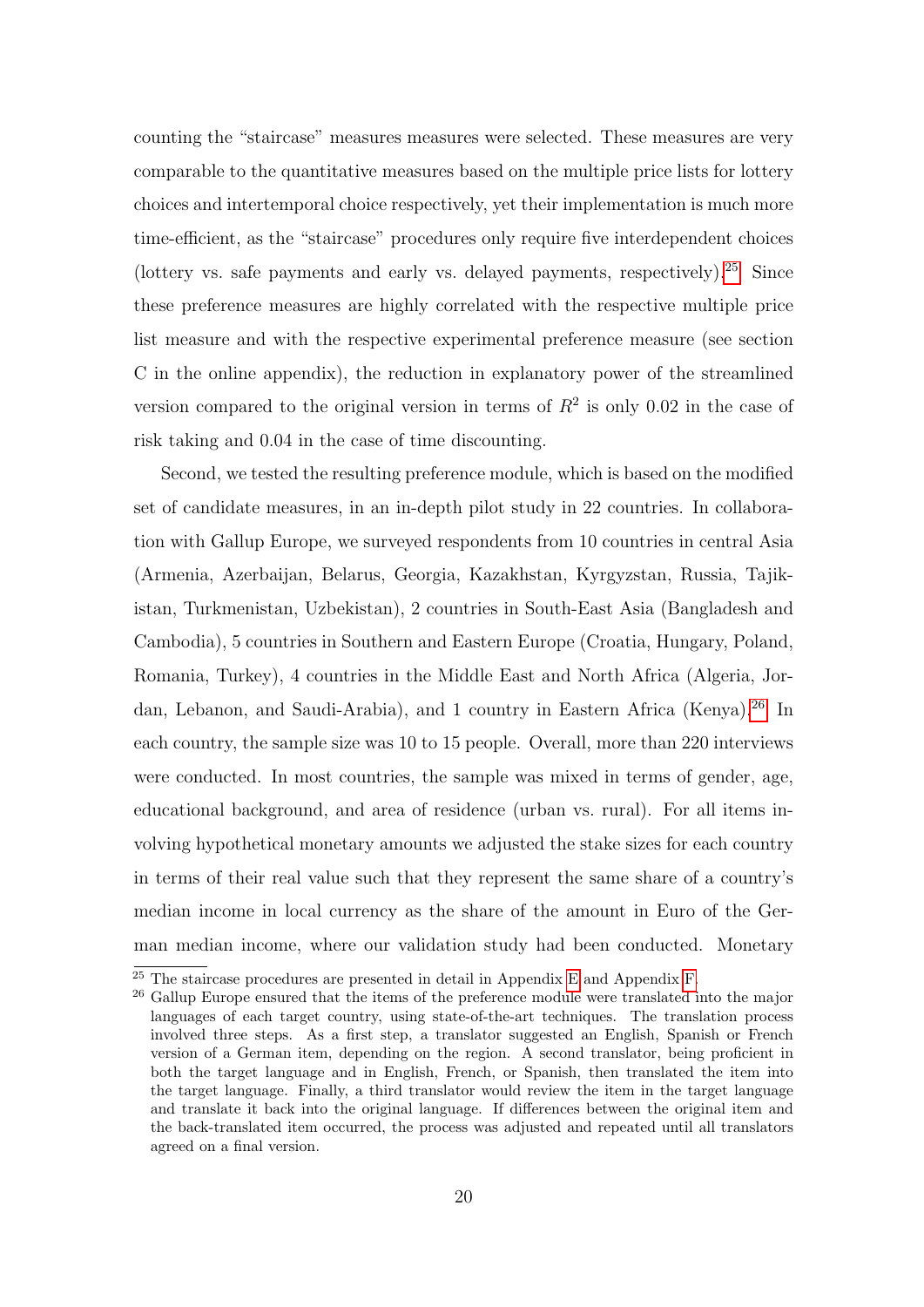amounts used in the validation study with the German sample were rounded numbers to facilitate easy calculations (e.g., the expected return of a lottery with equal chances of winning and losing) and to allow for easy comparisons (e.g., 100 Euro today versus 107.50 in 12 months). To proceed in a similar way in all countries, monetary amounts were always adjusted to the next "round and easy" number after adjusting the amounts in terms of their real values.<sup>[27](#page--1-0)</sup> In order to detect potential difficulties in the understanding of module items and differences in the respondents' interpretation, respondents were explicitly asked to give extensive feedback with respect to the appropriateness and understandability of the module. In particular, we asked respondents to rephrase the meaning of the items in their own words and to state any difficulties in understanding the items.<sup>[28](#page--1-0)</sup> If they encountered difficulties in understanding or interpreting items, respondents were asked to make suggestions on how to modify the wording of the item in order to attain the desired meaning.

Overall, the understanding and implementability of our module was very good. Nevertheless, respondents' feedback induced some additional changes to some items. In terms of wording changes, the use of the term "lottery" in hypothetical risky choices was troubling to some Muslim participants, and some refused to answer the item completely since gambling is a taboo (haram) in Islam. As a consequence, we dropped the term "lottery" and replaced it with the more neutral but equally accurate term "random draw". Second, the term "charity" caused confusion in Eastern Europe and Central Asia, so it was replaced it with "good cause". Third, some respondents had difficulties answering the question asking about one's willingness to punish unfair behavior without knowing who was treated unfairly. We therefore decided to split the question into two separate items, one item asking for one's willingness to punish unfair behavior towards others, and another asking for one's willingness to punish unfair behavior towards oneself. Fourth, some participants, especially in countries with current or relatively recent phases of volatile and high inflation rates, stated that their answer to questions involving intertemporal

<sup>&</sup>lt;sup>27</sup> While this necessarily resulted in some (minor) variations in the real stake size between countries, it minimized cross-country differences in the understanding the quantitative items due to difficulties in assessing the involved monetary amounts.

<sup>28</sup> For example, respondent were explicitly asked to explain a "50-percent chance" in their own words and give their own interpretation of "safe payment".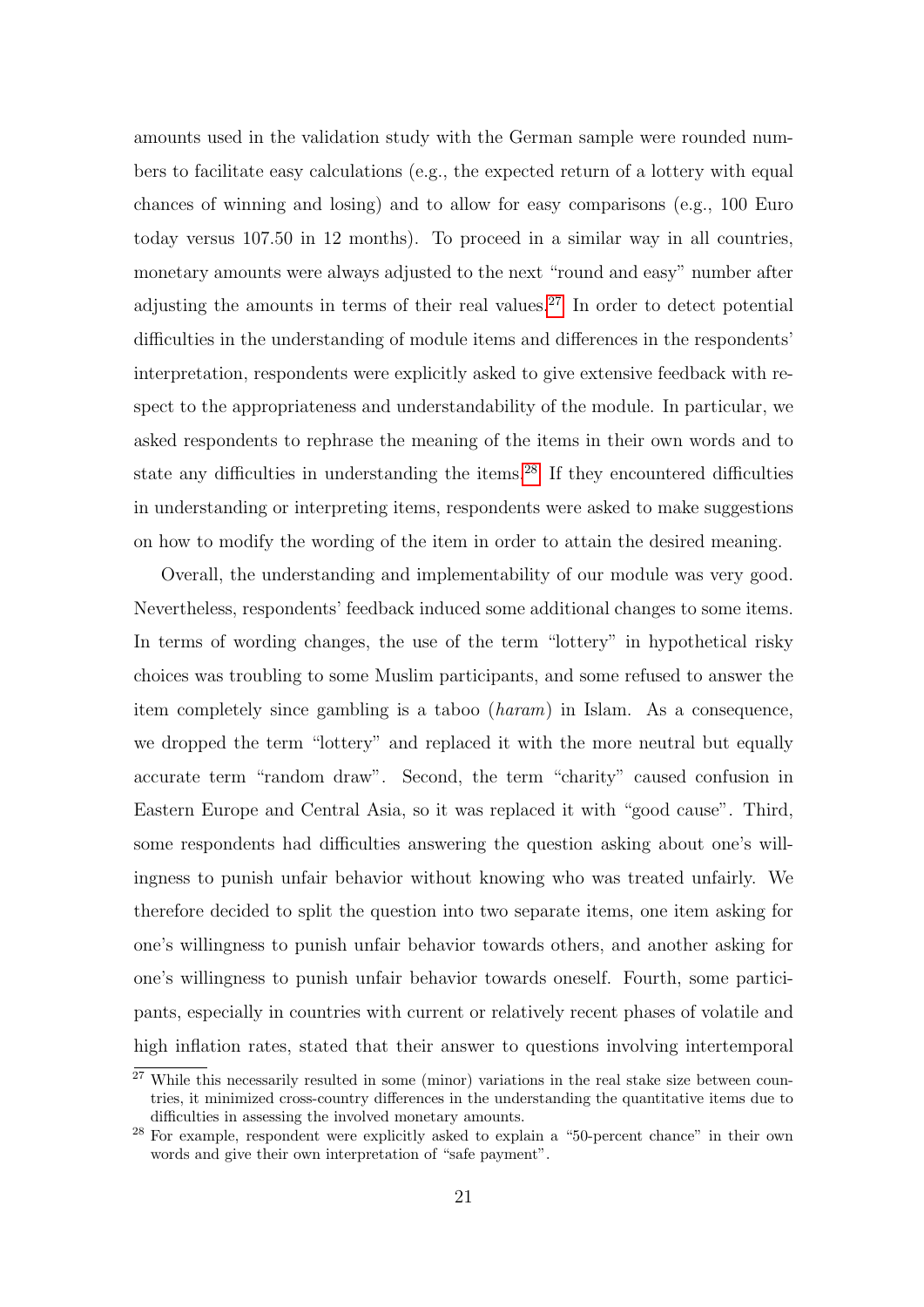tradeoffs would depend on the rate of inflation, or said that they would always take the immediate payment due to uncertainty with respect to future inflation. Therefore, we added the following phrase to each question involving hypothetical choices between immediate and future monetary amounts: "Please assume there is no inflation, i.e., future prices are the same as today's prices." The final version of the streamlined preference module is presented in Table [4.](#page-25-0) Finally, the survey questions were brought into a format that is consistent with the Gallup World Poll questionnaire style. For example, the first question of the module, which happened to be the qualitative survey question on risk taking, was commenced by the request "Please tell me". The complete module version including exact wordings is relegated to Section [D](#page-44-0) in the appendix.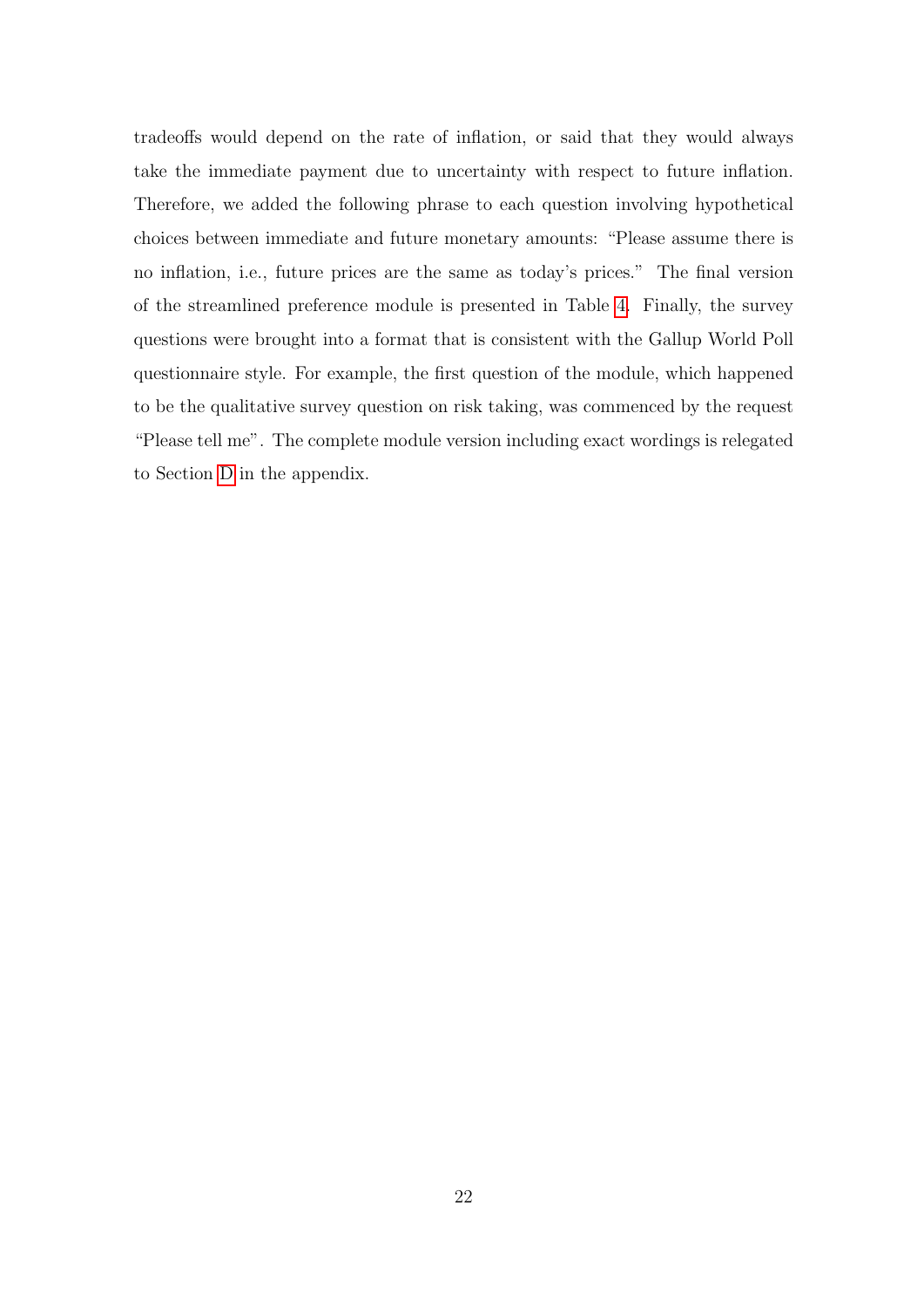<span id="page-25-0"></span>

| Preference  | Module Items                                                                                                                      |
|-------------|-----------------------------------------------------------------------------------------------------------------------------------|
| Risk        | 1. Staircase measure (five interdependent choices between a lottery and a safe option)                                            |
| Taking      | 2. Please tell me, in general, how willing or unwilling you are to take risks.                                                    |
| Time        | $1.$ Staircase measure (five interdependent choices between an early and a delayed amount of money)                               |
| Discounting | willing are you to give up something that is beneficial for you today in order to benefit more from that in the future?<br>2. How |
| Trust       | 1. I assume that people have only the best intentions.                                                                            |
| Altruism    | 1. Hypothetical donation.                                                                                                         |
|             | willing are you to give to good causes without expecting anything in return?<br>$2.$ How                                          |
| Positive    | 1. Hypothetical choice: size of a "thank-you"-gift.                                                                               |
| Reciprocity | 2. When someone does me a favor I am willing to return it.                                                                        |
| Negative    | 1. If I am treated very unjustly, I will take revenge at the first occasion, even if there is a cost to do so.                    |
| Reciprocity | willing are you to punish someone who treats you unfairly, even if there may be costs for you?<br>2. How                          |
|             | willing are you to punish someone who treats others unfairly, even if there may be costs for you?<br>3. How                       |
|             |                                                                                                                                   |

Table 4: The Streamlined Module Table 4: The Streamlined Module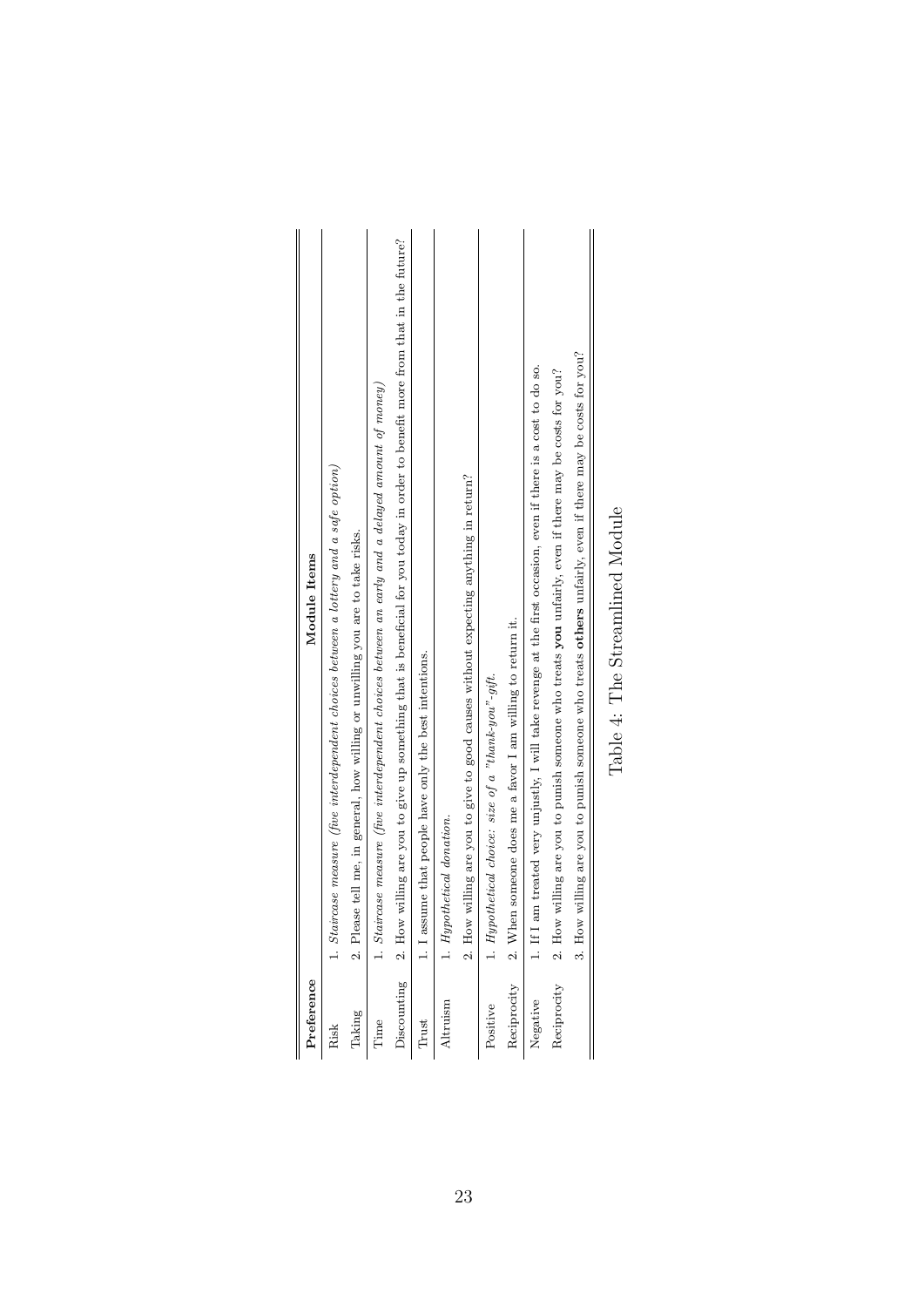# <span id="page-26-0"></span>6 Conclusion

This paper presents an experimentally validated survey module to measure six key economic preferences – risk aversion, discounting, trust, altruism, positive and negative reciprocity – in a reliable, parsimonious and cost-effective way. The paper offers two versions of the module. One provides the maximum explanatory power, subject to having a parsimonious number of survey items (two items) per preference. We strongly recommend this tool for eliciting preferences in small to mediumscale studies among (fairly) educated respondents, such as lab experiments and field experiments. This version of the module is also well-suited for surveys that use detailed questionnaires or that are based on written or computer-assisted personalized interviews (CAPI). The other version of the module is a more streamlined one that prioritizes time efficiency, and simplicity, at the expense of a modest reduction in explanatory power. This streamlined version of the module is particularly useful in the context of large-scale international surveys among respondents sampled from the entire age and education spectrum and covering individuals from diverse socio-economic backgrounds.

The streamlined version of the module is also well-suited for all kinds of survey modes, including telephone surveys. Indeed, it has now been successfully implemented within framework of the Gallup World Poll 2012, a major international survey. This has yielded the Global Preference Survey (GPS) data, which has preference measures for more than 80,000 drawn as representative samples in each of 76 countries worldwide (see Falk et al., 2015, for a detailed description of this data set). Importantly, these data reveal the behavioral validity of our preference module (Falk et al., 2015). For example, more risk tolerant individuals are more likely to become self-employed and are more likely to smoke. Likewise, patient individuals are more likely to save and have higher educational attainment around the world. Finally, social preferences are strongly correlated with a broad range of prosocial behaviors and outcomes such as donating, volunteering time, assisting strangers, helping friends and relatives, or family structure.

Both versions of the preference module share several desirable features. First,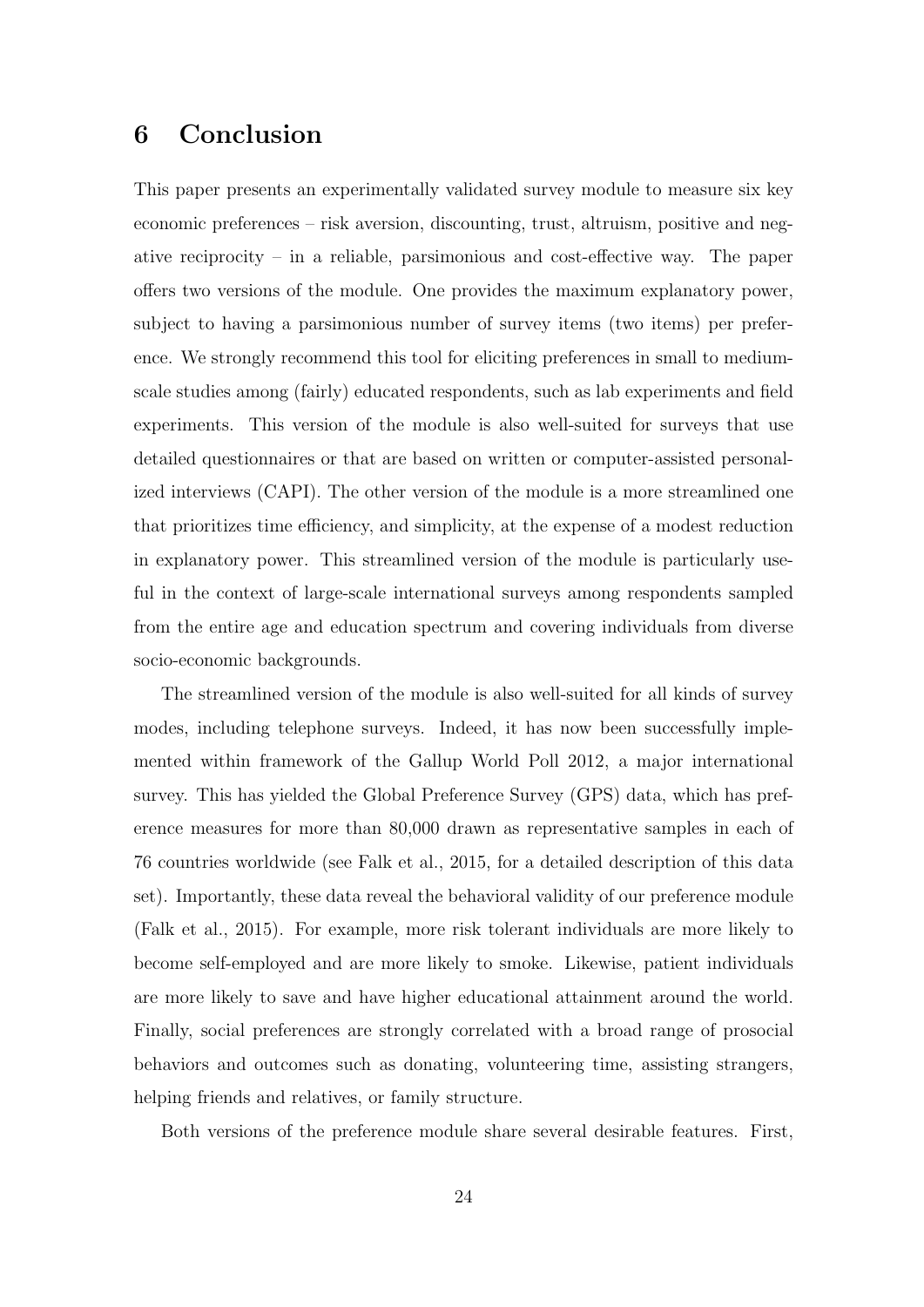the module items are experimentally validated. The ability of the items to explain behavior in incentivized choice experiments helps ensure that they are meaningful for predicting choices under real incentives, mitigating one of the major concerns about hypothetical questions. The selected items are not just significant predictors of behavior, but are jointly the best predictors out of a large set of alternative measures. The validation is based on a consistent research design across preferences, and applies state-of-the-art experimental techniques and transparent, quantitative criteria for module selection. Second, the modules consist of a balanced mix of qualitative self-assessments and questions involving quantitative hypothetical trade-offs. This gives the module an attractive balance between different approaches to assessing preferences. Third, the module has a wide range of possible applications. The two versions can be implemented in various survey modes, including modes with tight time constraints. Some module items have already been validated in representative samples, and in different countries. We additionally conducted an international pilot in order to verify comprehension and implementability of the module across very different cultures. Thus, the two versions of the module can be applied to a range of different subject pools, from lab experiments, to large representative samples, or to samples that are culturally very heterogeneous. Fourth, by providing an attractive and low cost approach to measuring preferences the module has the potential for widespread adoption, with potentially significant positive externalities in terms of easier comparison of results across studies.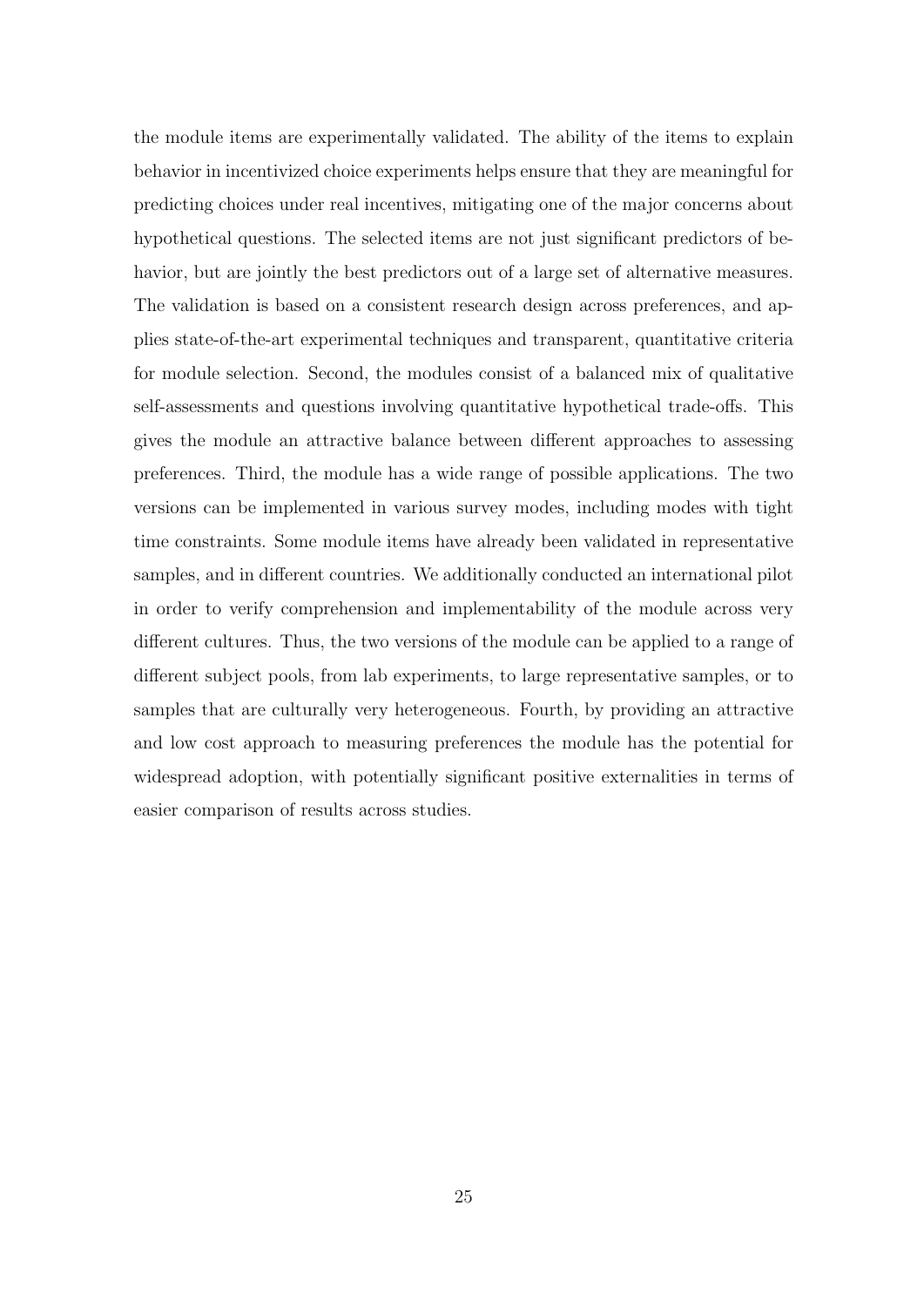# References

- BARASINSKA, N., D. SCHÄFER, AND A. STEPHAN (2012): "Individual risk attitudes and the composition of financial portfolios: Evidence from German household portfolios," The Quarterly Review of Economics and Finance, 52(1), 1–14.
- Bauernschuster, S., O. Falck, S. Heblich, J. Suedekum, and A. Lameli (2014): "Why are educated and risk-loving persons more mobile across regions?," Journal of Economic Behavior & Organization, 98, 56–69.
- Becker, A., T. Deckers, T. Dohmen, A. Falk, and F. Kosse (2012): "The Relationship Between Economic Preferences and Psychological Personality Measures," Annual Review of Economics, 4, 453–478.
- BERG, J., J. DICKHAUT, AND K. MCCABE (1995): "Trust, Reciprocity, and Social History," Games and Economic Behavior, 10(1), 122–142.
- Beugelsdijk, S., H. de Groot, and A. van Schaik (2004): "Trust and Economic Growth: A Robustness Analysis," Oxford Economic Papers, 56(1), 118– 134.
- Bonin, H., T. Dohmen, A. Falk, D. Huffman, and U. Sunde (2007): "Crosssectional earnings risk and occupational sorting: The role of risk attitudes," Labour Economics, 14(6), 926–937.
- Caliendo, M., F. M. Fossen, and A. S. Kritikos (2009): "Risk attitudes of nascent entrepreneurs: new evidence from an experimentally validated survey," Small Business Economics, 32(2), 153–167.
- Cornsweet, T. N. (1962): "The Staircase-Method in Psychophysics," American Journal of Psychology, 75(3), 485–491.
- Costa, P. T., and R. R. McCrae (1992): Revised NEO Personality Inventory (NEO PI-R) and NEO Five-Factor Inventory (NEO-FFI) Professional Manual. Odessa, FL: Psychological Assessment Resources.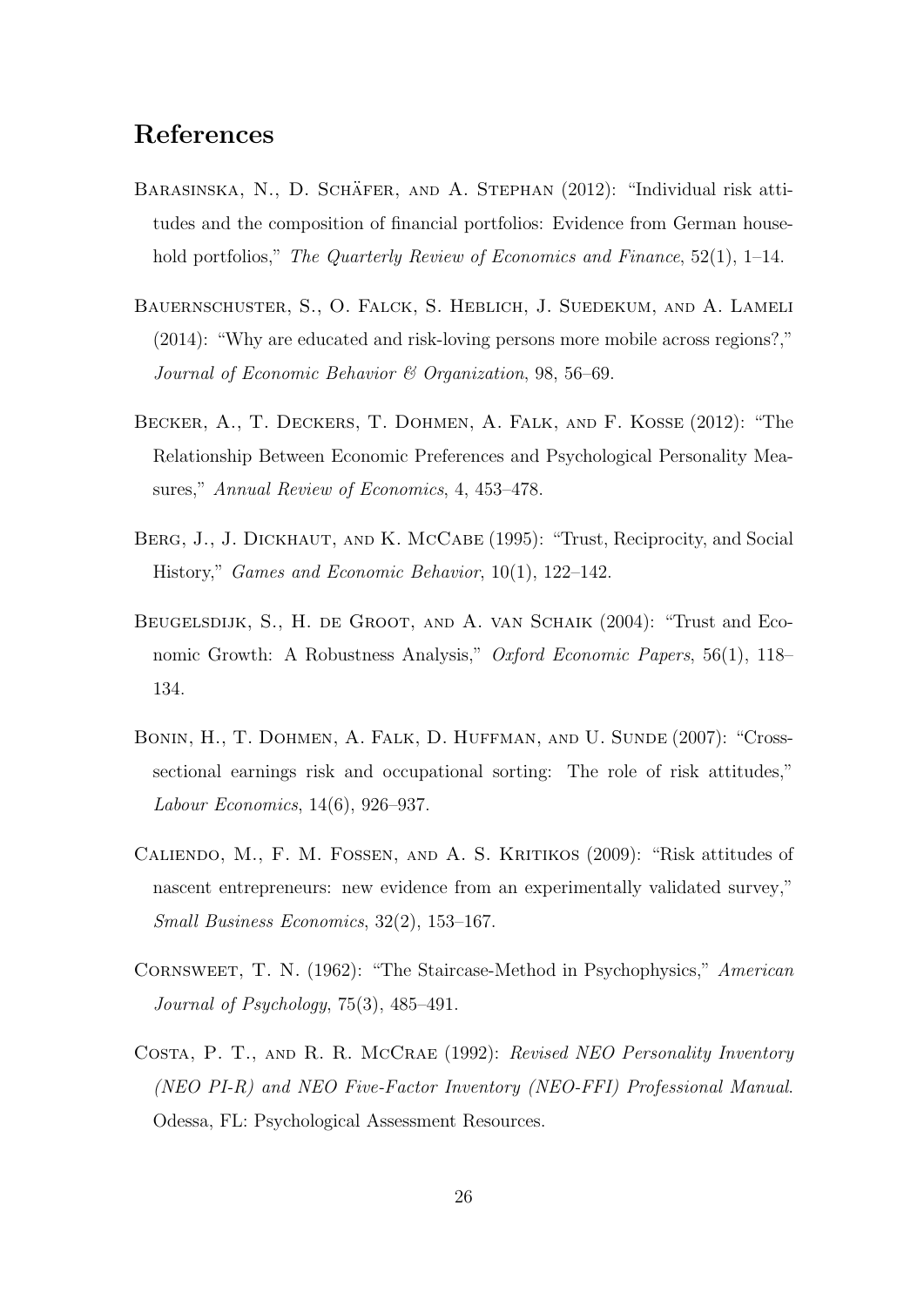- Ding, X., J. Hartog, and Y. Sun (2010): "Can We Measure Risk Attitudes in a Survey?," IZA Discussion Paper No. 4807.
- DOHMEN, T., A. FALK, D. HUFFMAN, AND U. SUNDE (2009): "Homo Reciprocans: Survey Evidence on Behavioral Outcomes," Economic Journal, 119(536), 592–612.
- (2010): "Are Risk Aversion and Impatience Related to Cognitive Ability," American Economic Review, 100(3), 1238–1260.
- Dohmen, T., A. Falk, D. Huffman, U. Sunde, J. Schupp, and G. Wagner (2011): "Individual Risk Attitudes: Measurement, Determinants, and Behavioral Consequences," Journal of the European Economic Association, 9(3), 522–550.
- Einav, L., A. Finkelstein, I. Pascu, and M. R. Cullen (2012): "How General Are Risk Preferences? Choices under Uncertainty in Different Domains," American Economic Review, 102(6), 2606–2638.
- FALK, A., A. BECKER, T. DOHMEN, B. ENKE, D. HUFFMAN, AND U. SUNDE (2015): "The Nature and Predictive Power of Preferences: Global Evidence," IZA Discussion Paper No. 9504.
- FALK, A., E. FEHR, AND U. FISCHBACHER (2005): "Driving Forces Behind Informal Sanctions," Econometrica, 73(6), 2017–2030.
- FALK, A., AND F. ZIMMERMANN (2015): "Information Processing and Commitment," Working Paper.

(forthcoming): "Consistency as a Signal of Skills," Management Science.

- FEHR, E., U. FISCHBACHER, AND S. GACHTER  $(2002)$ : "Strong Reciprocity, Human Cooperation, and the Enforcement of Social Norms," *Human Nature*, 13(1), 1–25.
- Fehr, E., U. Fischbacher, B. Rosenbladt, J. Schupp, and G. Wagner (2003): "A Nation-Wide Laboratory: Examining Trust and Trustworthiness by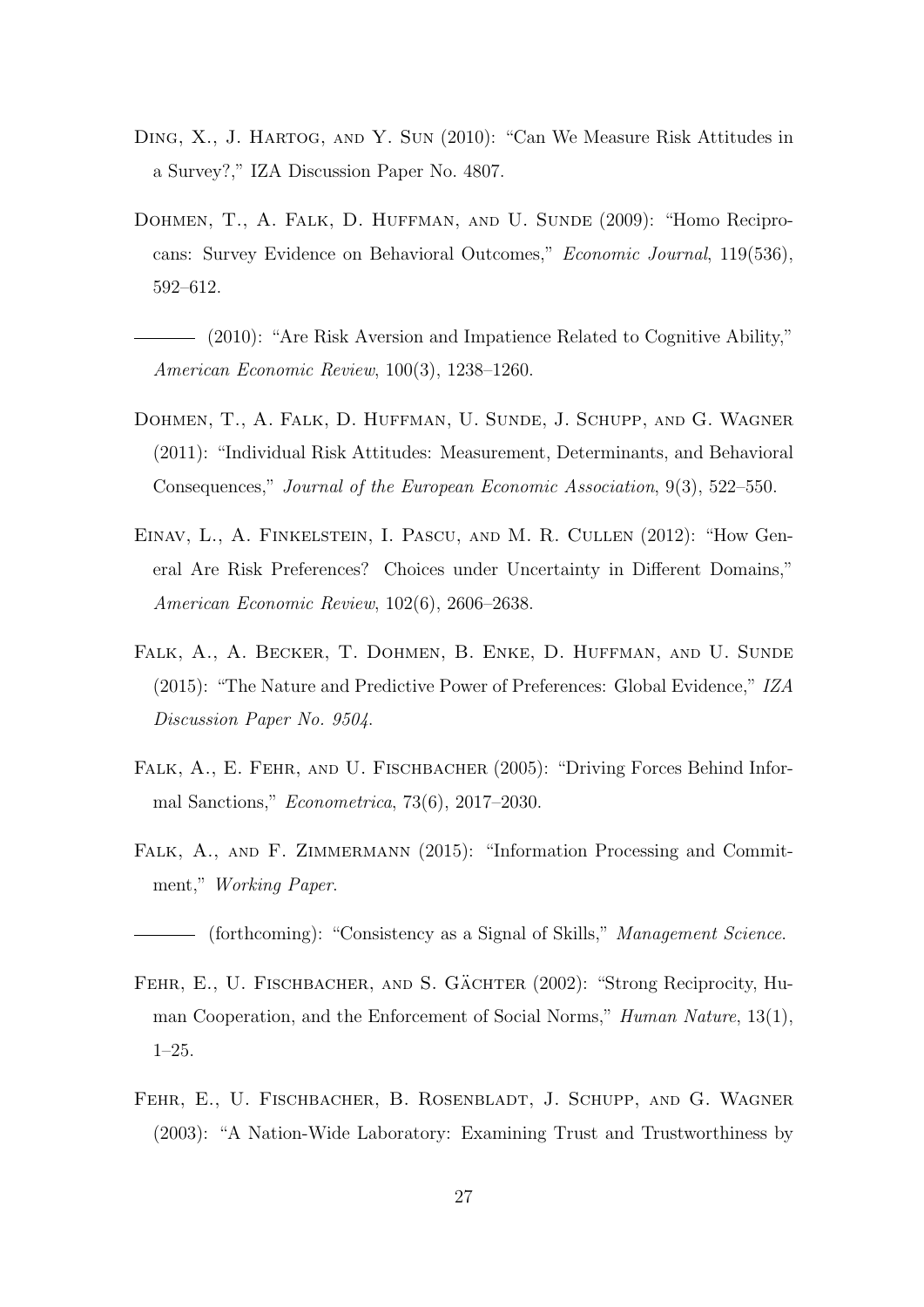Integrating Behavioral Experiments into Representative Surveys," Mimeo, Institute for Empirical Research in Economics.

- FEHR, E., AND S. GÄCHTER (2000): "Cooperation and Punishment in Public Goods Experiments," American Economic Review, 90(4), 980–994.
- Festinger, L. (1957): A Theory of Cognitive Dissonance. Stanford: Stanford University Press.
- Fischbacher, U. (2007): "zTree: Zurich Toolbox for Ready-made Economic Experiments," Experimental Economics, 10, 171–178.
- Fouarge, D., B. Kriechel, and T. Dohmen (2014): "Occupational Sorting of School Graduates: The Role of Economic Preferences," Journal of Economic Behavior & Organization, 106, 335–351.
- GRAYBILL, F. (1976): Theory and Application of the Linear Model. Wadsworth, Belmont, California, USA.
- Greiner, B. (2004): "An Online Recruitment System for Economic Experiments," Forschung und wissenschaftliches Rechnen, 63, 79–93.
- GÜTH, W., R. SCHMITTBERGER, AND B. SCHWARZE (1982): "An Experimental Analysis of Ultimatum Bargaining," Journal of Economic Behavior and Organization, 3(4), 367–388.
- HARDEWEG, B., L. MENKHOFF, AND H. WAIBEL (2013): "Experimentally-Validated Survey Evidence on Individual Risk Attitudes in Rural Thailand," Economic Development and Cultural Change, 61(4), 859–888.
- Holt, C. A., and S. K. Laury (2002): "Risk Aversion and Incentive Effects," American Economic Review, 92(5), 1644–1655.
- Jaeger, D. A., T. Dohmen, A. Falk, D. Huffman, U. Sunde, and H. Bonin (2010): "Direct Evidence on Risk Attitudes and Migration," The Review of Economics and Statistics, 92(3), 684–689.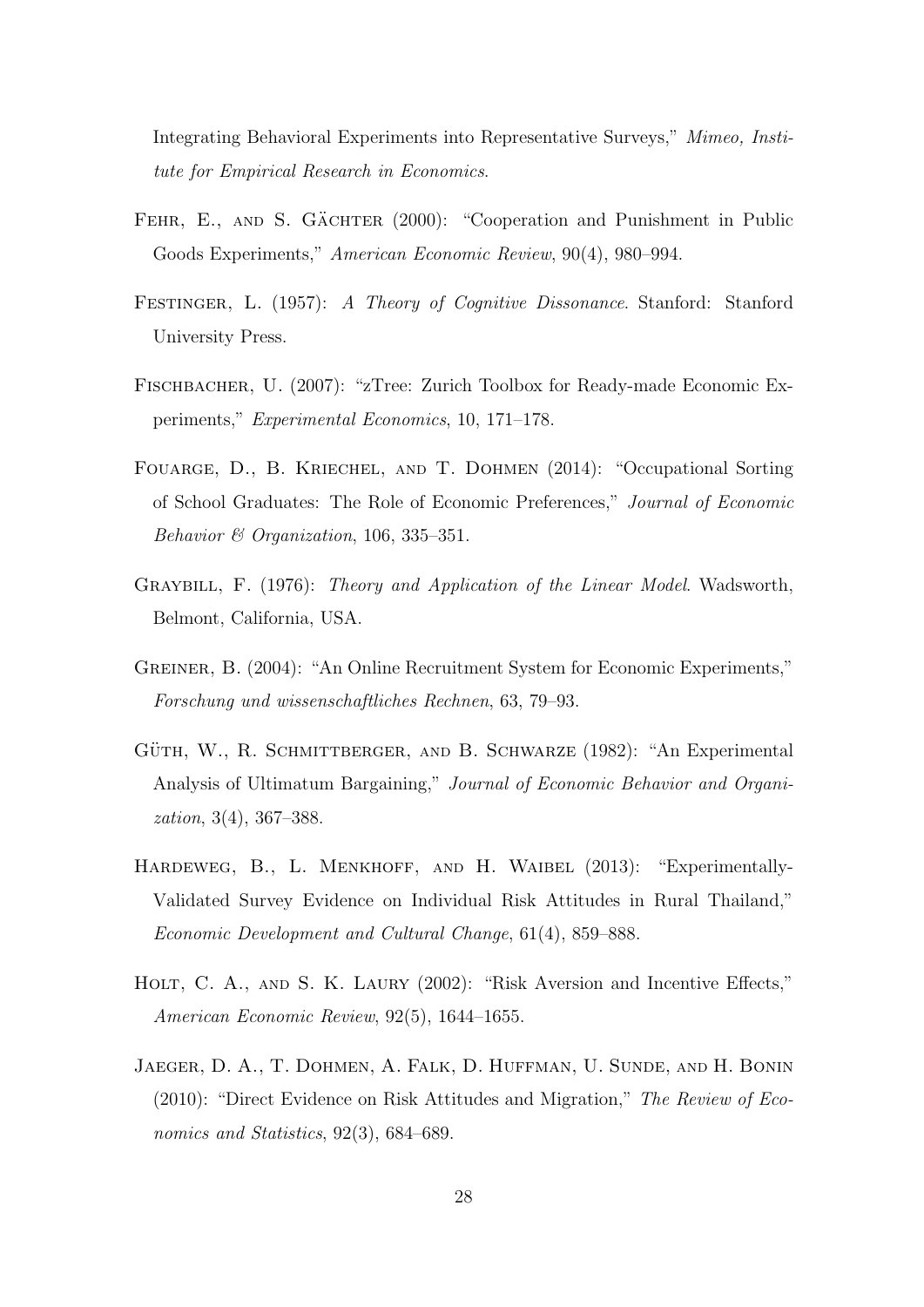- KADANE, J., AND N. LAZAR (2004): "Methods and Criteria for Model Selection," Journal of the American Statistical Association, 99(465), 279–290.
- Kirby, K., N. Petry, and W. Bickel (1999): "Heroin Addicts Have Higher Discount Rates For Delayed Rewards Than Non-Drug-Using Controls," Journal of Experimental Psychology, 128(1), 78–87.
- Knack, S., and P. Keefer (1997): "Does Social Capital Have An Economic Payoff? A Cross-Country Investigation," Quarterly Journal of Economics, 112(4), 1251–1288.
- KOMLOS, J., P. SMITH, AND B. BOGIN (2004): "Obesity and the Rate of Time Preference: Is There a Connection?," Journal of Biosocial Science, 36(2), 209– 219.
- LaPorta, R., F. L. de Silanes, A. Shleifer, and R. Vishny (1997): "Trust in Large Organizations," American Economic Review (Papers and Proceedings), 87(2), 333–338.
- PERUGINI, M., M. GALLUCCI, F. PRESAGHI, AND A. ERCOLANI (2003): "The Personal Norm of Reciprocity," European Journal of Personality, 17(4), 251–283.
- Rose-Ackerman, S. (1996): "Altruism, Non-Profits, and Economic Theory," Journal of Economic Literature, 34(2), 701–728.
- ROTTER, J. B. (1966): "Generalized Expectancies for Internal versus External Control of Reinforcement," Psychological Monographs: General and Applied, 80(1), 1–28.
- SELTEN, R. (1967): "Die Strategiemethode zur Erforschung des eingeschränkt rationalen Verhaltens im Rahmen eines Oligopolexperimentes," in Beiträge zur experimentellen Wirtschaftsforschung, ed. by H. Sauermann. J.C.B. Mohr (Paul Siebeck), Tübingen.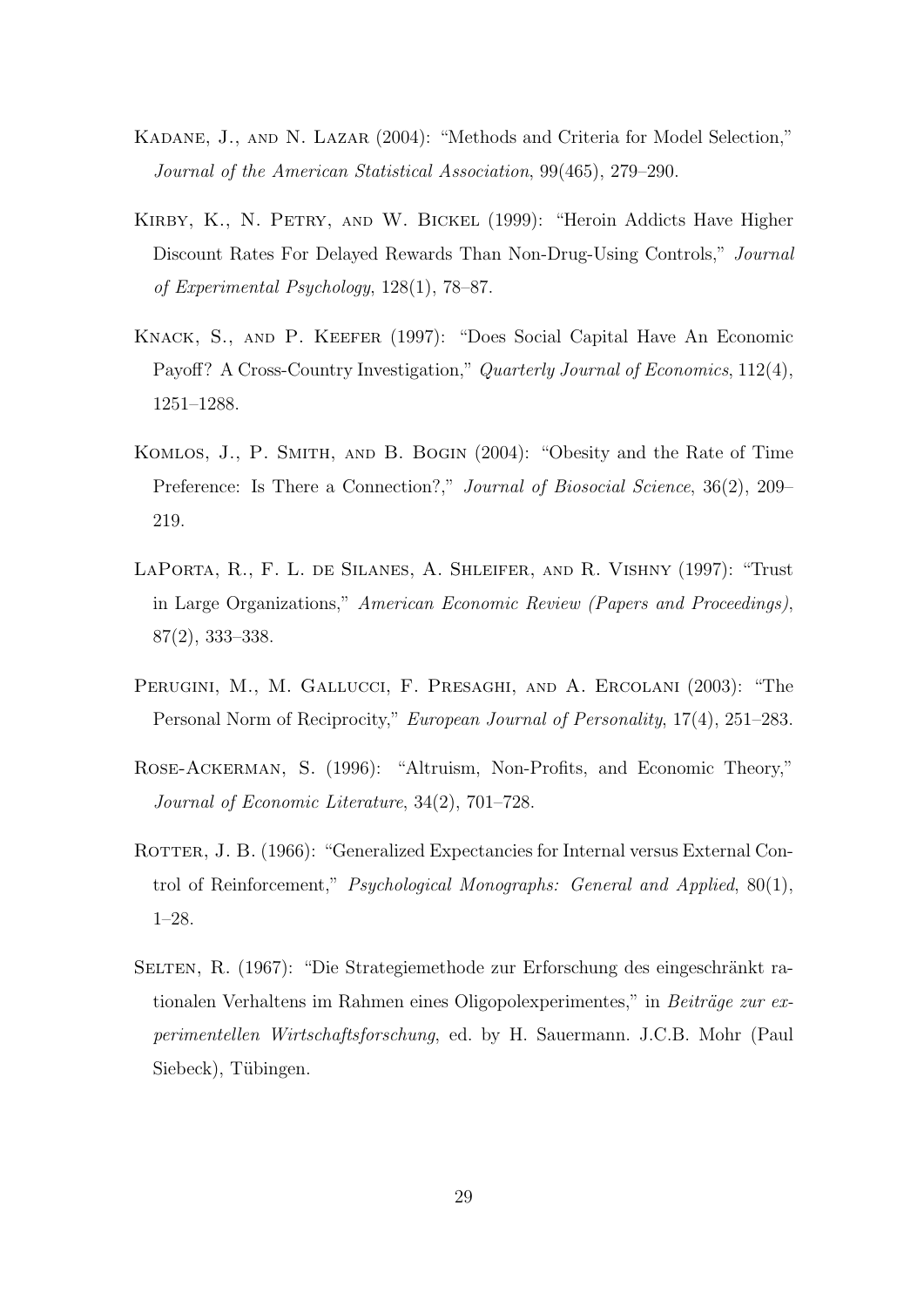- Smith, P., B. Bogin, and D. Bishai (2005): "Are Time Preference and Body Mass Index Associated? Evidence from the National Longitudinal Survey of Youth," Economics and Human Biology, 3(2), 259–270.
- TANAKA, T., C. CAMERER, AND Q. NGUYEN (2010): "Risk and Time Preferences: Linking Experimental and Household Survey Data from Vietnam," American Economic Review, 100(1), 557–571.
- Tibshirani, R. (1996): "Regression Shrinkage and Selection via the Lasso," Journal of the Royal Statistical Society. Series B (Methodological), 58(1), 267–288.
- Vieider, F. M., M. Lefebre, R. Bouchouicha, T. Chmura, R. Hakimov, M. Krawczyk, and P. Martinsson (2015): "Common Components of Risk and Uncertainty Attitudes across Contexts and Domains: Evidence from 30 Countries," Journal of the European Economic Association, 13(1), 421–452.
- Vischer, T., T. Dohmen, A. Falk, D. Huffman, J. Schupp, U. Sunde, and G. WAGNER (2013): "Validating an Ultra-Short Survey Measure of Patience," Economics Letters, 120(2), 142–145.
- Weber, E., A.-R. Blais, and N. Betz (2002): "A Domain-Specific Risk Attitude Scale: Measuring Risk Perceptions and Risk Behaviors," Journal of Behavioral Decision Making, 15(4), 263–290.
- Zak, P., and S. Knack (2001): "Trust and Growth," Economic Journal, 111(470), 295–321.
- Ziegelmeyer, F., and M. Ziegelmeyer (2012): "Parenting is a Risky Business: Parental Risk Attitudes in Small Stakes Decisions on Their Child's Behalf," Unpublished Manuscript.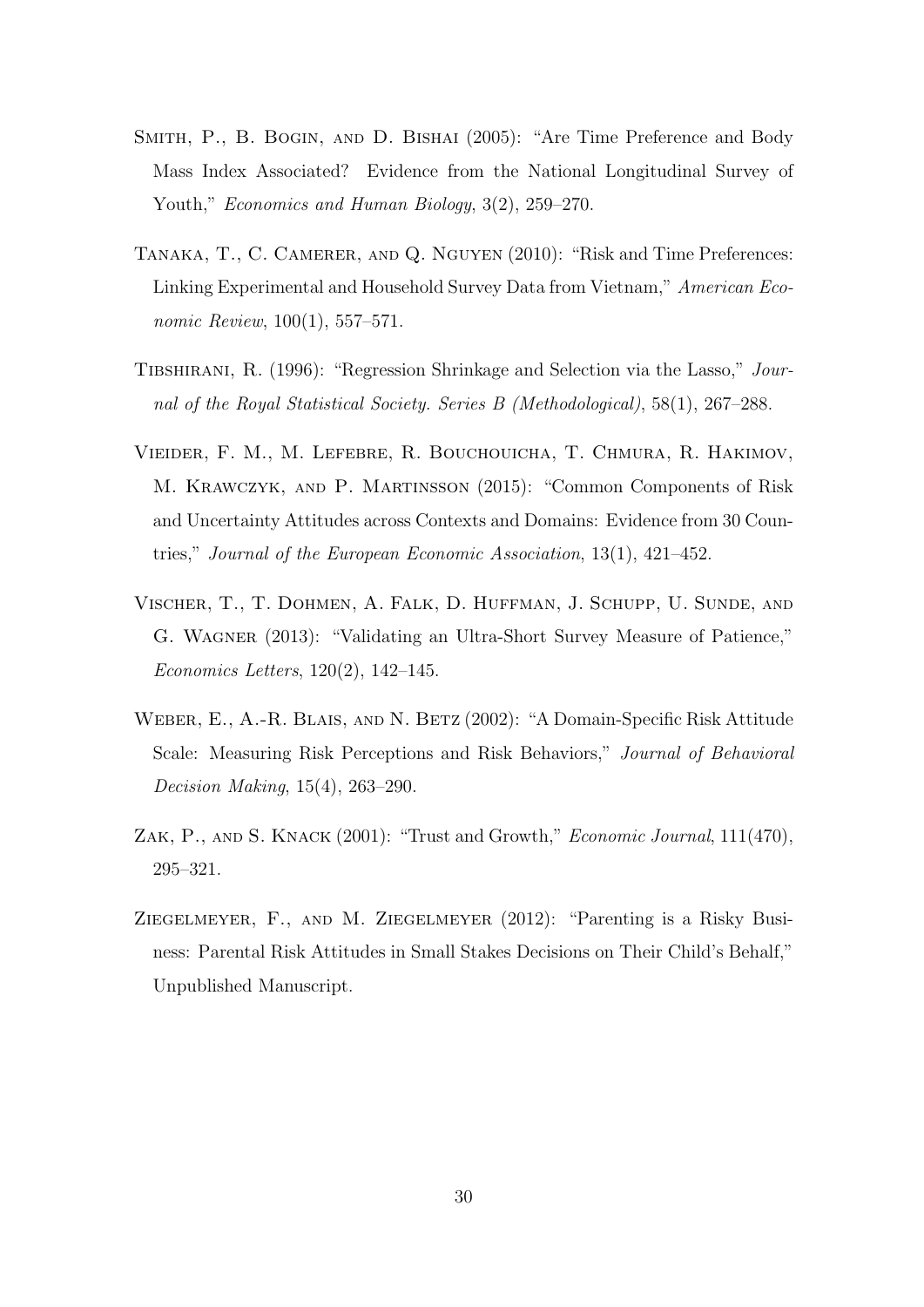# <span id="page-33-0"></span>A Design of Experimental Preference Elicitation Tasks

Risk Taking We used a multiple price list format to elicit how subjects trade off risky payments and sure payments. Subjects made choices in two tables. In each of the 21 rows of a given table they had to choose between a safe payment and a lottery that yielded 1000 points with probability 0.5 and 0 points otherwise. The lottery was always the same in all rows of both price lists, while the safe payment varied. We call these tables "price lists" as is commonly done in the literature. In one price list, we increased the safe payment in steps of 50 points from 0 points in the first choice to 1000 points in the last choice. In the other price lists we perturbed these safe payments by adding or subtracting up to five points to each safe payment alternative. The number of points added or subtracted was determined by a randomly drawn integer value between  $-5$  and  $+5$ . These integer values were randomly drawn once and for all before the experiment was programmed. As a result, all subjects faced the same lists of choices. After subjects had made their choices, one of the choices was randomly selected for payment. Subjects were informed about this procedure in advance. The row in which a subject switched from preferring the lottery to preferring the safe payment informs us about the subjects' risk preferences. Earlier switching points indicate a lower certainty equivalent than later switching points.

Time Discounting In order to obtain a measure of the subjects' willingness to trade off monetary payoffs at two different points in time we adapted a the design from Dohmen et al. (2010), and asked subjects to make choices in two price lists. In both price lists, subjects had to trade off a payment of 400 points "today" and a higher payment that would be received 12 months in the future. In one price list, we increased the delayed amount such that the implied annual return from waiting would rise in steps of 2.5 percentage points from 0 percent in the first row to 60 percent in the 25th row, assuming semiannual compounding. In the second price list we perturbed the actual delayed payments by adding or subtracting an amount of up to 0.6 points. Again, one choice made in the two price lists was randomly selected by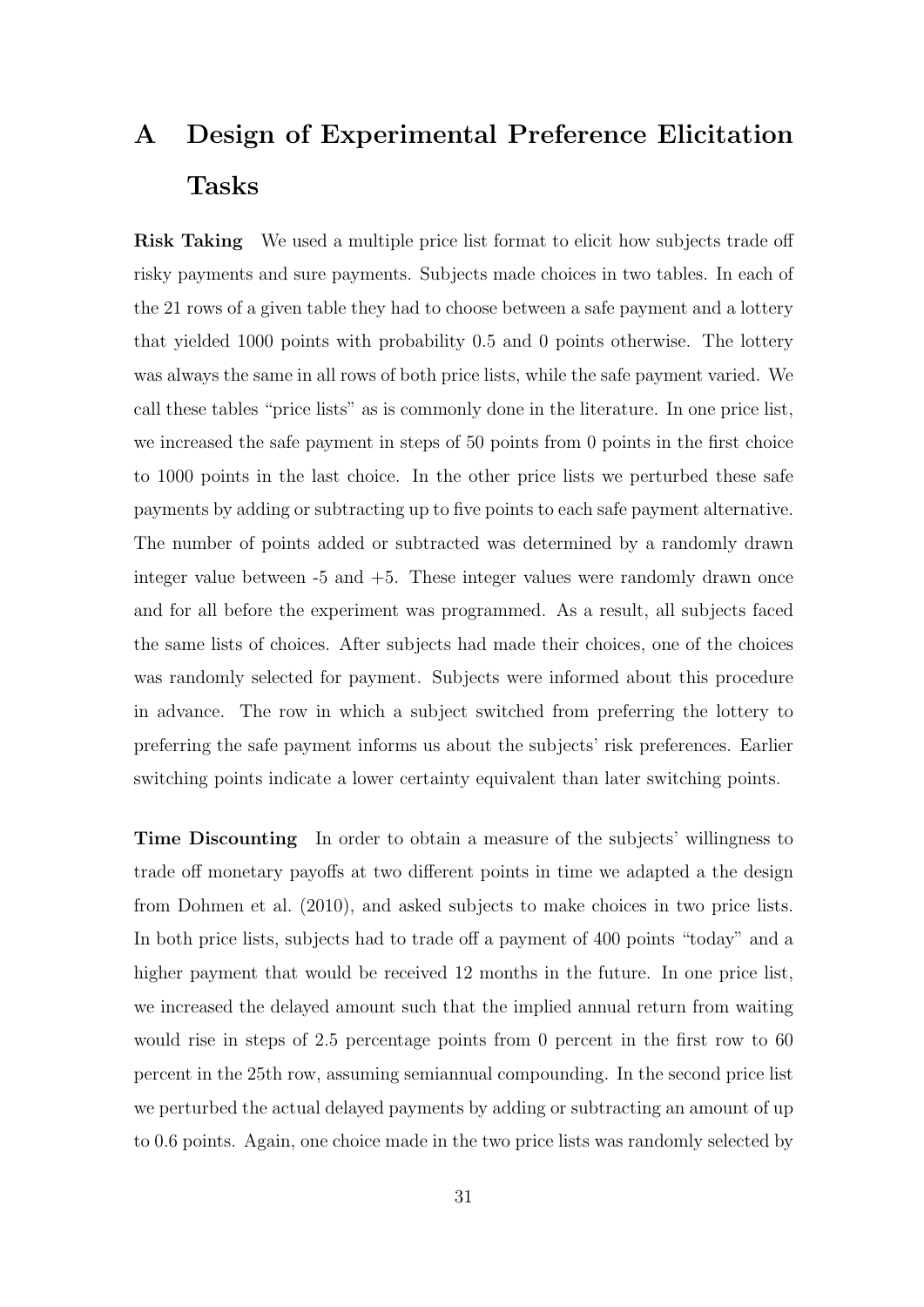the computer for payment. Subjects were informed about this procedure in advance.

We also notified subjects ex ante about the payment mode. In particular, they were told that any payment resulting from this experiment would be delivered to them via regular mail. If they chose the payment "today" the respective amount would be sent on the same day. If they chose the payment "in 12 months", it would be sent to them exactly 12 months after the experiment. By keeping the payoff mode identical over all time horizons we can rule out concerns about differential credibility of payments dependent on timing, or simply a taste for a certain payoff mode, as drivers of decision making. These features were made very salient to subjects: To enhance credibility an envelope was placed in each cubicle and subjects had to write on the envelope the address to which they wanted the payment delivered. In order to allow us to identify the relevant payment they also had to note their identification number on the envelope. No participant expressed any concern with respect to this procedure.

The row in which a subject switched from preferring the earlier payment to the larger delayed payment (or, equivalently, the implied annual rate of return in the switching row) provides a measure of impatience.

Trust We conducted two versions of the Investment Game as introduced by Berg et al. (1995). We refer to this as the Trust Game. In one version of this game the amount sent by the first to the second mover was doubled by the experimenter, in the second version the amount was tripled. In every version of this experiment both subjects were endowed with 500 points. The choice set of the first mover was restricted to amounts in  $\{0, 50, 100, \ldots, 500\}$ , because we applied the contingent response method for the second mover. Each subject acted in the role of the first and second mover in each version, such that overall each subject took part in four Investment Games. All outcomes of the four decisions of the Investment Games were payoff relevant. The average amount sent as a first mover in the two versions serves as our measure of the subjects' willingness to trust strangers.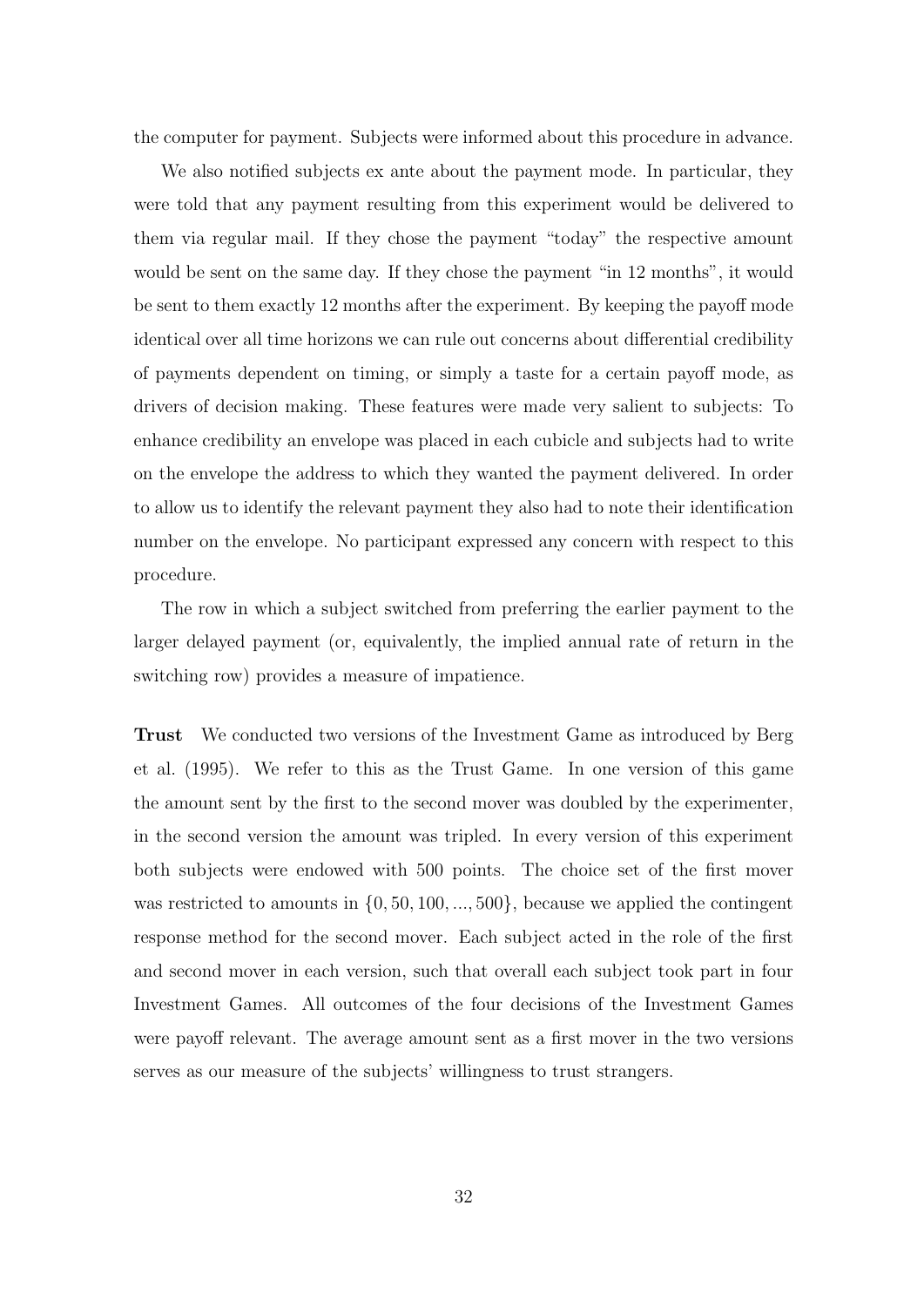Altruism Subjects were endowed with 300 points and had to decide how many of these points to assign to a charitable organization. We gave them a list of well-established and well-known charitable organizations with various purposes but they could also name a different charitable organization to which they wanted the money to be donated. The list of charitable organizations included: Brot für die Welt, Kindernothilfe, German Red Cross, Welthungerhilfe, Bund für Umwelt und Naturschutz Deutschland, Greenpeace, Terre des Hommes, and Aktion Mensch. At the end of the laboratory session we gave the subjects an address of a website on which they could look up all donations made to the charitable organizations. Subjects were informed again about the possibility to check their donation after all sessions had been conducted and the money had been transferred to the charitable organizations. This was done in order to ensure credibility and transparency of the procedure. The amount an individual transferred to charity serves as a measure of their altruistic inclination.

Positive Reciprocity We elicited positive reciprocity from second mover behavior in the Trust Games described above. The use of the contingent response method for second mover behavior allowed us to measure how much a subject wanted to send back for each possible amount sent to them by the first mover. The payoff relevant choice was the one corresponding to the actual choice made by the first mover. Average second mover behavior in the Investment Games then constitutes our behavioral measure of the individual's willingness to reciprocate positively. Subjects were informed about their opponents' decisions and the resulting payoffs at the end of the laboratory session.

Negative Reciprocity We conducted two different types of experimental game in order to elicit subjects' willingness to reciprocate negatively. First, subjects took part in two Ultimatum Games as introduced by Güth et al., 1982. Subjects were randomly assigned the role of the proposer in one game and the role of the responder in the other game. Proposers had to decide how many of 500 points they wanted to offer to the responder. Responders, in turn, had to indicate their minimum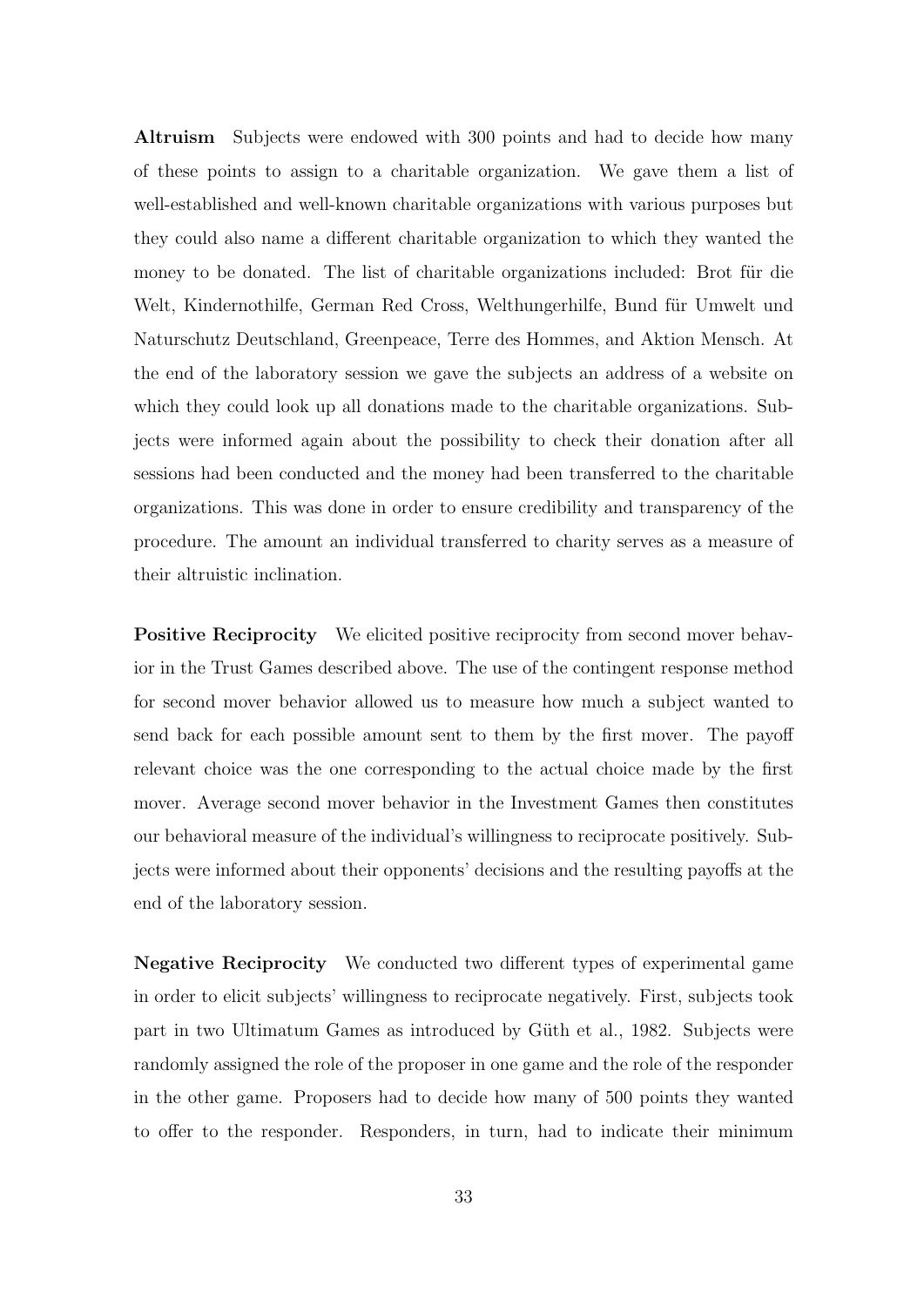acceptable offer and this was taken as a first measure of the individuals' level of negatively reciprocal inclination. A higher minimum acceptable offer increases the rejection probability, and is hence a measure of the higher willingness to forego a monetary payoff in order to reduce the payoff of the proposer.

We also conducted a Prisoner's Dilemma with a subsequent punishment stage (see e.g., Falk et al., 2005 or Fehr and Gächter, 2000). The Prisoner's Dilemma was framed as a project in which both players could decide to participate or not. If both players decided to participate they both received 480 points. If both players decided not to participate, both received 300 points. If one player decided not to participate while the other decided to do so, the former received 540 points while the latter received 240 points. Figure [1](#page-36-0) illustrates the payoff structure of this part of the experiment. First, subjects had to decide how many points to invest into punishing their opponent contingent on every possible first stage outcome. Punishment was costly.[29](#page--1-0) Then they were asked to decide whether they wanted to participate in the project or not. All decisions were taken simultaneously.

As a measure of the individuals' willingness to reciprocate negatively we consider behavior in both experiments, i.e., minimum acceptable offer in the Ultimatum Game and the amount invested into punishment given unilateral defection of the other player. We standardized both measures to account for the different response scales and took the average. This constitutes the score for the level of negative reciprocity.

Player 1 Player 2 In Out In | 480, 480 | 240, 540 Out | 540, 240 | 300, 300

<span id="page-36-0"></span>Figure 1: Payoff Matrix: Prisoner's Dilemma

 $29$  We implemented two different punishment technologies: in 7 sessions the technology was such that each point invested into punishment resulted in one point being deducted from the opponent. In the other sessions each point invested into punishment lead to three points being deducted from the other player.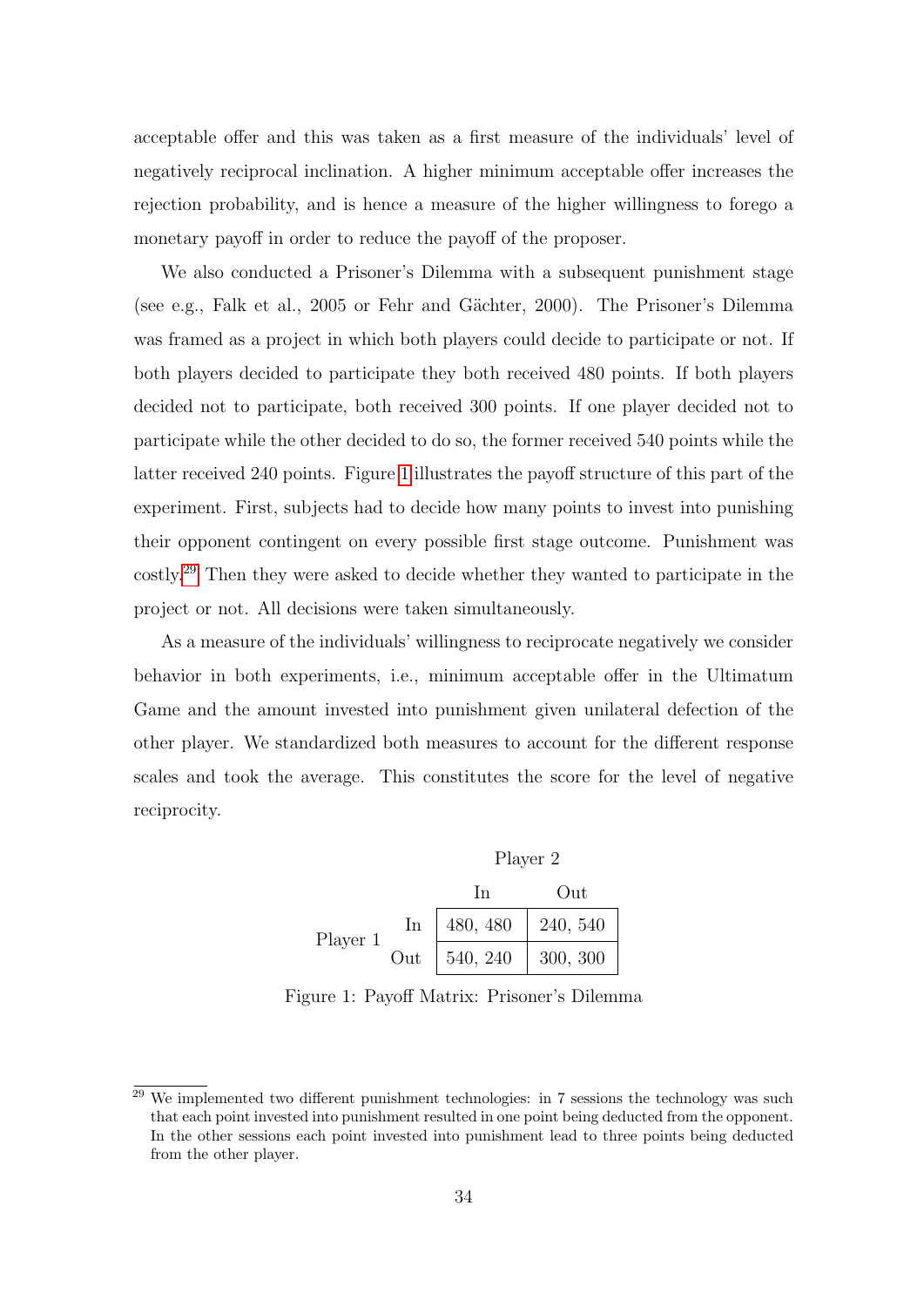# <span id="page-37-0"></span>B The Preference Module

#### 1. Risk Taking

- (a) List of 31 hypothetical choices between a lottery (300 Euro with a 50 percent chance and 0 Euro with a 50-percent chance) and varying safe options (starting at 0 Euro and increasing to 300 Euro in increments of 10 Euro)
- (b) How do you see yourself: are you a person who is generally willing to take risks, or do you try to avoid taking risks? Please use a scale from 0 to 10, where a 0 means you are "completely unwilling to take risks" and a 10 means you are "very willing to take risks". You can also use the values in-between to indicate where you fall on the scale.
- 2. Time Discounting
	- (a) List of 25 hypothetical choices between an early payment "today" (100 Euro) and a varying delayed payment "in  $12$  months"  $(100.0/103.0/106.1/$ 109.2/112.4/115.6/118.8/122.1/125.4/128.8/132.3/135.7/139.2/ 142.8/ 146.4/150.1/153.8/157.5 161.3/165.1/169.0/172.9/176.9/180.9/185 Euro).
	- (b) In comparison to others, are you a person who is generally willing to give up something today in order to benefit from that in the future or are you not willing to do so? Please use a scale from 0 to 10, where a 0 means you are "completely unwilling to give up something today" and a 10 means you are "very willing to give up something today". You can also use the values in-between to indicate where you fall on the scale.
- 3. Trust
	- (a) Please consider the following situation: You and another person, whom you do not know, both participate in a study where you can decide on how to assign a certain amount of money and thereby determine the outcome. The rules are as follows. Both participants get an account with 20 Euros. At the beginning, both participants thus own 20 Euros. The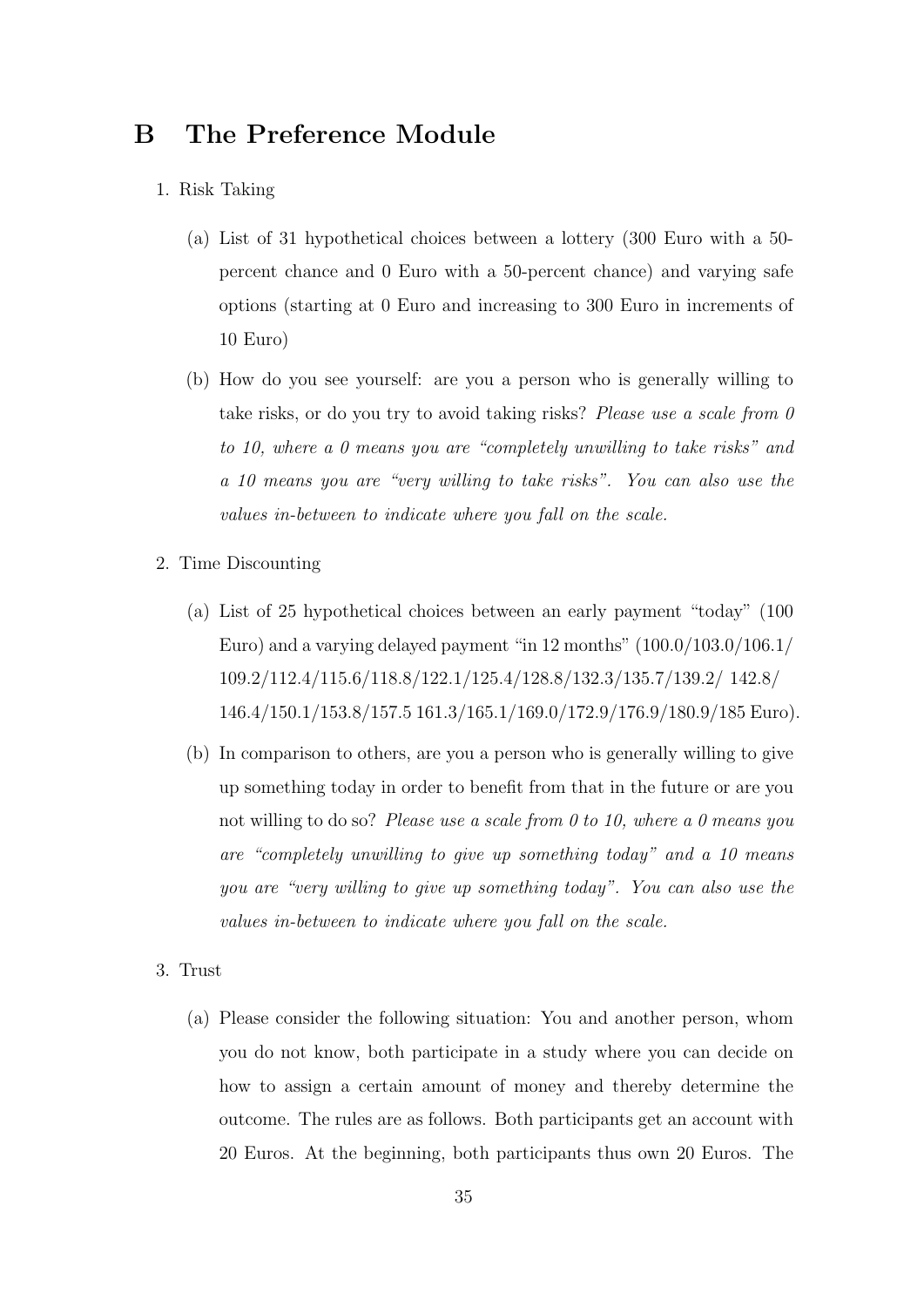other person decides first. She can transfer money to your account. She can transfer any amount: 0, 1, 2 Euro, etc. up to 20 Euro. Each Euro that she transfers to you is tripled by the conductors of the study and booked to your account. After this first stage the other person therefore has 20 Euro minus the amount she transferred to you in her account. You have 20 Euro plus the tripled amount of the transfer of the other person on your account. Now you get to decide: you have the opportunity to transfer money back to the other person. You can transfer any amount up to 80 Euro, depending on how much you have in your account. This will be the end of the study and the account balances will be final. The other person has in her account 20 Euros minus the amount she transferred to you plus the amount you transferred back. You have 20 Euro plus the tripled amount of what the other person transferred to you minus the amount you transferred back to her. We would like to know how much you would choose to transfer back to the other person, for a given transfer of her to you.

Suppose you were assigned the role of the other person. Which amount would you choose to transfer?

- (b) How well does the following statement describe you as a person? As long as I am not convinced otherwise, I assume that people have only the best intentions. Please use a scale from  $0$  to  $10$ , where  $0$  means "does not describe me at all" and a 10 means "describes me perfectly". You can also use the values in-between to indicate where you fall on the scale.
- 4. Altruism
	- (a) Imagine the following situation: you won 1,000 Euro in a lottery. Considering your current situation, how much would you donate to charity? (Values between 0 and 1000 are allowed)
	- (b) How do you assess your willingness to share with others without expecting anything in return when it comes to charity? Please use a scale from  $\theta$ to 10, where 0 means you are "completely unwilling to share" and a 10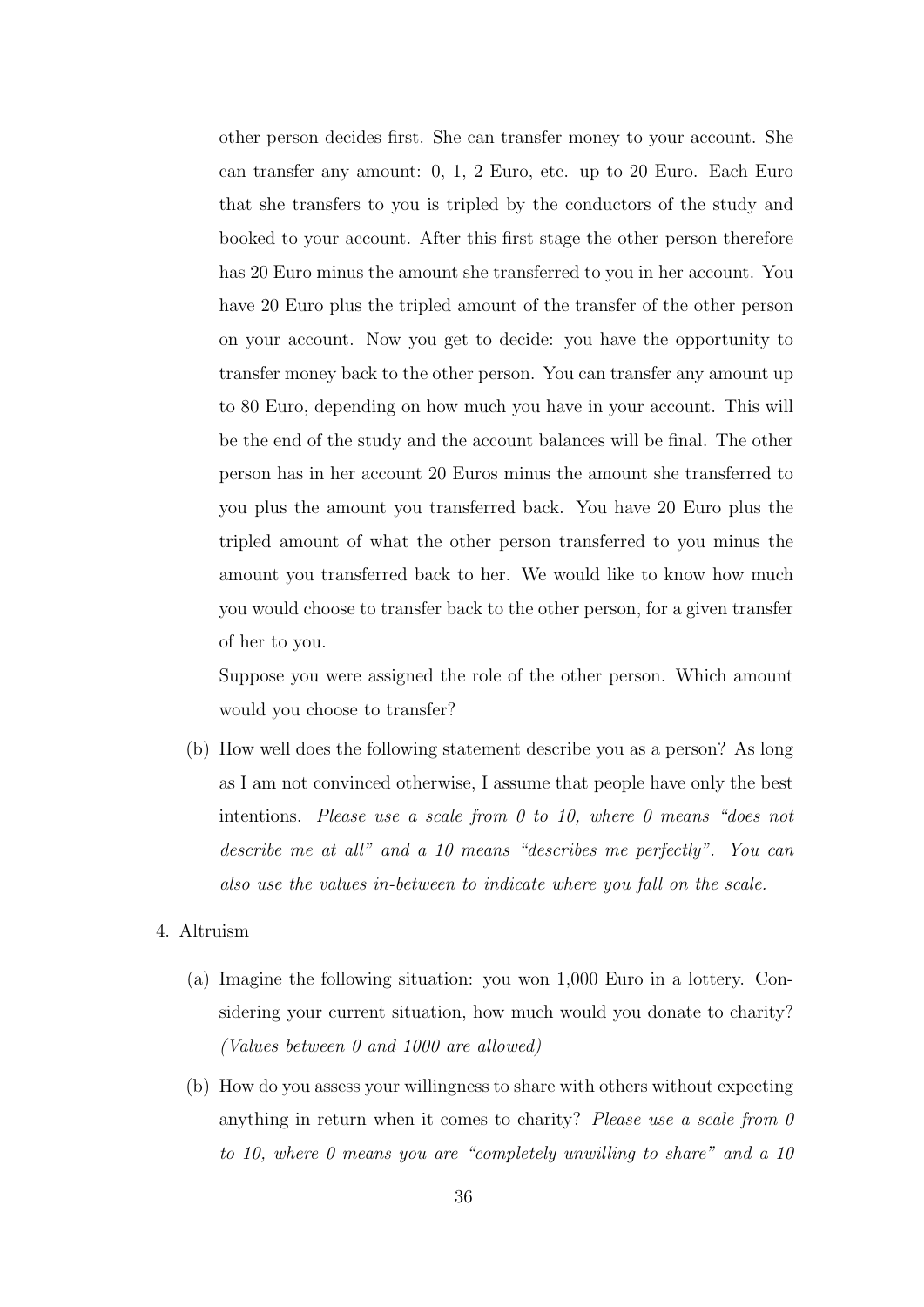means you are "very willing to share". You can also use the values inbetween to indicate where you fall on the scale.

- 5. Positive Reciprocity
	- (a) Please consider the following situation: You and another person, whom you do not know, both participate in a study where you can decide on how to assign a certain amount of money and thereby determine the outcome. The rules are as follows. Both participants get an account with 20 Euros. At the beginning, both participants thus own 20 Euros. The other person decides first. She can transfer money to your account. She can transfer any amount: 0, 1, 2 Euro, etc. up to 20 Euro. Each Euro that she transfers to you is tripled by the conductors of the study and booked to your account. After this first stage the other person therefore has 20 Euro minus the amount she transferred to you in her account. You have 20 Euro plus the tripled amount of the transfer of the other person on your account. Now you get to decide: you have the opportunity to transfer money back to the other person. You can transfer any amount up to 80 Euro, depending on how much you have in your account. This will be the end of the study and the account balances will be final. The other person has in her account 20 Euros minus the amount she transferred to you plus the amount you transferred back. You have 20 Euro plus the tripled amount of what the other person transferred to you minus the amount you transferred back to her. We would like to know how much you would choose to transfer back to the other person, for a given transfer of her to you.

Suppose the other person transfers 5/10/15/20 Euro to your account. After the first stage you then own  $20+3*5/10/15/20=35/50/65/80$  Euro, the other person owns  $20-5/10/15/20=15/10/5/0$  Euro. What amount do you choose to transfer back?

(b) Imagine the following situation: you are shopping in an unfamiliar city and realize you lost your way. You ask a stranger for directions. The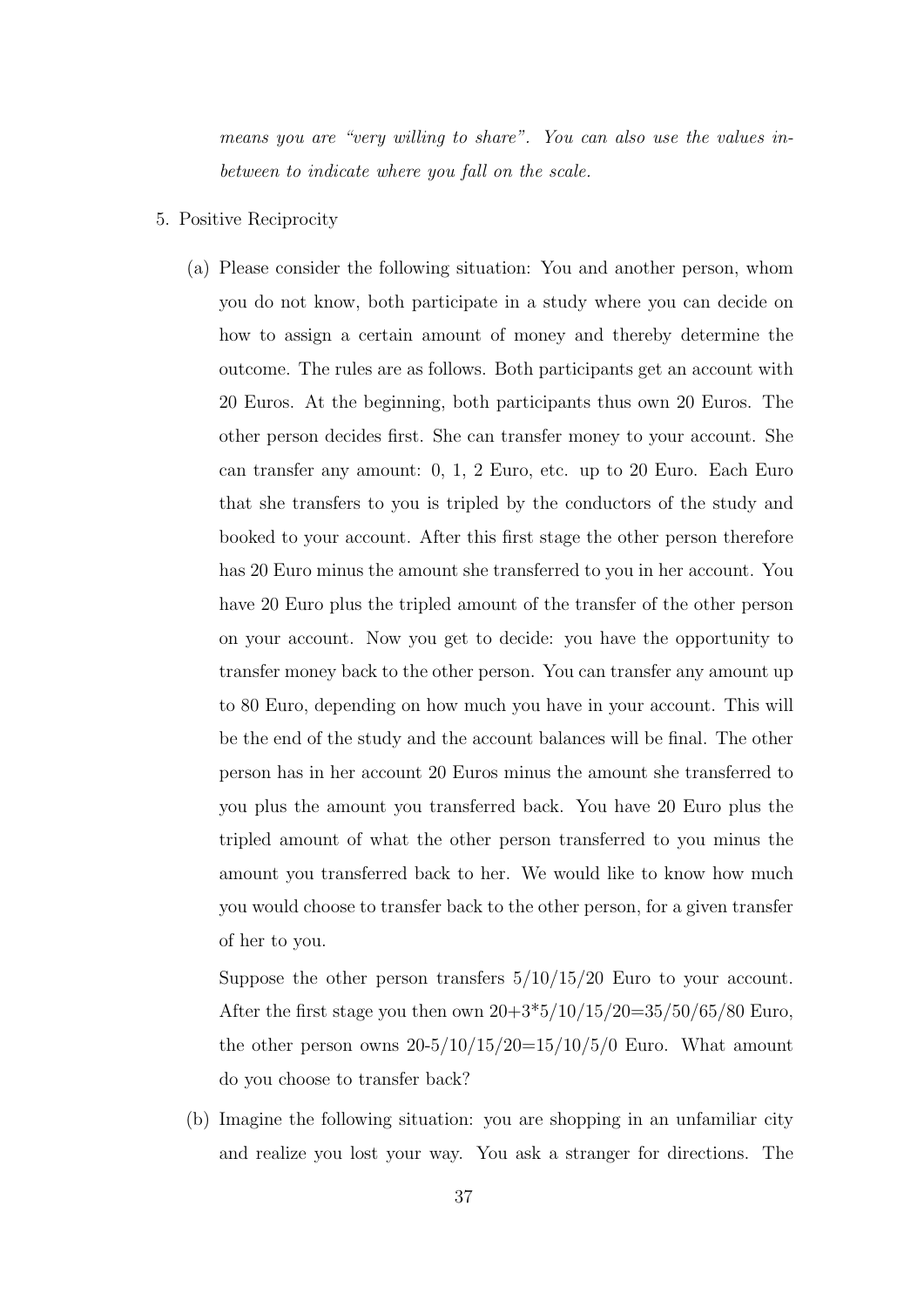stranger offers to take you with their car to your destination. The ride takes about 20 minutes and costs the stranger about 20 Euro in total. The stranger does not want money for it. You carry six bottles of wine with you. The cheapest bottle costs 5 Euro, the most expensive one 30 Euro. You decide to give one of the bottles to the stranger as a thank-you gift. Which bottle do you give?

Respondents can choose from the following options: The bottle for 5, 10, 15, 20, 25, or 30 Euro)

- 6. Negative Reciprocity
	- (a) Imagine the following situation: together with a person whom you do not know you won 100 Euro in a lottery. The rules stipulate the following: One of you has to make a proposal about how to divide the 100 Euro between you two. The other one gets to know the proposal and has to decide between two options. He or she can accept the proposal or reject it. If he or she accepts the proposal, the money is divided according to the proposal. If he or she rejects the proposal, both receive nothing. Suppose that the other person offered the following split: 50 Euro for you and 50 Euro for himself/herself. Do you accept this split? If you do, you

will receive 50 Euro and the other person will receive 50 Euro. If you reject, both of you receive 0 Euro.

Note that individuals answered a total of 5 questions that use the same wording but vary the amount that was offered by the other person. These amounts were 50, 40, 30, 20, and 10.

(b) How do you see yourself: Are you a person who is generally willing to punish unfair behavior even if this is costly? Please use a scale from 0 to 10, where 0 means you are "not willing at all to incur costs to punish unfair behavior" and a 10 means you are "very willing to incur costs to punish unfair behavior". You can also use the values in-between to indicate where you fall on the scale.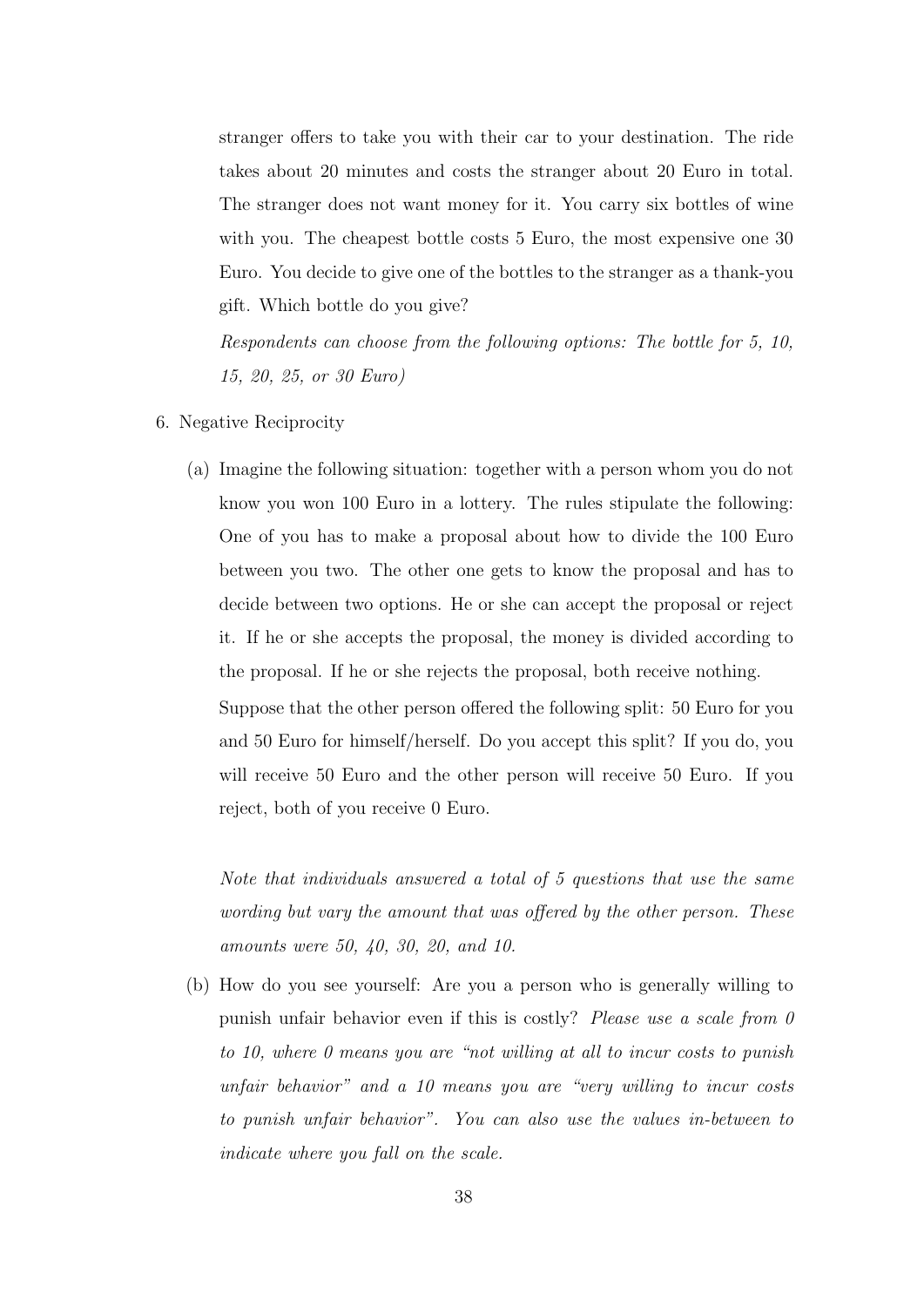# <span id="page-41-0"></span>C Development of Streamlined Version of the Preference Module

In this appendix, we document the steps involved in streamlining the module for each preference domain.

### C.1 Risk Taking

For the sub-module for risk taking, we discarded the multiple price list measure from the set of candidate items, and ran the selection procedure described in section [3](#page-12-0) on the restricted set of items. The "staircase" procedure for a hypothetical lottery choice (see Appendix [E\)](#page-55-0) was selected. This quantitative measure is very comparable to the choice list measure, as it contains the same lottery. Yet, it is much more timeefficient to use "staircase" procedure, as it only requires five interdependent choices between a lottery and a safe payment. The other item selected for risk was the same qualitative measure selected in the original module. The resulting reduction in explanatory power of the streamlined version compared to the original version in terms of  $R^2$  is only 0.02. Since the term "lottery" in the description of the hypothetical risky choices was troubling to some Muslim participants in our pilot study, we replaced the term "lottery" with the more neutral but equally accurate term "random draw".

#### C.2 Time discounting

For the sub-module for time discounting, we discarded the multiple price list measure from the set of candidate items, and ran the selection procedure described in section [3](#page-12-0) on the restricted set of items. The "staircase" procedure for intertemporal choice (see Appendix [F\)](#page-63-0) was selected. This quantitative measure mirrors the hypothetical choice list for the same intertemporal trade-off as in the original version of the module, as it contains the same monetary amount for the early payment. Yet, it is much more time-efficient to use "staircase" procedure, since it only requires five interdependent choices between an early payment and a delayed payment. The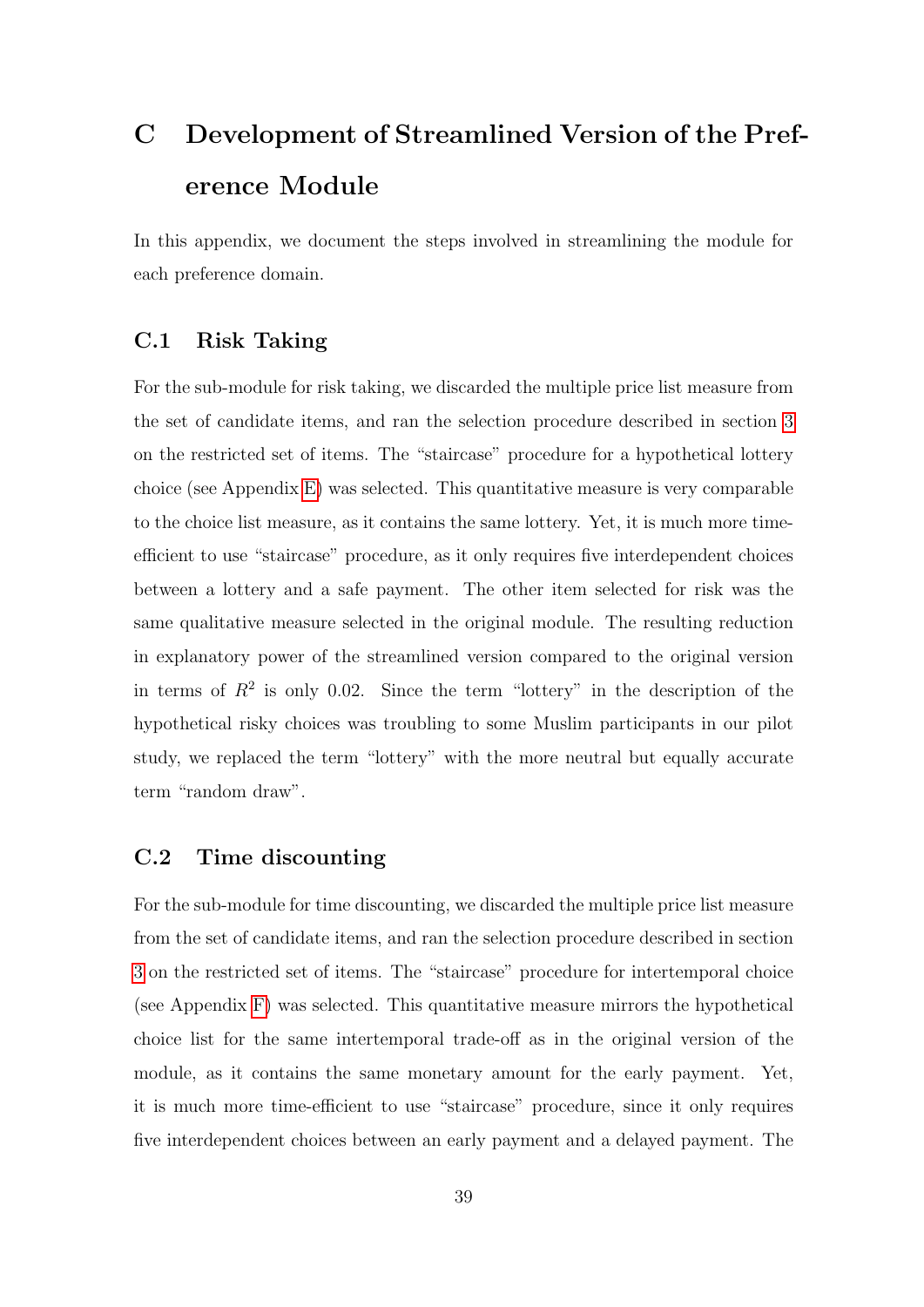other item selected for time discounting is again a subjective self-assessment, albeit a slightly different one than in the original module version. Instead of the item asking for a self-assessment of one's willingness to abstain from something today in order to benefit from that in the future in comparison to others, the item selected asks for the same self-assessment in general. Since this change was only minor relative to the original module we modified the sub-module accordingly. The resulting reduction of 0.04 in adjusted  $R^2$  compared to the original module version is again rather modest.

Since some participants in our pilot study stated that their answer in questions involving intertemporal tradeoffs would depend on the rate of inflation, or said that they would always take the immediate payment due to uncertainty with respect to future inflation, we added the following phrase to each question involving hypothetical choices between immediate and future monetary amounts: "Please assume there is no inflation, i.e., future prices are the same as today's prices."

#### C.3 Trust

We discarded the hypothetical investment game, which involves rather lengthy and complex instructions. Since there was no adequate and implementable alternative for the hypothetical experiment, and since trust has been widely measured using qualitative measures, we opted for a one-item sub-module for trust.

#### C.4 Altruism

Sine the term "charity" caused confusion in Eastern Europe and Central Asia, we replaced it with "good cause".

#### C.5 Positive Reciprocity

For positive reciprocity, we discarded the hypothetical choices as a second mover in the investment games before running the selection procedure. Corresponding to the original sub-module, the procedure selected the quantitative item measuring one's willingness to reciprocate by asking for which wine bottle (a cheaper or a more expensive one) one would give to a stranger in order to reciprocate kindness in a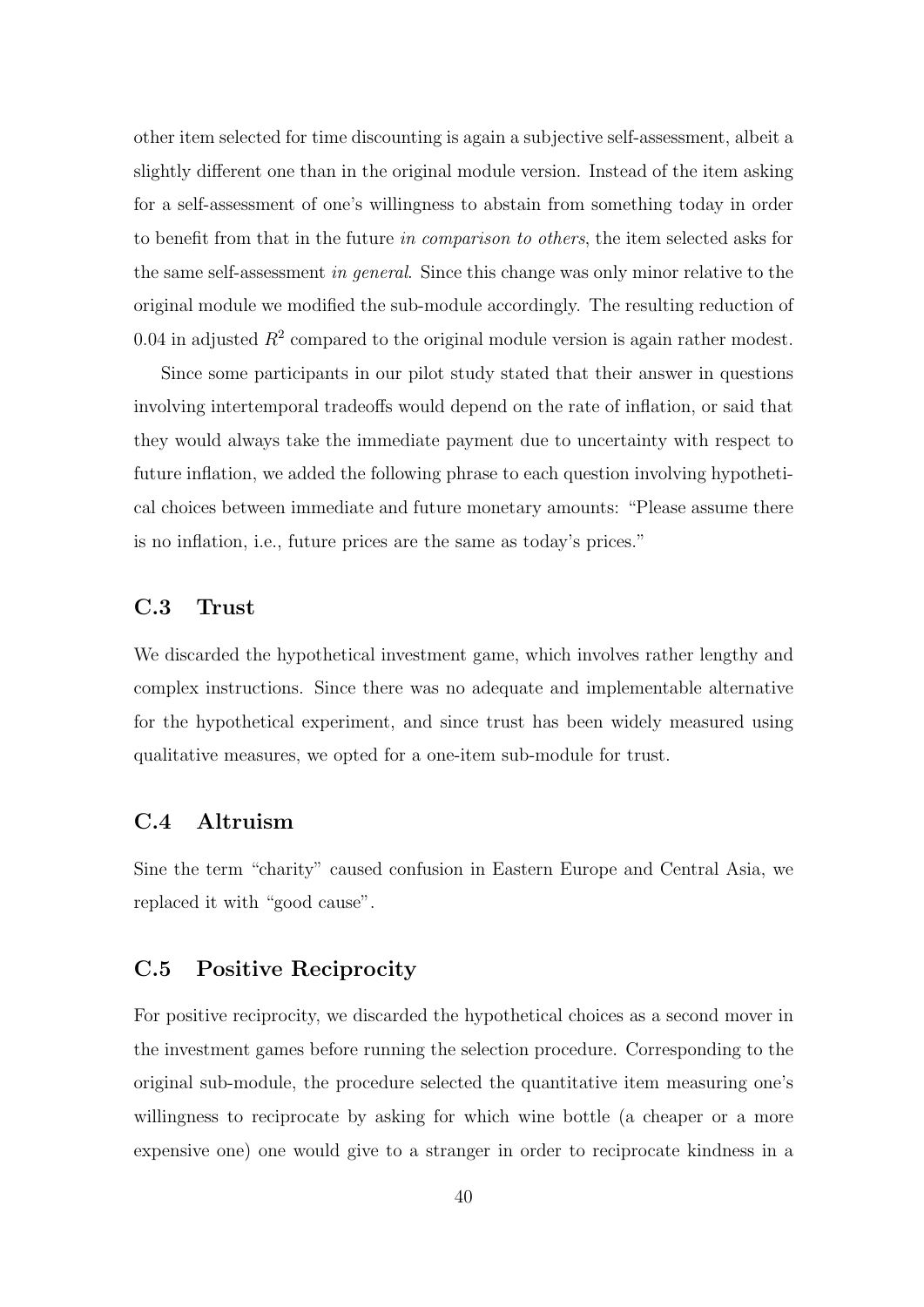hypothetical scenario. Since giving a bottle of wine is a very common and popular gesture in Western industrialized societies but very uncommon or even inappropriate in other cultures, e.g., Muslim societies, we replaced "bottles of wine" with the more neutral term "thank-you-gift". As a second item, the selection procedure picked a simple subjective self-assessment: "When someone does me a favor I am willing to return it". The resulting modified sub-module for positive reciprocity comes with a reduction in adjusted  $R^2$  to 0.19 in our experimental subject pool.

#### C.6 Negative Reciprocity

In the case of negative reciprocity we discarded the hypothetical experiment. The item selection procedure resulted in selecting two qualitative self-assessments, the first of them being the "general willingness to punish"-item that was also included in our original module version. In this case, there was a reduction in adjusted  $R^2$  by 0.0975 relative to our original module. Since the second item strongly resembled the first item ("general willingness to punish"), we decided to instead include an item asking for one's willingness to take revenge, thereby adding a more emotional and less neutral item to the sub-module. This change resulted in a negligible reduction of adjusted  $R^2$  of 0.0047).

Since some respondents in our pilot study stated that they had difficulties answering the question asking about one's willingness to punish unfair behavior because they did not understand who was treated unfairly, we decided to split the question into two separate items, one item asking for one's willingness to punish unfair behavior towards others, and another asking for one's willingness to punish unfair behavior towards oneself.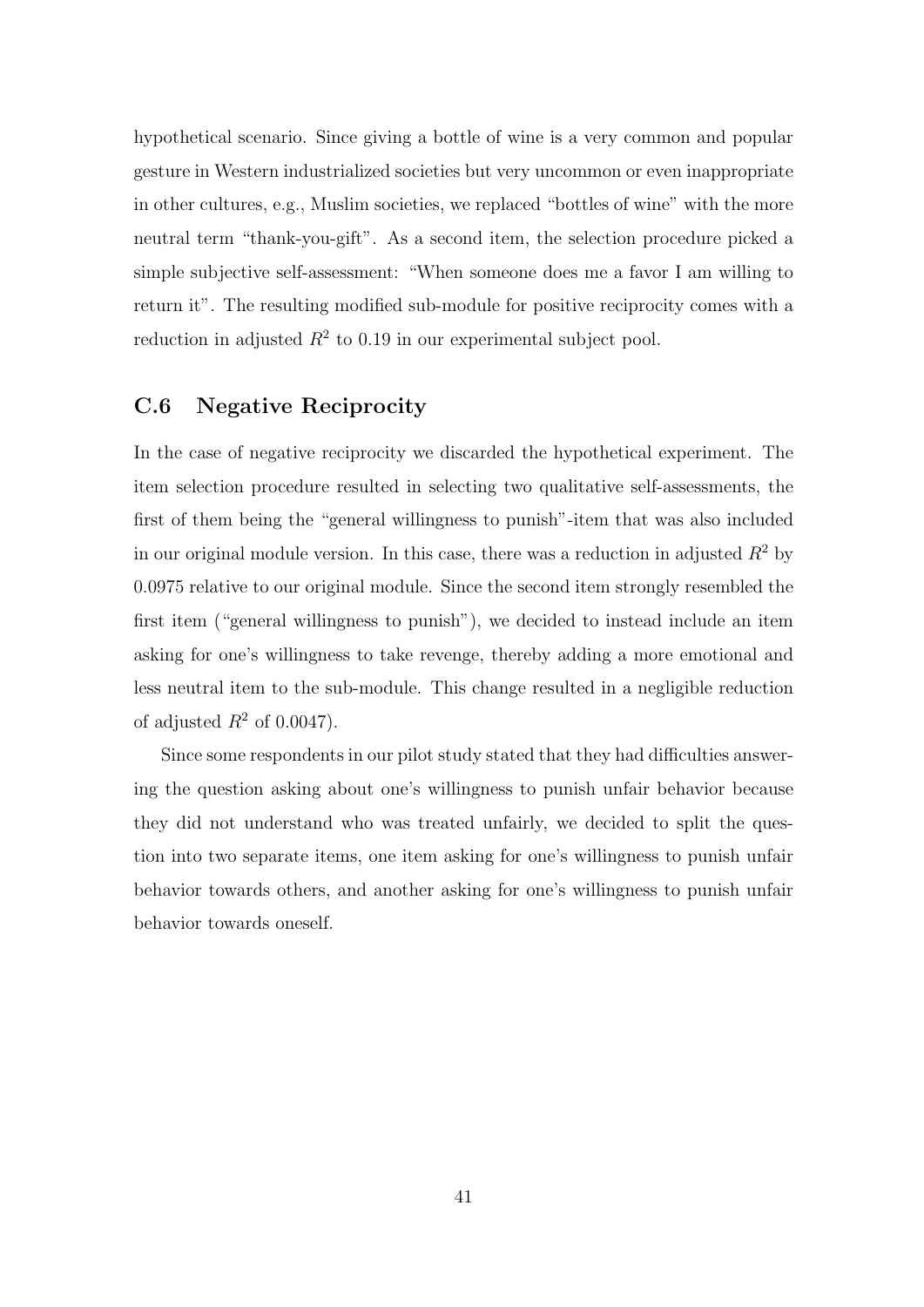# <span id="page-44-0"></span>D Refined Version of the Preference Module Used to Collect Global Preference Data in Gallup World Poll 2012

1. Please tell me, in general, how willing or unwilling you are to take risks.

Please use a scale from 0 to 10, where 0 means you are "completely unwilling to take risks" and a 10 means you are "very willing to take risks". You can also use any numbers between 0 and 10 to indicate where you fall on the scale, like 0, 1, 2, 3, 4, 5, 6, 7, 8, 9, 10.

|                                | completely |  |  |               |  |  | very |   |   |    |  |  |  |  |  |  |  |
|--------------------------------|------------|--|--|---------------|--|--|------|---|---|----|--|--|--|--|--|--|--|
| unwilling<br>willing           |            |  |  |               |  |  |      |   |   |    |  |  |  |  |  |  |  |
| to take risks<br>to take risks |            |  |  |               |  |  |      |   |   |    |  |  |  |  |  |  |  |
| $\Omega$                       |            |  |  | 1 2 3 4 5 6 7 |  |  |      | 8 | 9 | 10 |  |  |  |  |  |  |  |
|                                |            |  |  |               |  |  |      |   |   |    |  |  |  |  |  |  |  |

2. We now ask for your willingness to act in a certain way in four different areas. Please again indicate your answer on a scale from 0 to 10, where 0 means you are "completely unwilling to do so" and a 10 means you are "very willing to do so". You can also use any numbers between 0 and 10 to indicate where you fall on the scale, like 0, 1, 2, 3, 4, 5, 6, 7, 8, 9, 10.

|                                      | completely |          |  |  |                     |  |          | very    |  |  |     |  |  |
|--------------------------------------|------------|----------|--|--|---------------------|--|----------|---------|--|--|-----|--|--|
|                                      | unwilling  |          |  |  |                     |  |          | willing |  |  |     |  |  |
|                                      |            | to do so |  |  |                     |  | to do so |         |  |  |     |  |  |
| How willing are you to give up       |            |          |  |  | 0 1 2 3 4 5 6 7 8 9 |  |          |         |  |  | -10 |  |  |
| something that is beneficial for you |            |          |  |  |                     |  |          |         |  |  |     |  |  |
| today in order to benefit more from  |            |          |  |  |                     |  |          |         |  |  |     |  |  |
| that in the future?                  |            |          |  |  |                     |  |          |         |  |  |     |  |  |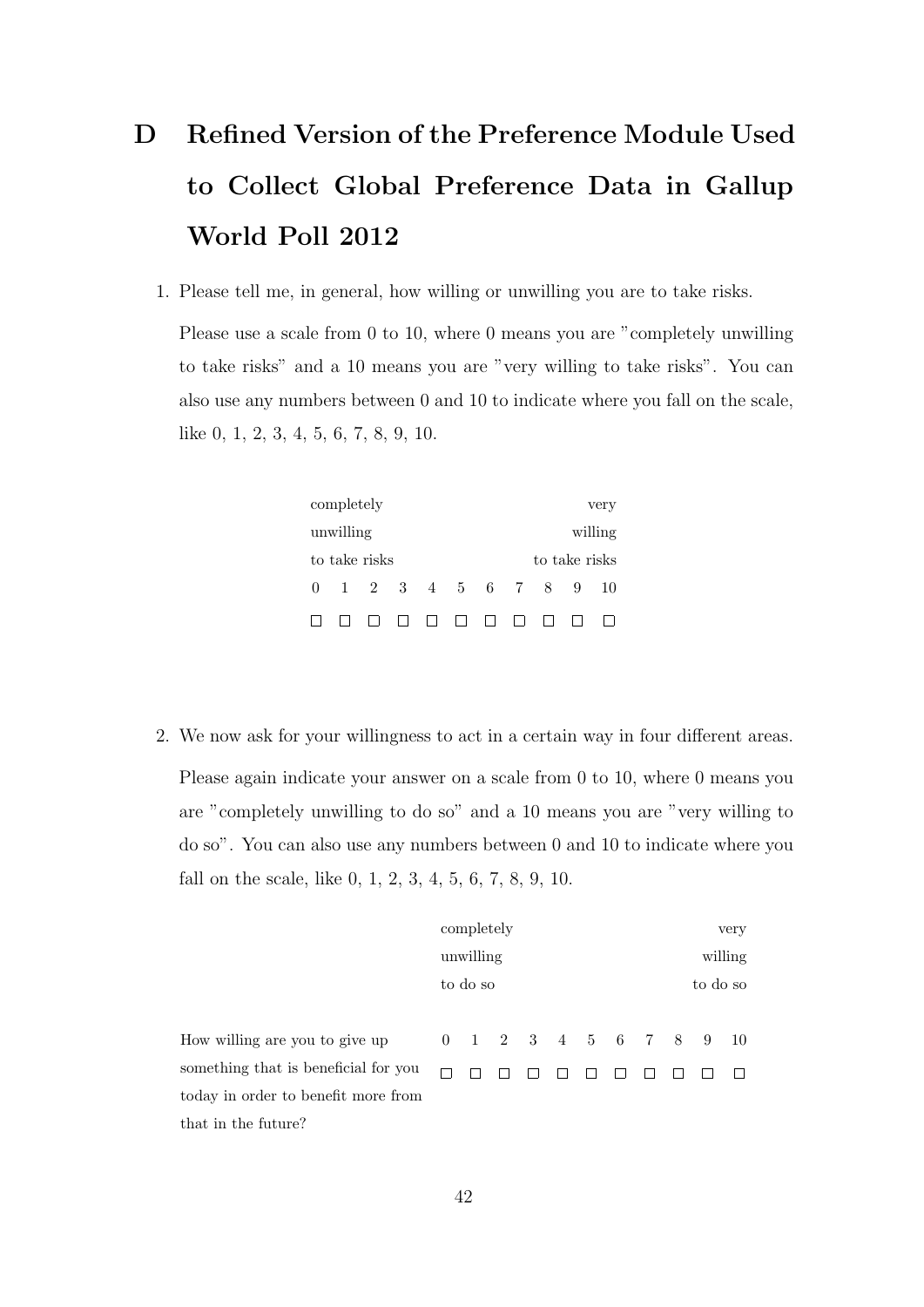| How willing are you to punish       |          | $\mathbf{1}$   | 2 3 4 |         | $5^{\circ}$ | $-6$ | $\overline{7}$ | - 8 | 9 | 10 |
|-------------------------------------|----------|----------------|-------|---------|-------------|------|----------------|-----|---|----|
| someone who treats you unfairly,    |          |                |       |         |             |      |                |     |   |    |
| even if there may be costs for you? |          |                |       |         |             |      |                |     |   |    |
|                                     |          |                |       |         |             |      |                |     |   |    |
| How willing are you to punish       | $\Omega$ | $\overline{1}$ |       | 2 3 4 5 |             | $-6$ | 7 8            |     | 9 | 10 |
| someone who treats others unfairly, |          |                |       |         |             |      |                |     |   |    |
| even if there may be costs for you? |          |                |       |         |             |      |                |     |   |    |
|                                     |          |                |       |         |             |      |                |     |   |    |
| How willing are you to give to good | $\Omega$ | $\overline{1}$ |       | 2 3 4 5 |             | $-6$ | 7 8            |     | 9 | 10 |
| causes without expecting anything   |          |                |       |         |             |      |                |     |   |    |
| in return?                          |          |                |       |         |             |      |                |     |   |    |

3. How well do the following statements describe you as a person?

Please indicate your answer on a scale from 0 to 10. A 0 means "does not describe me at all" and a 10 means "describes me perfectly". You can also use any numbers between 0 and 10 to indicate where you fall on the scale, like 0, 1, 2, 3, 4, 5, 6, 7, 8, 9, 10.

|                                       |          |              | does not describe |                           | describes me   |                 |       |                |     |   |    |
|---------------------------------------|----------|--------------|-------------------|---------------------------|----------------|-----------------|-------|----------------|-----|---|----|
|                                       |          | me at all    |                   |                           | perfectly      |                 |       |                |     |   |    |
| When someone does me a favor          | $\Omega$ | $\mathbf{1}$ | 2                 | $\overline{\phantom{a}3}$ | 4              |                 | 5 6 7 |                | -8  | 9 | 10 |
| I am willing to return it.            |          |              |                   |                           |                |                 |       |                |     |   |    |
| If I am treated very unjustly, I will | $\theta$ | $\mathbf{1}$ | 2                 | 3                         | $\overline{4}$ | 5 <sup>5</sup>  | - 6   | $\overline{7}$ | 8   | 9 | 10 |
| take revenge at the first occasion,   |          |              |                   |                           |                |                 |       |                |     |   |    |
| even if there is a cost to do so.     |          |              |                   |                           |                |                 |       |                |     |   |    |
| I assume that people have only        | $\Omega$ | $\mathbf{1}$ | $\overline{2}$    | $\overline{\phantom{a}3}$ | $\overline{4}$ | $5\phantom{.0}$ | - 6   | $\overline{7}$ | - 8 | 9 | 10 |
| the best intentions.                  |          |              |                   |                           |                |                 |       |                |     |   |    |

4. Please imagine the following situation: You can choose between a sure payment of a particular amount of money, or a draw, where you would have an equal chance of getting 300 Euro or getting nothing. We will present to you five different situations.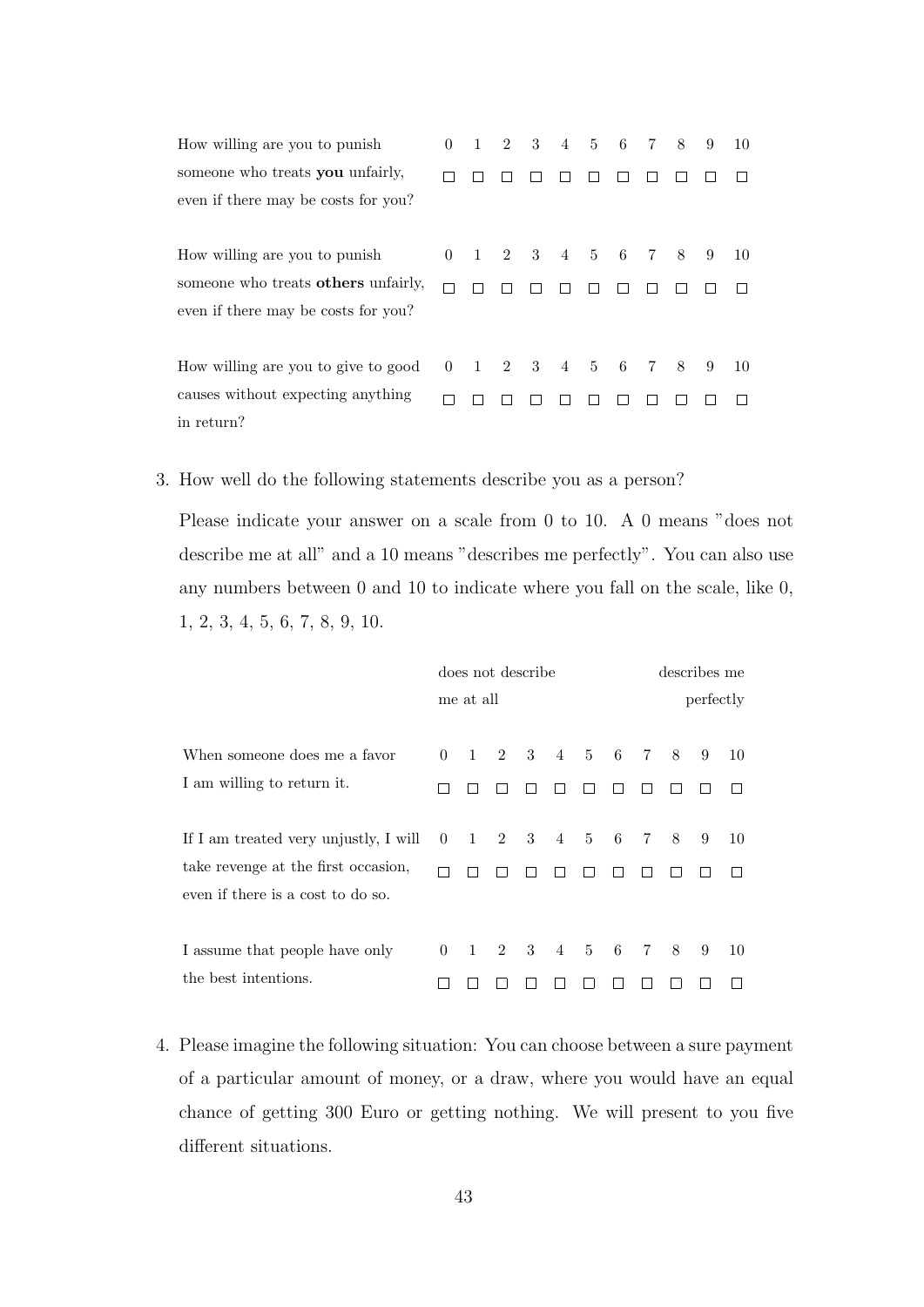4.1 What would you prefer: a draw with a 50 percent chance of receiving 300 Euro, and the same 50 percent chance of receiving nothing, or the amount of 160 Euro as a sure payment?

 $\Box = 50/50$  chance  $\rightarrow$  Go to question 4.17

 $\Box$  = Sure payment  $\rightarrow$  *Go to question* 4.2

4.2 Would you prefer the 50/50 chance or the amount of 80 Euro as a sure payment?

 $\Box$  = 50/50 chance  $\rightarrow$  *Go to question* 4.10

$$
\Box
$$
 = Sure payment  $\rightarrow$  Go to question 4.3

4.3 Would you prefer the 50/50 chance or the amount of 40 Euro as a sure payment?

 $\Box = 50/50$  chance  $\rightarrow$  Go to question 4.4

$$
\boxed{\phantom{1}} = \text{ Sure payment} \rightarrow Go\ to\ question\ 4.7
$$

4.4 Would you prefer the 50/50 chance or the amount of 60 Euro as a sure payment?

 $\Box = 50/50$  chance  $\rightarrow$  Go to question 4.5

- $\Box$  = Sure payment  $\rightarrow$  *Go to question* 4.6
- 4.5 Would you prefer the 50/50 chance or the amount of 70 Euro as a sure payment?

 $\Box = 50/50$  chance  $\rightarrow$  Go to question 5

- $\Box$  = Sure payment  $\rightarrow$  Go to question 5
- 4.6 Would you prefer the 50/50 chance or the amount of 50 Euro as a sure payment?

 $\Box$  = 50/50 chance  $\rightarrow$  *Go to question 5* 

- $\Box$  = Sure payment  $\rightarrow$  Go to question 5
- 4.7 Would you prefer the 50/50 chance or the amount of 20 Euro as a sure payment?

 $\Box = 50/50$  chance  $\rightarrow$  Go to question 4.8

 $\Box$  = Sure payment  $\rightarrow$  *Go to question* 4.9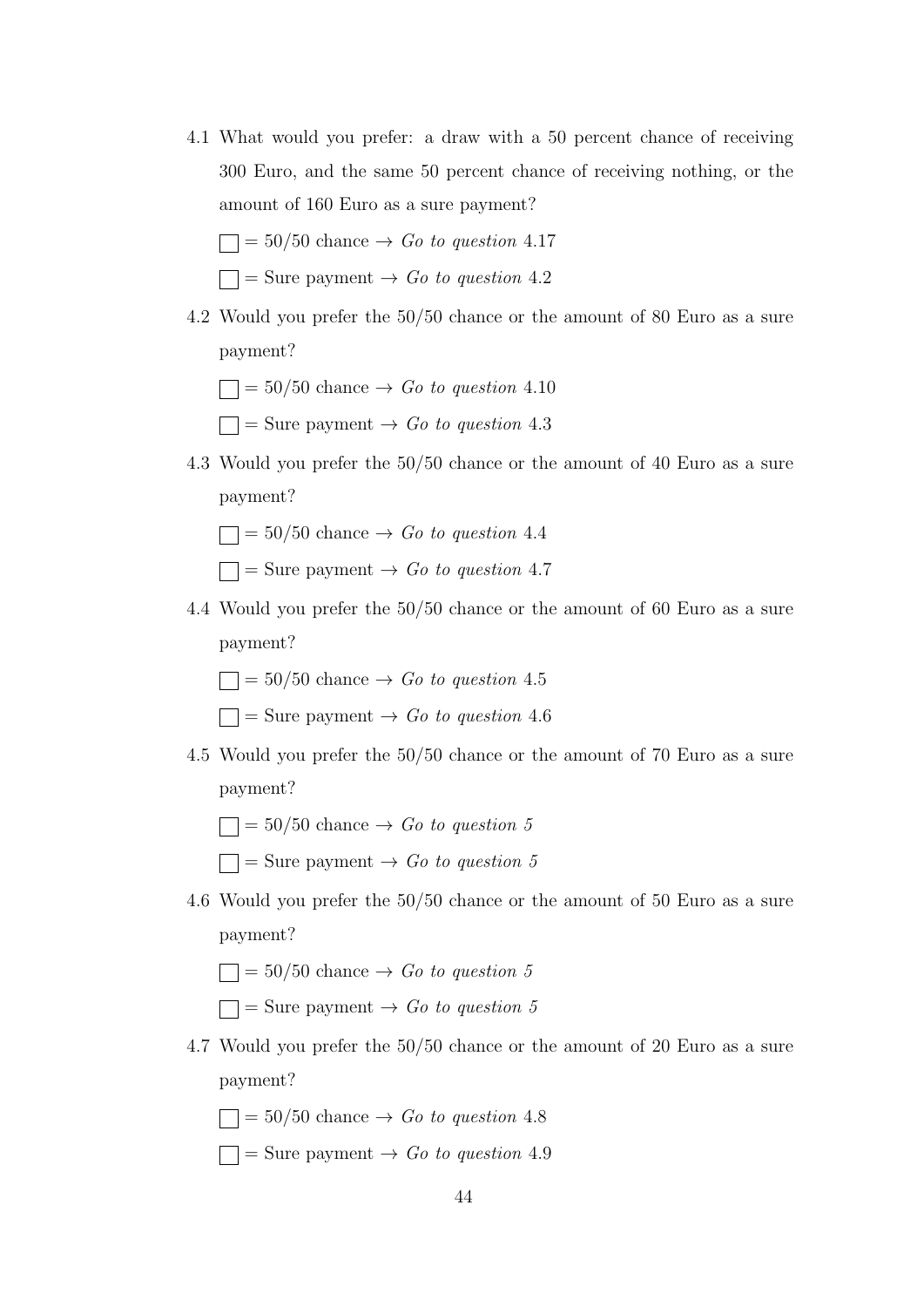4.8 Would you prefer the 50/50 chance or the amount of 30 Euro as a sure payment?

 $\Box = 50/50$  chance  $\rightarrow$  Go to question 5

- $\Box$  = Sure payment  $\rightarrow$  Go to question 5
- 4.9 Would you prefer the 50/50 chance or the amount of 10 Euro as a sure payment?

 $\Box = 50/50$  chance  $\rightarrow$  Go to question 5

 $\Box$  = Sure payment  $\rightarrow$  *Go to question 5* 

4.10 Would you prefer the 50/50 chance or the amount of 120 Euro as a sure payment?

 $\Box$  = 50/50 chance  $\rightarrow$  *Go to question* 4.14

 $\Box$  = Sure payment  $\rightarrow$  Go to question 4.11

4.11 Would you prefer the 50/50 chance or the amount of 100 Euro as a sure payment?

 $\Box = 50/50$  chance  $\rightarrow$  Go to question 4.13

 $\Box$  = Sure payment  $\rightarrow$  *Go to question* 4.12

4.12 Would you prefer the 50/50 chance or the amount of 90 Euro as a sure payment?

 $\Box = 50/50$  chance  $\rightarrow$  Go to question 5

- $\Box$  = Sure payment  $\rightarrow$  Go to question 5
- 4.13 Would you prefer the 50/50 chance or the amount of 110 Euro as a sure payment?

 $\Box = 50/50$  chance  $\rightarrow$  Go to question 5

- $\Box$  = Sure payment  $\rightarrow$  Go to question 5
- 4.14 Would you prefer the 50/50 chance or the amount of 140 Euro as a sure payment?

 $\Box = 50/50$  chance  $\rightarrow$  Go to question 4.15

 $\Box$  = Sure payment  $\rightarrow$  Go to question 4.16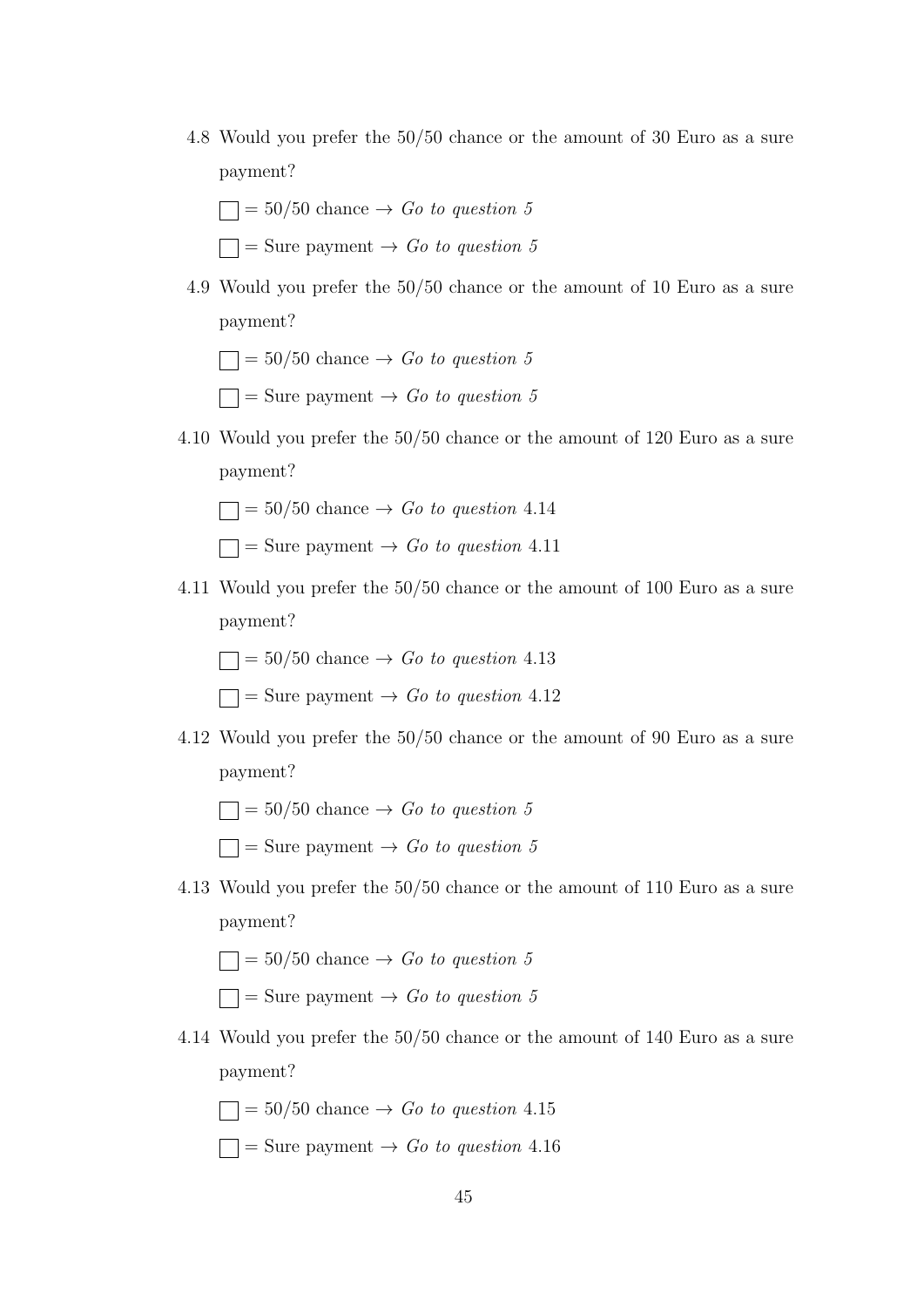4.15 Would you prefer the 50/50 chance or the amount of 150 Euro as a sure payment?

 $\Box = 50/50$  chance  $\rightarrow$  Go to question 5

- $\Box$  = Sure payment  $\rightarrow$  Go to question 5
- 4.16 Would you prefer the 50/50 chance or the amount of 130 Euro as a sure payment?

 $\Box = 50/50$  chance  $\rightarrow$  Go to question 5

 $\Box$  = Sure payment  $\rightarrow$  *Go to question 5* 

4.17 Would you prefer the 50/50 chance or the amount of 240 Euro as a sure payment?

 $\Box = 50/50$  chance  $\rightarrow$  Go to question 4.25

 $\Box$  = Sure payment  $\rightarrow$  Go to question 4.18

4.18 Would you prefer the 50/50 chance or the amount of 200 Euro as a sure payment?

 $\Box = 50/50$  chance  $\rightarrow$  *Go to question* 4.22

 $\Box$  = Sure payment  $\rightarrow$  *Go to question* 4.19

4.19 Would you prefer the 50/50 chance or the amount of 180 Euro as a sure payment?

 $\Box = 50/50$  chance  $\rightarrow$  Go to question 4.20

- $\Box$  = Sure payment  $\rightarrow$  Go to question 4.21
- 4.20 Would you prefer the 50/50 chance or the amount of 190 Euro as a sure payment?

 $\Box = 50/50$  chance  $\rightarrow$  Go to question 5

- $\Box$  = Sure payment  $\rightarrow$  Go to question 5
- 4.21 Would you prefer the 50/50 chance or the amount of 170 Euro as a sure payment?

 $\Box = 50/50$  chance  $\rightarrow$  Go to question 5

 $\Box$  = Sure payment  $\rightarrow$  Go to question 5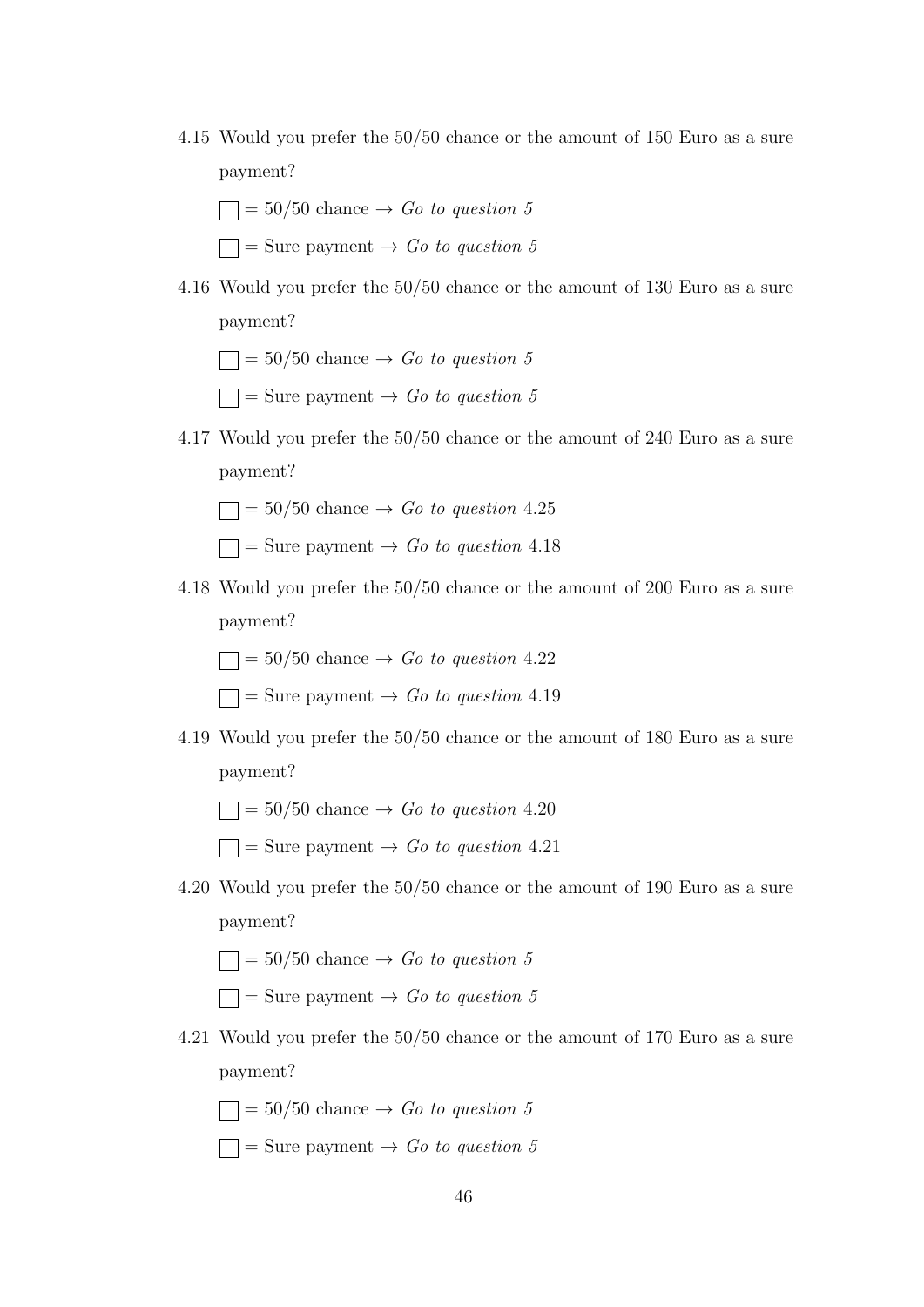4.22 Would you prefer the 50/50 chance or the amount of 220 Euro as a sure payment?

 $\Box = 50/50$  chance  $\rightarrow$  Go to question 4.23

- $\Box$  = Sure payment  $\rightarrow$  Go to question 4.24
- 4.23 Would you prefer the 50/50 chance or the amount of 230 Euro as a sure payment?

 $\Box = 50/50$  chance  $\rightarrow$  Go to question 5

 $\Box$  = Sure payment  $\rightarrow$  *Go to question 5* 

4.24 Would you prefer the 50/50 chance or the amount of 210 Euro as a sure payment?

 $\Box = 50/50$  chance  $\rightarrow$  Go to question 5

 $\Box$  = Sure payment  $\rightarrow$  *Go to question 5* 

4.25 Would you prefer the 50/50 chance or the amount of 280 Euro as a sure payment?

 $\Box = 50/50$  chance  $\rightarrow$  Go to question 4.29

 $\Box$  = Sure payment  $\rightarrow$  *Go to question* 4.26

4.26 Would you prefer the 50/50 chance or the amount of 260 Euro as a sure payment?

 $\Box = 50/50$  chance  $\rightarrow$  Go to question 4.27

- $\Box$  = Sure payment  $\rightarrow$  Go to question 4.28
- 4.27 Would you prefer the 50/50 chance or the amount of 270 Euro as a sure payment?

 $\Box = 50/50$  chance  $\rightarrow$  Go to question 5

- $\Box$  = Sure payment  $\rightarrow$  Go to question 5
- 4.28 Would you prefer the 50/50 chance or the amount of 250 Euro as a sure payment?

 $\Box = 50/50$  chance  $\rightarrow$  Go to question 5

 $\Box$  = Sure payment  $\rightarrow$  Go to question 5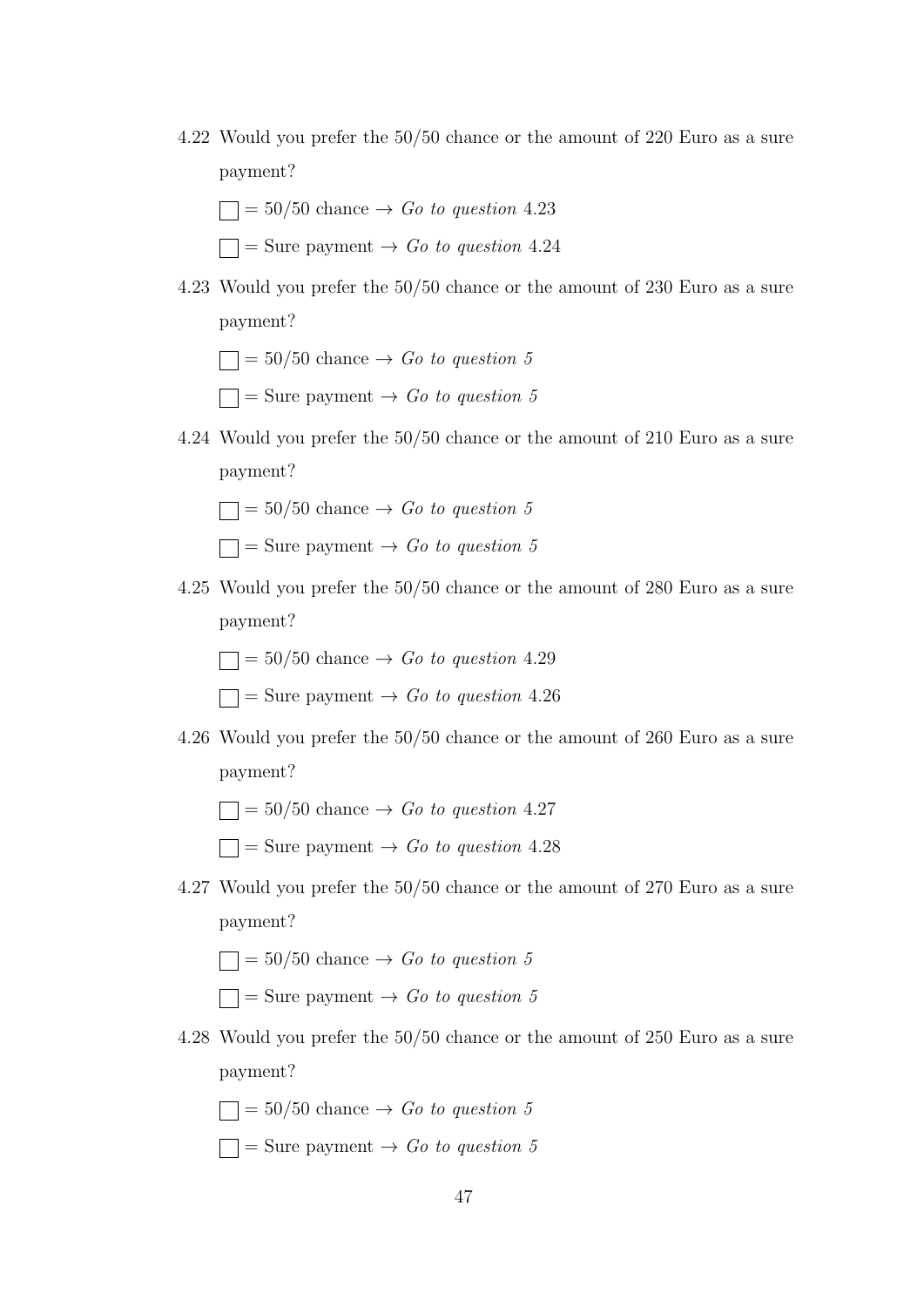4.29 Would you prefer the 50/50 chance or the amount of 300 Euro as a sure payment?

 $\Box = 50/50$  chance  $\rightarrow$  Go to question 4.31

- $\Box$  = Sure payment  $\rightarrow$  Go to question 4.30
- 4.30 Would you prefer the 50/50 chance or the amount of 290 Euro as a sure payment?

 $\Box = 50/50$  chance  $\rightarrow$  Go to question 5

 $\Box$  = Sure payment  $\rightarrow$  Go to question 5

4.31 Would you prefer the 50/50 chance or the amount of 310 Euro as a sure payment?

 $\Box = 50/50$  chance  $\rightarrow$  Go to question 5

 $\Box$  = Sure payment  $\rightarrow$  Go to question 5

5. Please think about what you would do in the following situation.

You are in an area you are not familiar with, and you realize that you lost your way. You ask a stranger for directions. The stranger offers to take you to your destination. Helping you costs the stranger about 20 Euro in total. However, the stranger says he or she does not want any money from you. You have 6 presents with you. The cheapest present costs 5 Euro, the most expensive one costs 30 Euro. Do you give one of the presents to the stranger as a "thank-you"-gift? If so, which present do you give to the stranger?

no present

- the present worth 5 Euro
- $\Box$  the present worth 10 Euro
- $\Box$  the present worth 15 Euro
- $\Box$  the present worth 20 Euro
- $\Box$  the present worth 25 Euro
- $\Box$  the present worth 30 Euro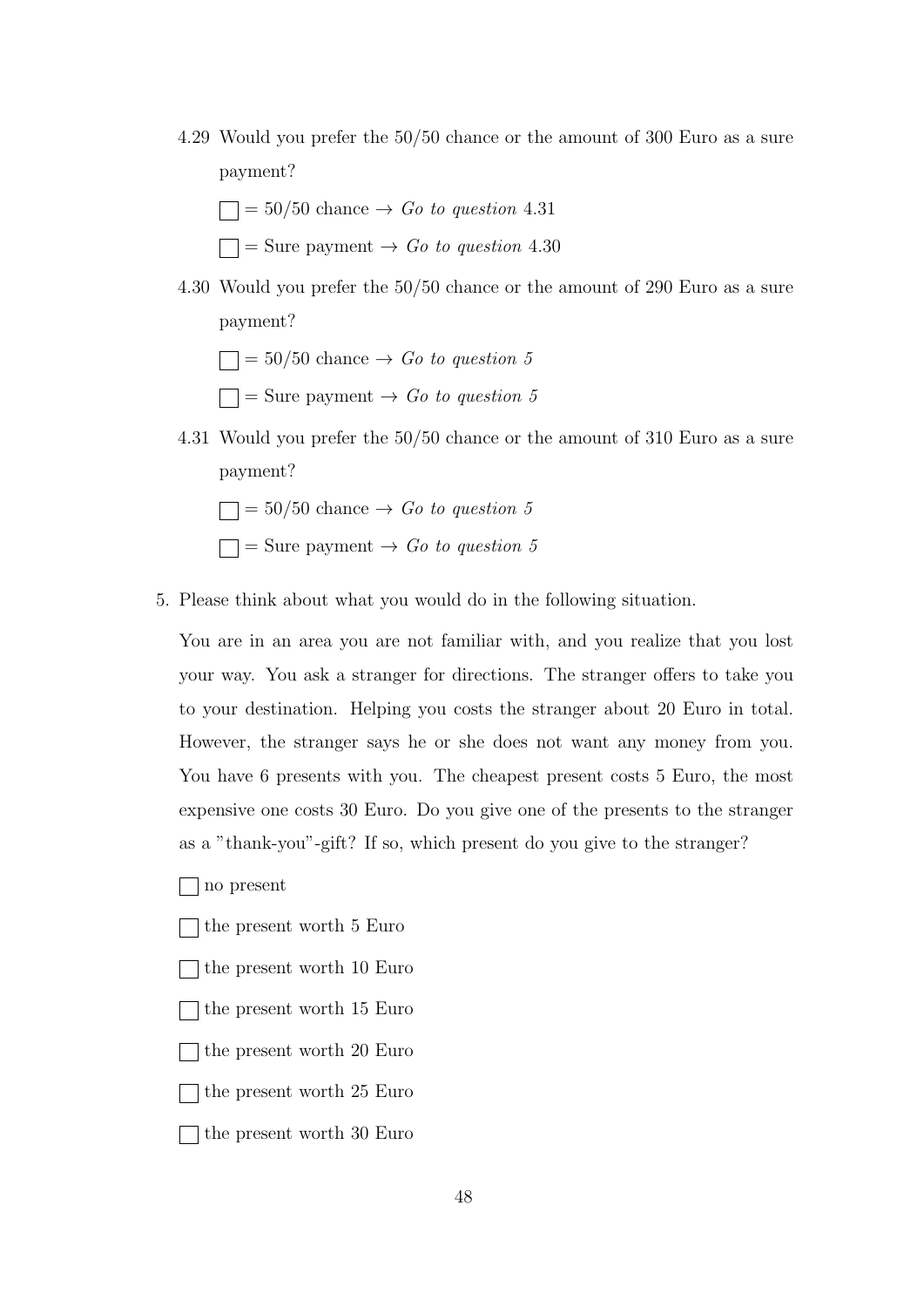- 6. Imagine the following situation: Today you unexpectedly received 1,000 Euro. How much of this amount would you donate to a good cause? (Values between 0 and 1,000 are allowed)
- 7. Suppose you were given the choice between receiving a payment today or a payment in 12 months. We will now present to you 5 situations. The payment today is the same in each of these situations. The payment in 12 months is different in every situation. For each of these situations we would like to know which you would choose. Please assume there is no inflation, i.e. future prices are the same as today's prices.
	- 7.1 Please consider the following: would you rather receive 100 Euro today or 154 Euro in 12 months?

 $\Box$  = Today  $\rightarrow$  *Go to question 7.17* 

 $\Box$  = In 12 months  $\rightarrow$  *Go to question* 7.2

7.2 Would you rather receive 100 Euro today or 125 Euro in 12 months?

 $\Box$  = Today  $\rightarrow$  *Go to question* 7.10

 $\Box$  = In 12 months  $\rightarrow$  *Go to question* 7.3

7.3 Would you rather receive 100 Euro today or 112 Euro in 12 months?

 $\Box$  = Today  $\rightarrow$  *Go to question* 7.7

- $\Box$  = In 12 months  $\rightarrow$  *Go to question* 7.4
- 7.4 Would you rather receive 100 Euro today or 106 Euro in 12 months?

 $\Box$  = Today  $\rightarrow$  *Go to question* 7.6

- $\Box$  = In 12 months  $\rightarrow$  *Go to question* 7.5
- 7.5 Would you rather receive 100 Euro today or 103 Euro in 12 months?

 $\Box$  = Today [*Final question*]

 $\Box$  = In 12 months [*Final question*]

7.6 Would you rather receive 100 Euro today or 109 Euro in 12 months?

 $\Box$  = Today [*Final question*]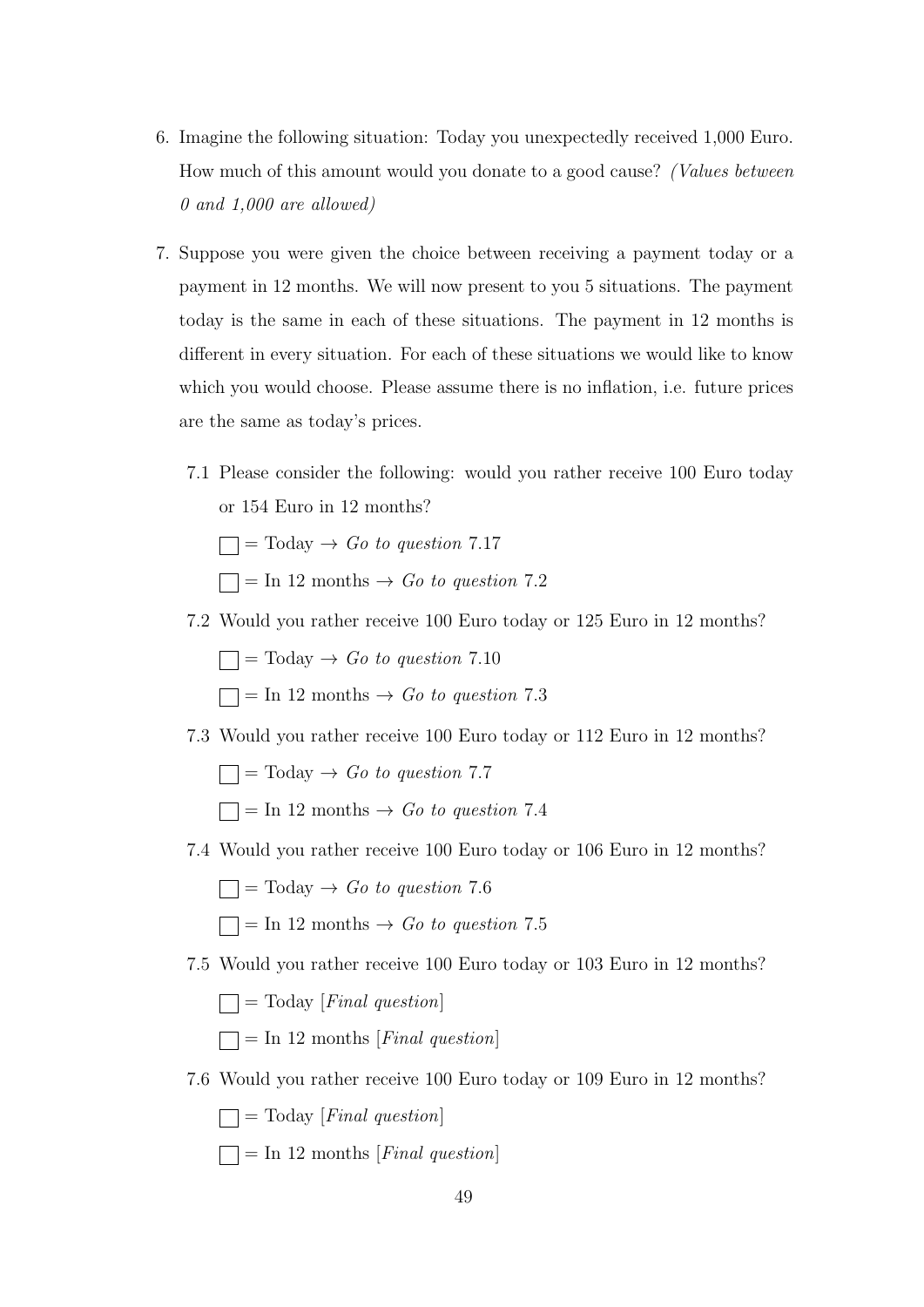7.7 Would you rather receive 100 Euro today or 119 Euro in 12 months?

 $\Box$  = Today  $\rightarrow$  *Go to question* 7.8

- $\Box$  = In 12 months  $\rightarrow$  *Go to question* 7.9
- 7.8 Would you rather receive 100 Euro today or 122 Euro in 12 months?

 $\Box$  = Today [*Final question*]

 $\Box$  = In 12 months [*Final question*]

7.9 Would you rather receive 100 Euro today or 116 Euro in 12 months?

 $\Box$  = Today [*Final question*]

 $\Box$  = In 12 months [*Final question*]

7.10 Would you rather receive 100 Euro today or 139 Euro in 12 months?

 $\Box$  = Today  $\rightarrow$  Go to question 7.14

 $\Box$  = In 12 months  $\rightarrow$  *Go to question* 7.11

7.11 Would you rather receive 100 Euro today or 132 Euro in 12 months?

 $\Box$  = Today  $\rightarrow$  *Go to question* 7.13

 $\Box$  = In 12 months  $\rightarrow$  *Go to question* 7.12

7.12 Would you rather receive 100 Euro today or 129 Euro in 12 months?

 $\Box$  = Today [*Final question*]

 $\Box$  = In 12 months [*Final question*]

7.13 Would you rather receive 100 Euro today or 136 Euro in 12 months?

 $\Box$  = Today [*Final question*]

 $\Box$  = In 12 months [*Final question*]

7.14 Would you rather receive 100 Euro today or 146 Euro in 12 months?

 $\Box$  = Today  $\rightarrow$  *Go to question* 7.16

- $\Box$  = In 12 months  $\rightarrow$  *Go to question* 7.15
- 7.15 Would you rather receive 100 Euro today or 143 Euro in 12 months?

 $\Box$  = Today [*Final question*]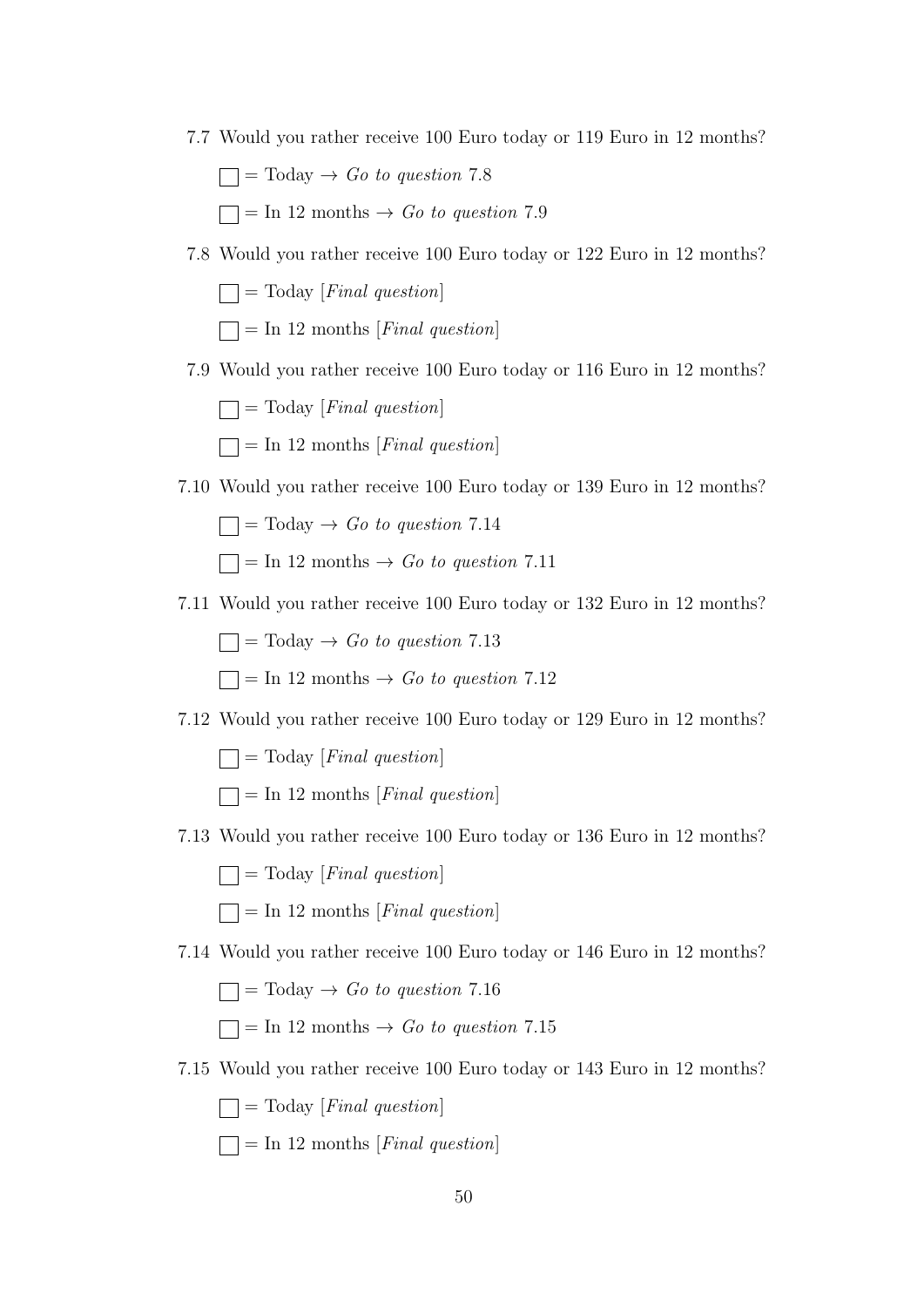7.16 Would you rather receive 100 Euro today or 150 Euro in 12 months?

 $\Box$  = Today [*Final question*]

 $\Box$  = In 12 months [*Final question*]

7.17 Would you rather receive 100 Euro today or 185 Euro in 12 months?

 $\Box$  = Today  $\rightarrow$  *Go to question* 7.18

 $\Box$  = In 12 months  $\rightarrow$  *Go to question* 7.25

7.18 Would you rather receive 100 Euro today or 202 Euro in 12 months?

 $\Box$  = Today  $\rightarrow$  *Go to question* 7.22

 $\Box$  = In 12 months  $\rightarrow$  *Go to question* 7.19

7.19 Would you rather receive 100 Euro today or 193 Euro in 12 months?

 $\Box$  = Today  $\rightarrow$  *Go to question* 7.20

- $\Box$  = In 12 months  $\rightarrow$  *Go to question* 7.21
- 7.20 Would you rather receive 100 Euro today or 197 Euro in 12 months?

 $\Box$  = Today [*Final question*]

 $\Box$  = In 12 months [*Final question*]

7.21 Would you rather receive 100 Euro today or 189 Euro in 12 months?

 $\Box$  = Today [*Final question*]

 $\Box$  = In 12 months [*Final question*]

7.22 Would you rather receive 100 Euro today or 210 Euro in 12 months?

 $\Box$  = Today  $\rightarrow$  *Go to question* 7.23

 $\Box$  = In 12 months  $\rightarrow$  *Go to question* 7.24

- 7.23 Would you rather receive 100 Euro today or 215 Euro in 12 months?
	- $\Box = [Final\ question]$

 $\Box = [Final\ question]$ 

7.24 Would you rather receive 100 Euro today or 206 Euro in 12 months?

 $\Box$  = Today [*Final question*]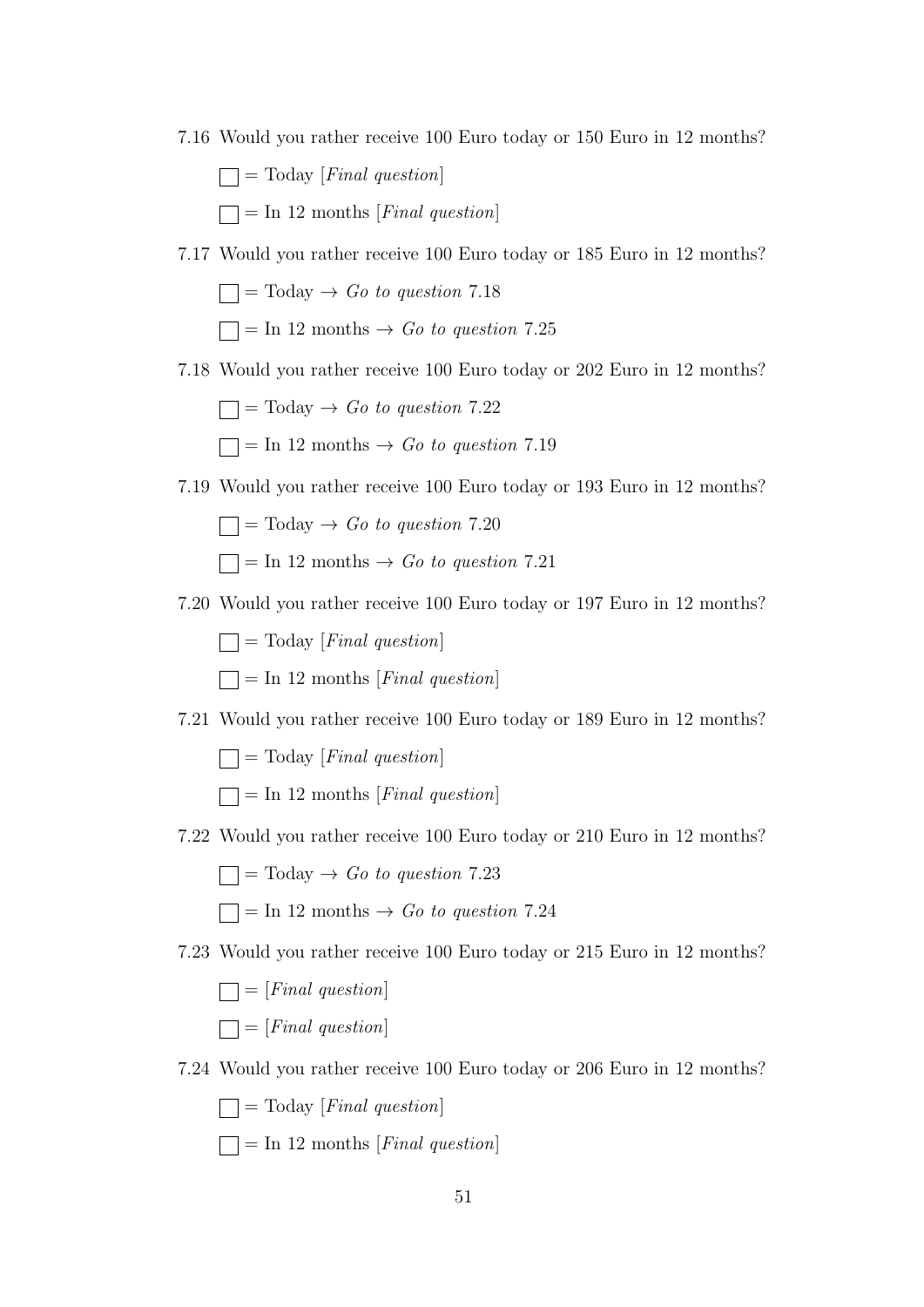7.25 Would you rather receive 100 Euro today or 169 Euro in 12 months?

 $\Box$  = Today  $\rightarrow$  *Go to question* 7.29

- $\Box$  = In 12 months  $\rightarrow$  *Go to question* 7.26
- 7.26 Would you rather receive 100 Euro today or 161 Euro in 12 months?

 $\Box$  = Today  $\rightarrow$  *Go to question* 7.28

 $\Box$  = In 12 months  $\rightarrow$  *Go to question* 7.27

7.27 Would you rather receive 100 Euro today or 158 Euro in 12 months?

 $\Box$  = Today [*Final question*]

 $\Box$  = In 12 months [*Final question*]

7.28 Would you rather receive 100 Euro today or 165 Euro in 12 months?

 $\Box$  = Today [*Final question*]

 $\Box$  = In 12 months [*Final question*]

7.29 Would you rather receive 100 Euro today or 177 Euro in 12 months?

 $\Box$  = Today  $\rightarrow$  Go to question 7.31

 $\Box$  = In 12 months  $\rightarrow$  *Go to question* 7.30

7.30 Would you rather receive 100 Euro today or 173 Euro in 12 months?

 $\Box$  = Today [*Final question*]

 $\Box$  = In 12 months [*Final question*]

7.31 Would you rather receive 100 Euro today or 181 Euro in 12 months?

 $\Box$  = Today [*Final question*]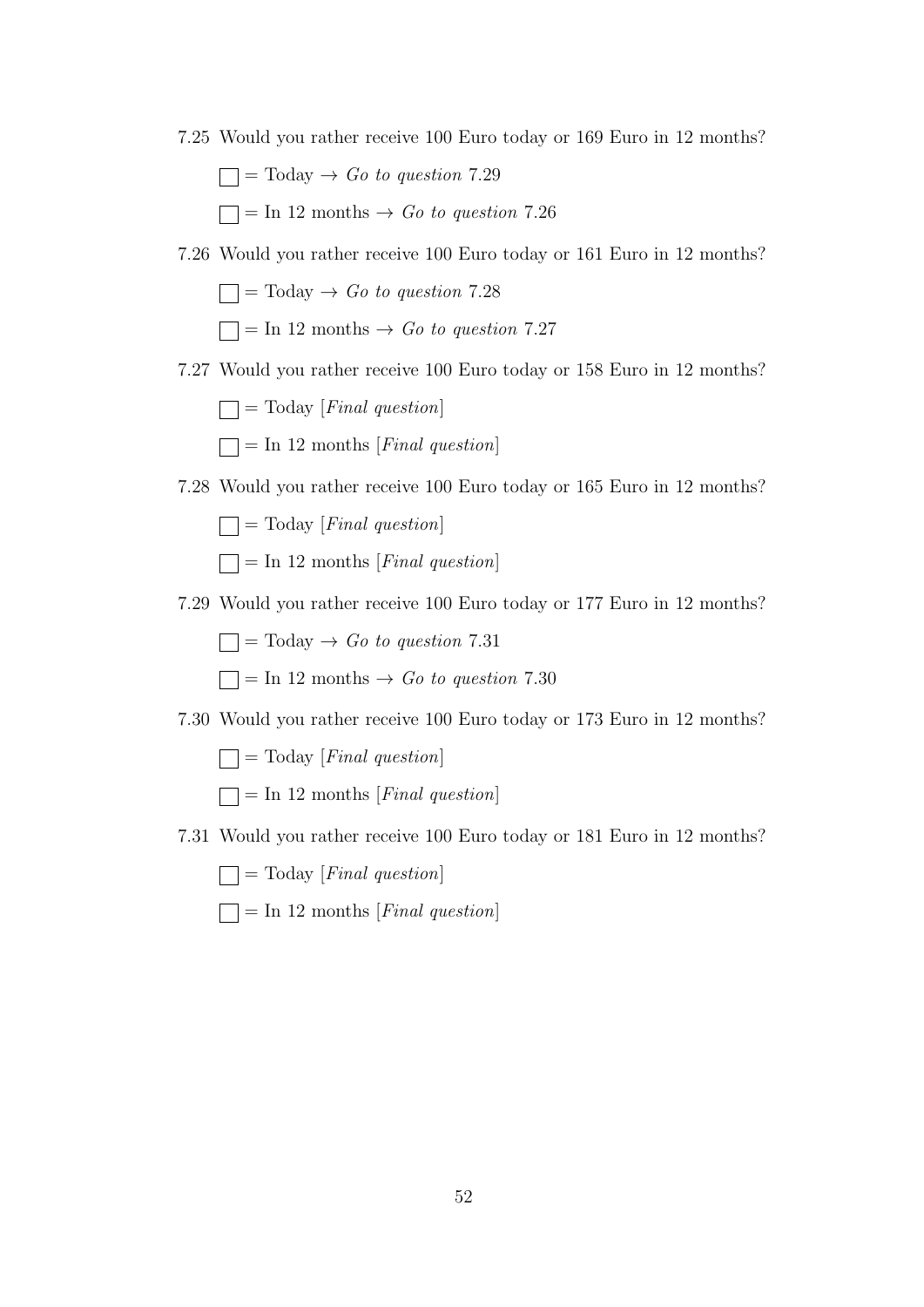## <span id="page-55-0"></span>E Staircase Risk

The staircase procedure for eliciting risk preferences consists of a sequence of lottery choices. Everybody starts with the same first question. The choice for the lottery or the safe payment option then determines the next question in the sequence. This procedure is repeated four times. Subjects were instructed as follows:

Please imagine the following situation: You can choose between a sure payment and a lottery. The lottery gives you a 50 percent chance of receiving 300 Euro. With an equally high chance you receive nothing. Now imagine you had to choose between the lottery and a sure payment. We will present to you five different situations. The lottery is the same in all situations. The sure payment is different in every situation.

- 1. What would you prefer: a 50 percent chance of winning 300 Euro when at the same time there is 50 percent chance of winning nothing, or would you rather have the amount of 160 Euro as a sure payment?
	- (a) lottery  $\rightarrow$  go to question 17
	- (b) sure payment  $\rightarrow$  go to question 2
- 2. What would you prefer: a 50 percent chance of winning 300 Euro when at the same time there is 50 percent chance of winning nothing, or would you rather have the amount of 80 Euro as a sure payment?
	- (a) lottery  $\rightarrow$  go to question 10
	- (b) sure payment  $\rightarrow qo$  to question 3
- 3. What would you prefer: a 50 percent chance of winning 300 Euro when at the same time there is 50 percent chance of winning nothing, or would you rather have the amount of 40 Euro as a sure payment?
	- (a) lottery  $\rightarrow$  go to question 4
	- (b) sure payment  $\rightarrow$  go to question 7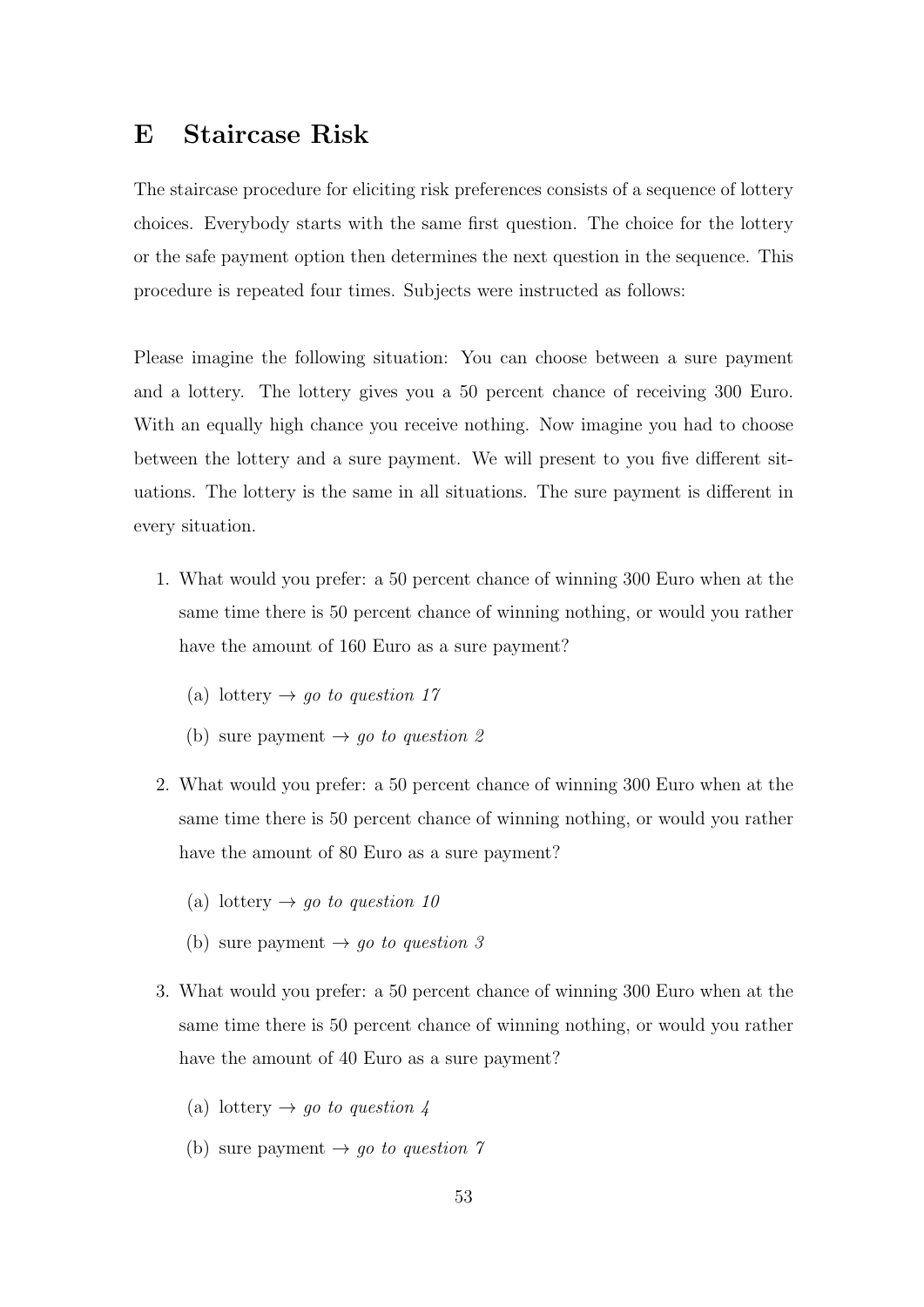- 4. What would you prefer: a 50 percent chance of winning 300 Euro when at the same time there is 50 percent chance of winning nothing, or would you rather have the amount of 60 Euro as a sure payment?
	- (a) lottery  $\rightarrow$  go to question 5
	- (b) sure payment  $\rightarrow$  go to question 6
- 5. What would you prefer: a 50 percent chance of winning 300 Euro when at the same time there is 50 percent chance of winning nothing, or would you rather have the amount of 70 Euro as a sure payment?
	- (a) lottery
	- (b) sure payment
- 6. What would you prefer: a 50 percent chance of winning 300 Euro when at the same time there is 50 percent chance of winning nothing, or would you rather have the amount of 50 Euro as a sure payment?
	- (a) lottery
	- (b) sure payment
- 7. What would you prefer: a 50 percent chance of winning 300 Euro when at the same time there is 50 percent chance of winning nothing, or would you rather have the amount of 20 Euro as a sure payment?
	- (a) lottery  $\rightarrow$  go to question 8
	- (b) sure payment  $\rightarrow qo$  to question 9
- 8. What would you prefer: a 50 percent chance of winning 300 Euro when at the same time there is 50 percent chance of winning nothing, or would you rather have the amount of 30 Euro as a sure payment?
	- (a) lottery
	- (b) sure payment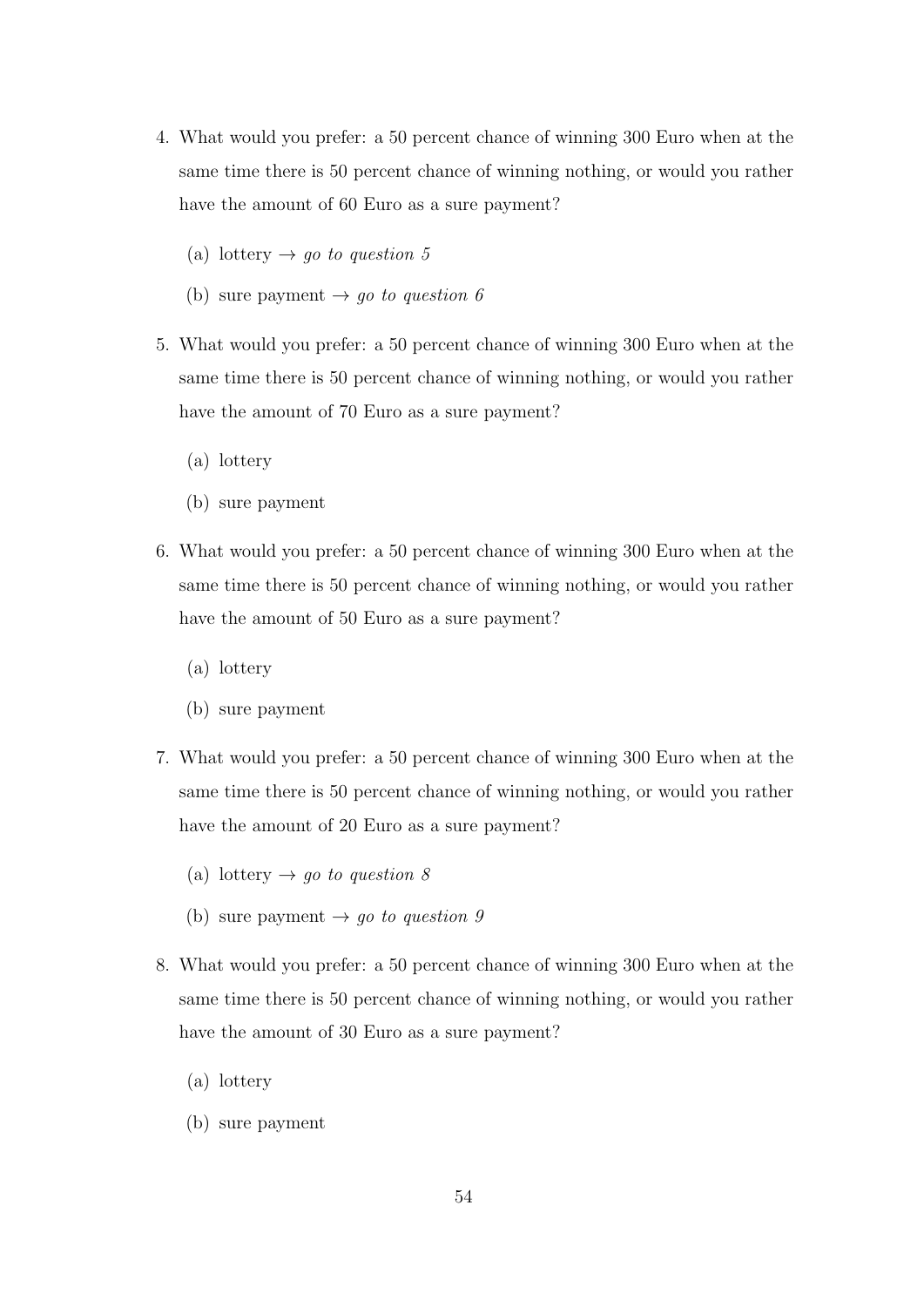- 9. What would you prefer: a 50 percent chance of winning 300 Euro when at the same time there is 50 percent chance of winning nothing, or would you rather have the amount of 10 Euro as a sure payment?
	- (a) lottery
	- (b) sure payment
- 10. What would you prefer: a 50 percent chance of winning 300 Euro when at the same time there is 50 percent chance of winning nothing, or would you rather have the amount of 120 Euro as a sure payment?
	- (a) lottery  $\rightarrow$  go to question 14
	- (b) sure payment  $\rightarrow$  go to question 11
- 11. What would you prefer: a 50 percent chance of winning 300 Euro when at the same time there is 50 percent chance of winning nothing, or would you rather have the amount of 100 Euro as a sure payment?
	- (a) lottery  $\rightarrow$  go to question 13
	- (b) sure payment  $\rightarrow$  go to question 12
- 12. What would you prefer: a 50 percent chance of winning 300 Euro when at the same time there is 50 percent chance of winning nothing, or would you rather have the amount of 90 Euro as a sure payment?
	- (a) lottery
	- (b) sure payment
- 13. What would you prefer: a 50 percent chance of winning 300 Euro when at the same time there is 50 percent chance of winning nothing, or would you rather have the amount of 110 Euro as a sure payment?
	- (a) lottery
	- (b) sure payment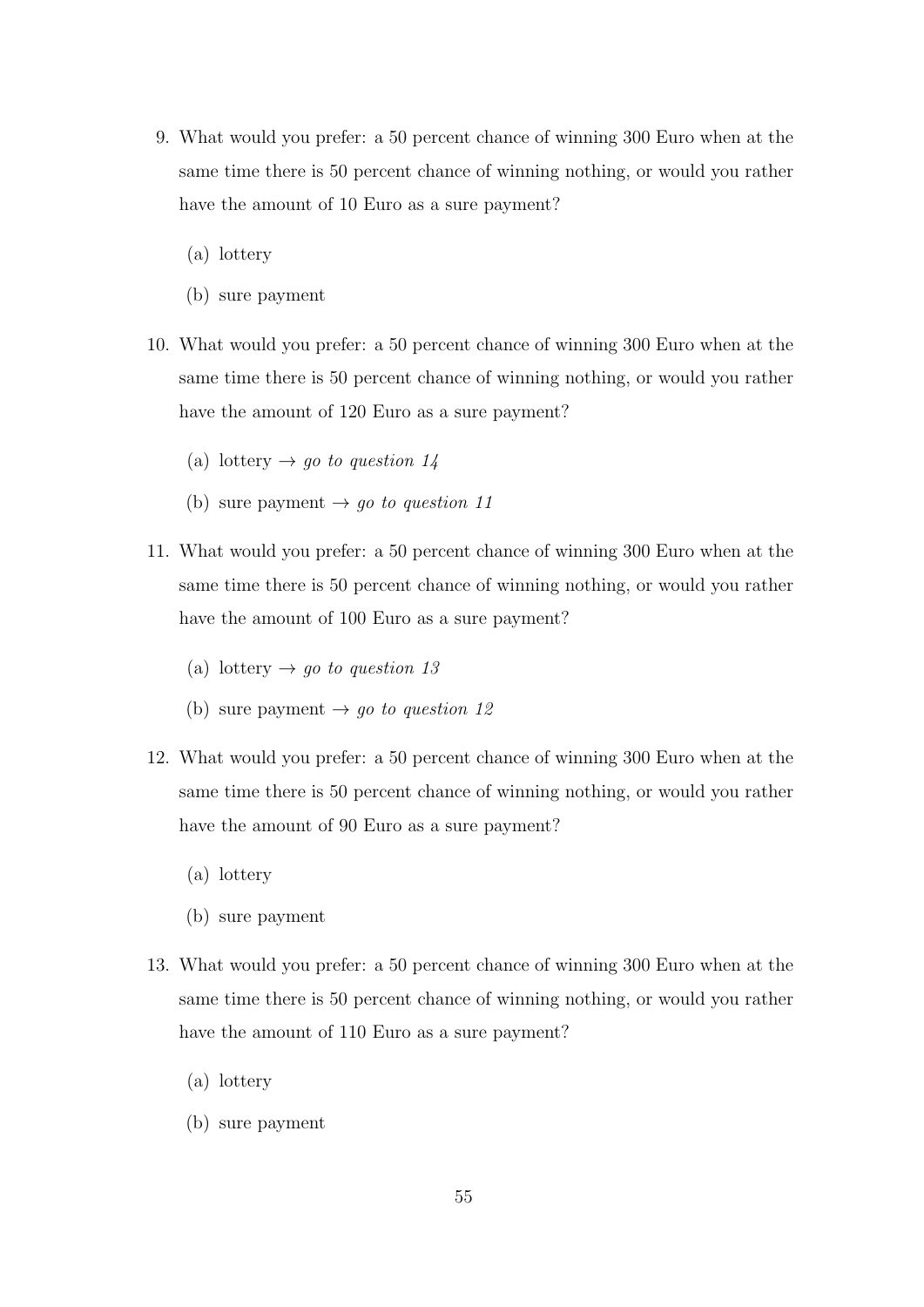- 14. What would you prefer: a 50 percent chance of winning 300 Euro when at the same time there is 50 percent chance of winning nothing, or would you rather have the amount of 140 Euro as a sure payment?
	- (a) lottery  $\rightarrow$  go to question 15
	- (b) sure payment  $\rightarrow$  go to question 16
- 15. What would you prefer: a 50 percent chance of winning 300 Euro when at the same time there is 50 percent chance of winning nothing, or would you rather have the amount of 150 Euro as a sure payment?
	- (a) lottery
	- (b) sure payment
- 16. What would you prefer: a 50 percent chance of winning 300 Euro when at the same time there is 50 percent chance of winning nothing, or would you rather have the amount of 130 Euro as a sure payment?
	- (a) lottery
	- (b) sure payment
- 17. What would you prefer: a 50 percent chance of winning 300 Euro when at the same time there is 50 percent chance of winning nothing, or would you rather have the amount of 240 Euro as a sure payment?
	- (a) lottery  $\rightarrow$  go to question 25
	- (b) sure payment  $\rightarrow$  go to question 18
- 18. What would you prefer: a 50 percent chance of winning 300 Euro when at the same time there is 50 percent chance of winning nothing, or would you rather have the amount of 200 Euro as a sure payment?
	- (a) lottery  $\rightarrow$  go to question 22
	- (b) sure payment  $\rightarrow$  go to question 19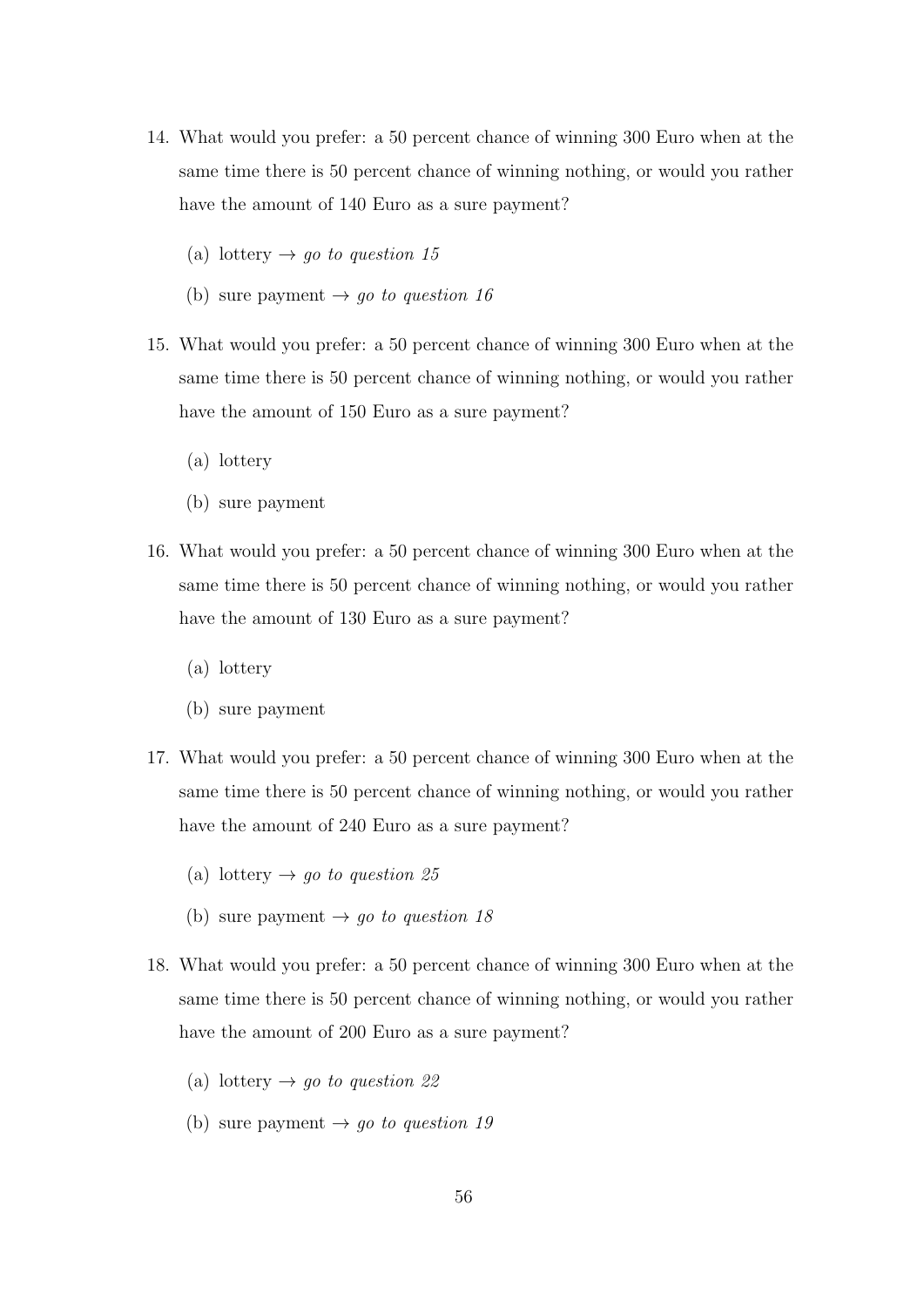- 19. What would you prefer: a 50 percent chance of winning 300 Euro when at the same time there is 50 percent chance of winning nothing, or would you rather have the amount of 180 Euro as a sure payment?
	- (a) lottery  $\rightarrow$  go to question 20
	- (b) sure payment  $\rightarrow$  go to question 21
- 20. What would you prefer: a 50 percent chance of winning 300 Euro when at the same time there is 50 percent chance of winning nothing, or would you rather have the amount of 190 Euro as a sure payment?
	- (a) lottery
	- (b) sure payment
- 21. What would you prefer: a 50 percent chance of winning 300 Euro when at the same time there is 50 percent chance of winning nothing, or would you rather have the amount of 170 Euro as a sure payment?
	- (a) lottery
	- (b) sure payment
- 22. What would you prefer: a 50 percent chance of winning 300 Euro when at the same time there is 50 percent chance of winning nothing, or would you rather have the amount of 220 Euro as a sure payment?
	- (a) lottery  $\rightarrow$  go to question 23
	- (b) sure payment  $\rightarrow$  go to question 24
- 23. What would you prefer: a 50 percent chance of winning 300 Euro when at the same time there is 50 percent chance of winning nothing, or would you rather have the amount of 230 Euro as a sure payment?
	- (a) lottery
	- (b) sure payment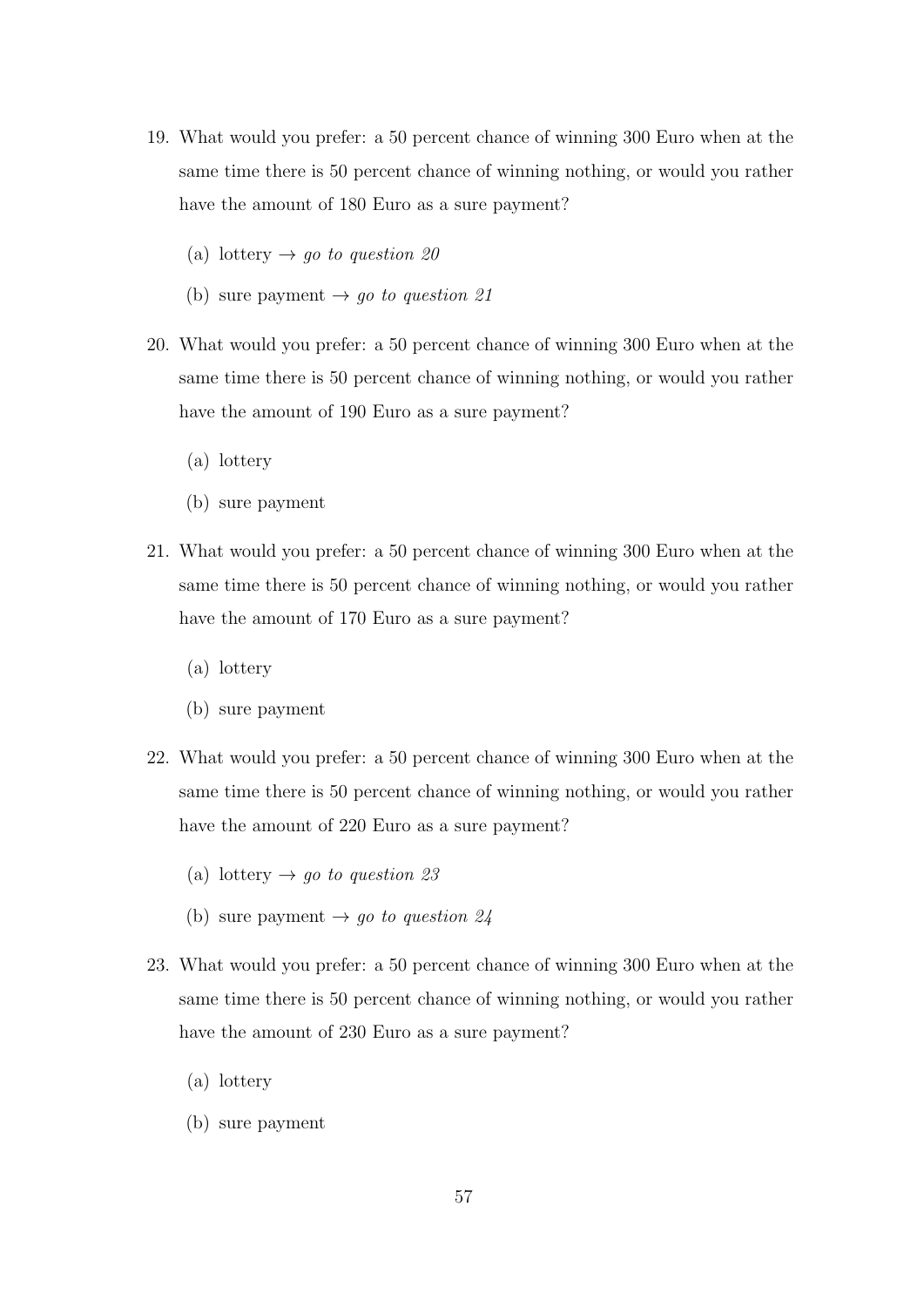- 24. What would you prefer: a 50 percent chance of winning 300 Euro when at the same time there is 50 percent chance of winning nothing, or would you rather have the amount of 210 Euro as a sure payment?
	- (a) lottery
	- (b) sure payment
- 25. What would you prefer: a 50 percent chance of winning 300 Euro when at the same time there is 50 percent chance of winning nothing, or would you rather have the amount of 280 Euro as a sure payment?
	- (a) lottery  $\rightarrow$  go to question 29
	- (b) sure payment  $\rightarrow$  go to question 26
- 26. What would you prefer: a 50 percent chance of winning 300 Euro when at the same time there is 50 percent chance of winning nothing, or would you rather have the amount of 260 Euro as a sure payment?
	- (a) lottery  $\rightarrow$  go to question 27
	- (b) sure payment  $\rightarrow$  go to question 28
- 27. What would you prefer: a 50 percent chance of winning 300 Euro when at the same time there is 50 percent chance of winning nothing, or would you rather have the amount of 270 Euro as a sure payment?
	- (a) lottery
	- (b) sure payment
- 28. What would you prefer: a 50 percent chance of winning 300 Euro when at the same time there is 50 percent chance of winning nothing, or would you rather have the amount of 250 Euro as a sure payment?
	- (a) lottery
	- (b) sure payment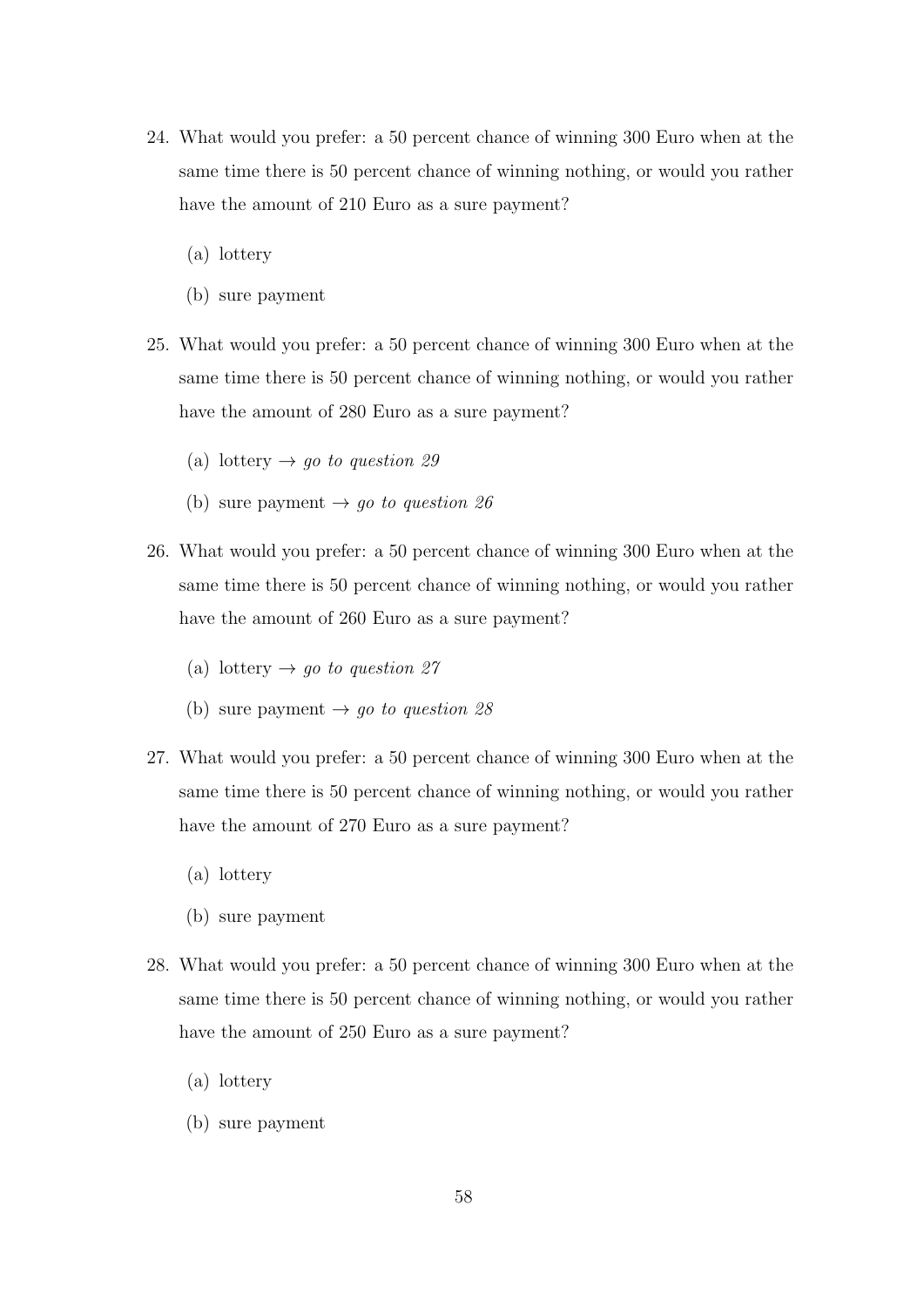- 29. What would you prefer: a 50 percent chance of winning 300 Euro when at the same time there is 50 percent chance of winning nothing, or would you rather have the amount of 300 Euro as a sure payment?
	- (a) lottery  $\rightarrow$  go to question 31
	- (b) sure payment  $\rightarrow$  go to question 30
- 30. What would you prefer: a 50 percent chance of winning 300 Euro when at the same time there is 50 percent chance of winning nothing, or would you rather have the amount of 290 Euro as a sure payment?
	- (a) lottery
	- (b) sure payment
- 31. What would you prefer: a 50 percent chance of winning 300 Euro when at the same time there is 50 percent chance of winning nothing, or would you rather have the amount of 310 Euro as a sure payment?
	- (a) lottery
	- (b) sure payment

The staircase procedure is illustrated in Figure [2.](#page-62-0)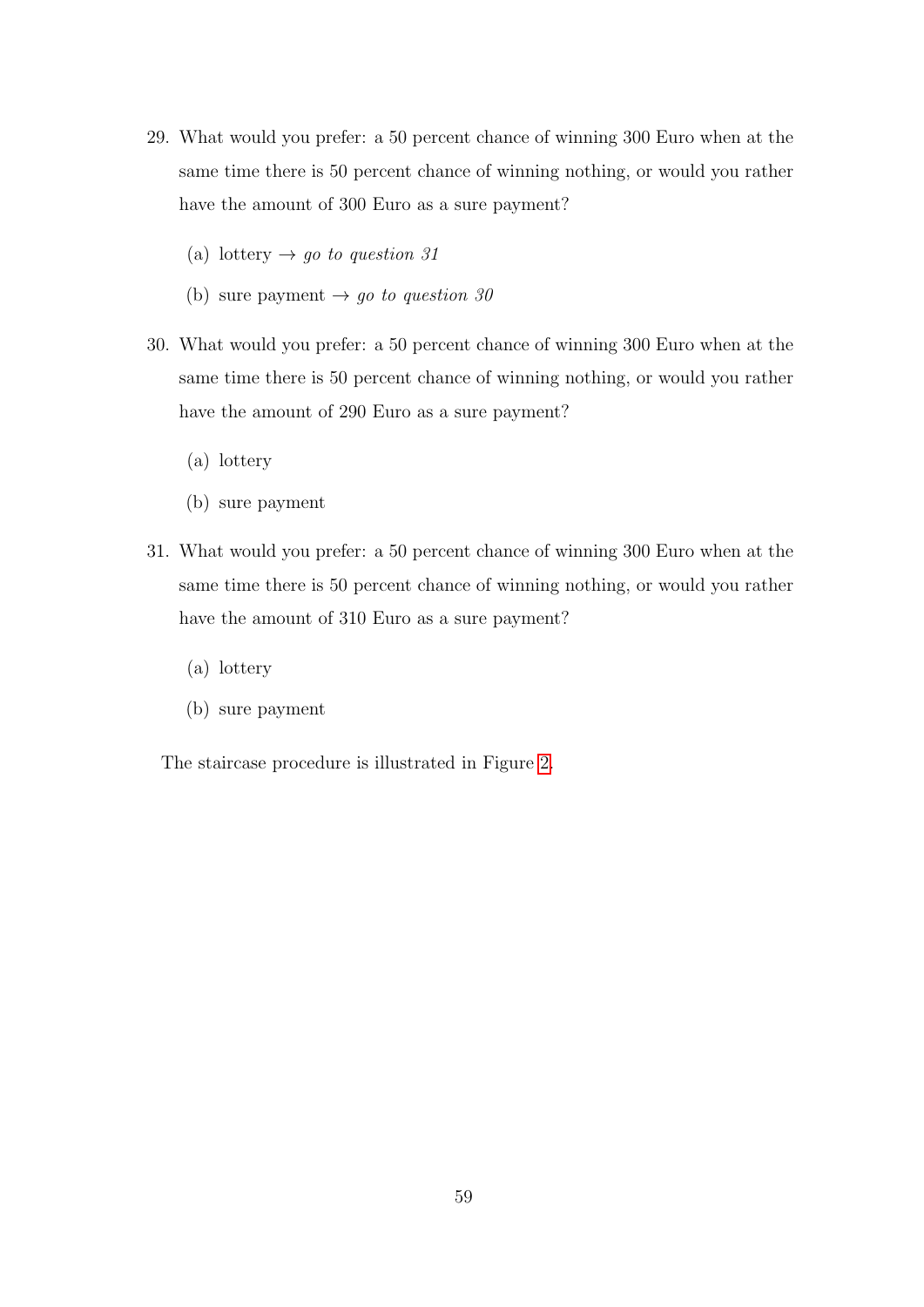

<span id="page-62-0"></span>Figure 2: Tree for the staircase risk task (numbers  $=$  sure payment,  $A =$  choice of sure payment,  $B =$  choice of lottery)

Notes. The staircase procedure worked as follows. First, each respondent was asked whether they would prefer to receive 160 euros for sure or whether they preferred a 50:50 chance of receiving 300 euros or nothing. In case the respondent opted for the safe choice ("B"), the safe amount of money being offered in the second question decreased to 80 euros. If, on the other hand, the respondent opted for the gamble ("A"), the safe amount was increased to 240 euros. Working further through 60the tree follows the same logic.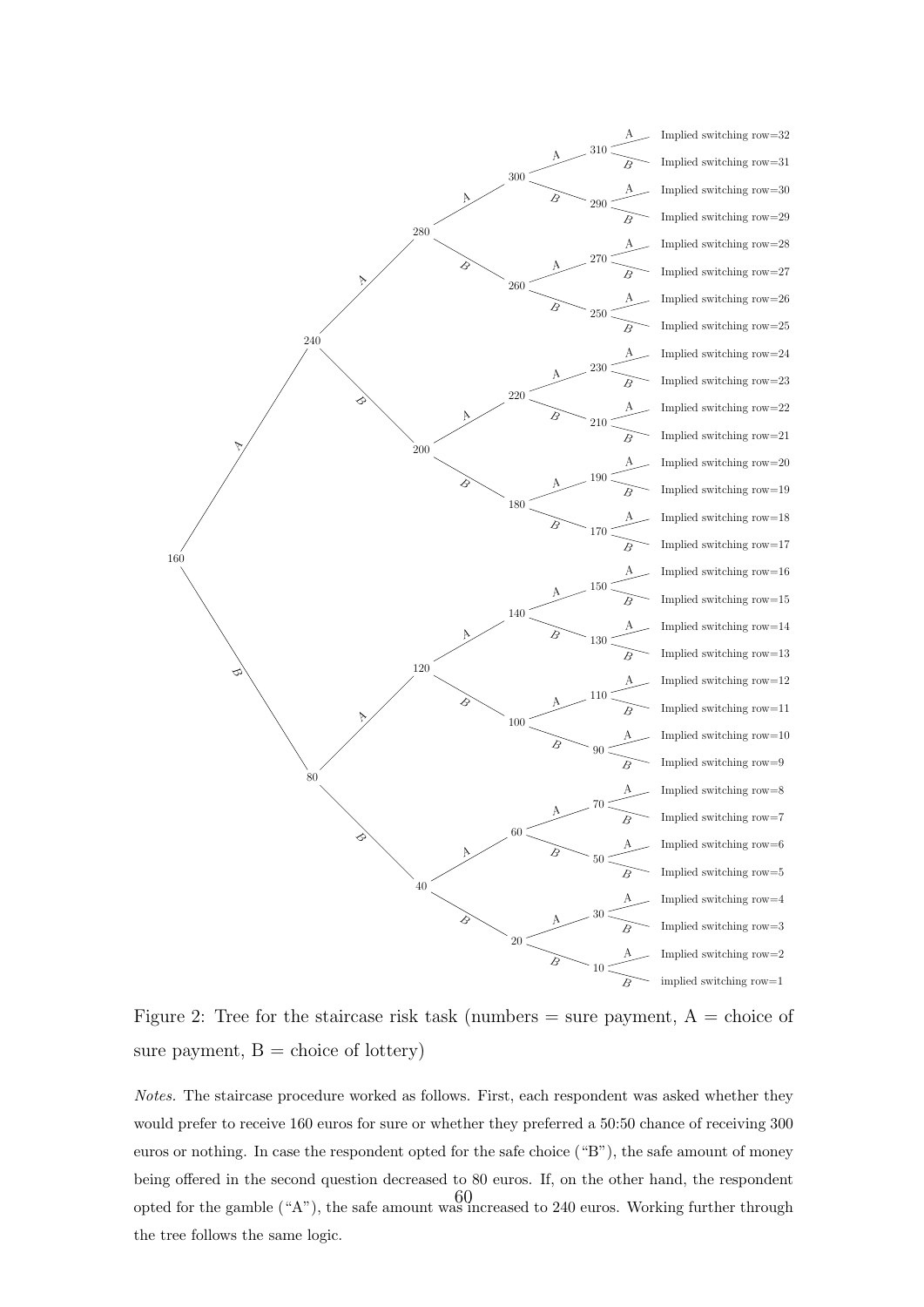# <span id="page-63-0"></span>F Staircase Time

Start with the first question. Depending on whether the participant chooses the earlier or the delayed option, go to the respective next question. This procedure is repeated four times.

Suppose you were given the choice between the following: receiving a payment today or a payment in 12 months. We will now present to you five situations. The payment today is the same in each of these situations. The payment in 12 months is different in every situation. For each of these situations we would like to know which you would choose.

- 1. Would you rather receive 100 Euro today or 153.8 Euro in 12 months?
	- (a) today  $\rightarrow$  go to question 17
	- (b) in 12 months  $\rightarrow$  go to question 2
- 2. Would you rather receive 100 Euro today or 125.4 Euro in 12 months?
	- (a) today  $\rightarrow$  go to question 10
	- (b) in 12 months  $\rightarrow$  go to question 3
- 3. Would you rather receive 100 Euro today or 112.4 Euro in 12 months?
	- (a) today  $\rightarrow$  go to question 7
	- (b) in 12 months  $\rightarrow$  go to question 4
- 4. Would you rather receive 100 Euro today or 106.1 Euro in 12 months?
	- (a) today  $\rightarrow$  go to question 6
	- (b) in 12 months  $\rightarrow$  go to question 5
- 5. Would you rather receive 100 Euro today or 103.0 Euro in 12 months?
	- (a) today
	- (b) in 12 months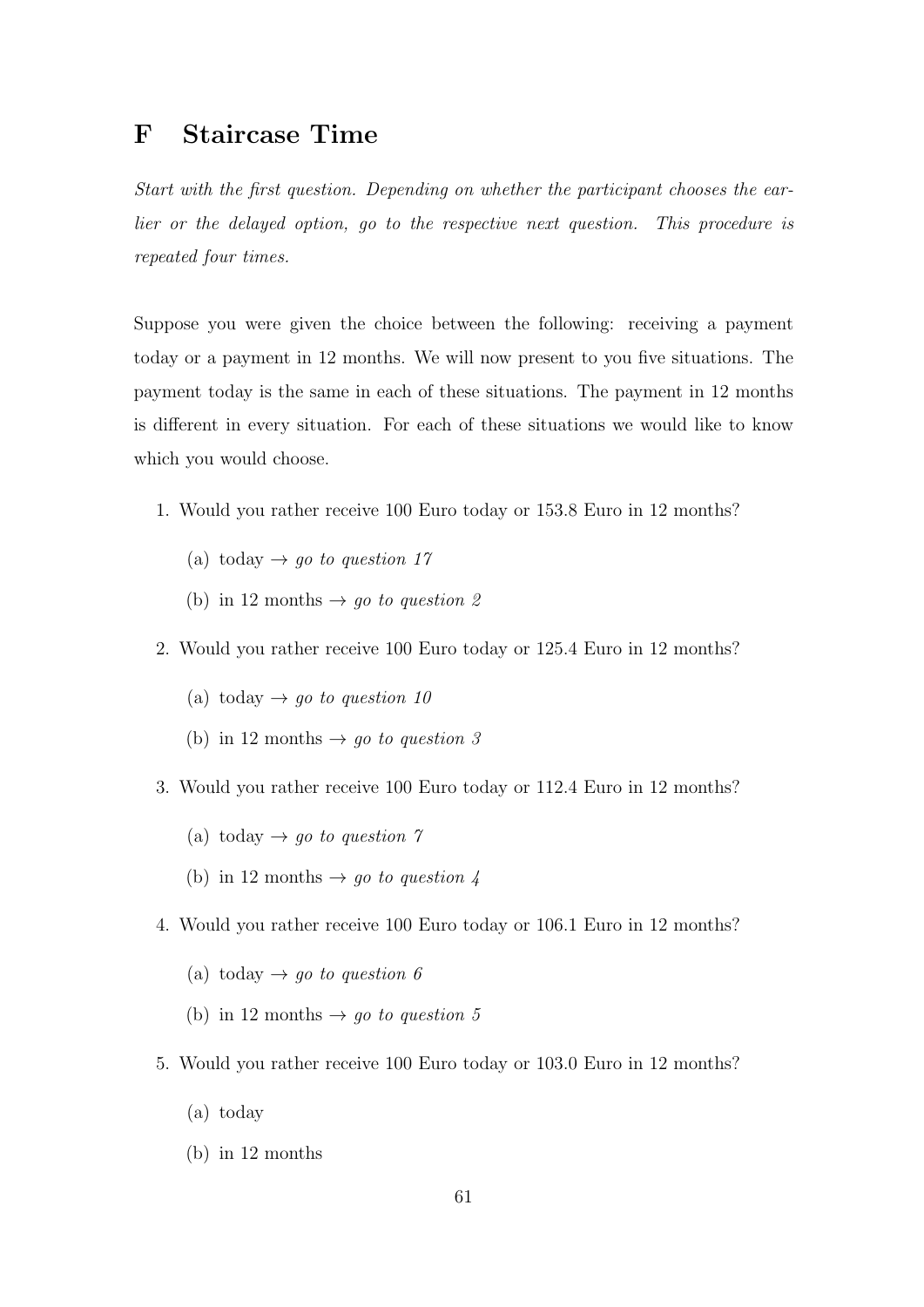- 6. Would you rather receive 100 Euro today or 109.2 Euro in 12 months?
	- (a) today
	- (b) in 12 months
- 7. Would you rather receive 100 Euro today or 118.8 Euro in 12 months?
	- (a) today  $\rightarrow$  go to question 8
	- (b) in 12 months  $\rightarrow$  go to question 9
- 8. Would you rather receive 100 Euro today or 122.1 Euro in 12 months?
	- (a) today
	- (b) in 12 months
- 9. Would you rather receive 100 Euro today or 115.6 Euro in 12 months?
	- (a) today
	- (b) in 12 months
- 10. Would you rather receive 100 Euro today or 139.2 Euro in 12 months?
	- (a) today  $\rightarrow$  go to question 14
	- (b) in 12 months  $\rightarrow$  go to question 11
- 11. Would you rather receive 100 Euro today or 132.3 Euro in 12 months?
	- (a) today  $\rightarrow$  go to question 13
	- (b) in 12 months  $\rightarrow$  go to question 12
- 12. Would you rather receive 100 Euro today or 128.8 Euro in 12 months?
	- (a) today
	- (b) in 12 months
- 13. Would you rather receive 100 Euro today or 135.7 Euro in 12 months?
	- (a) today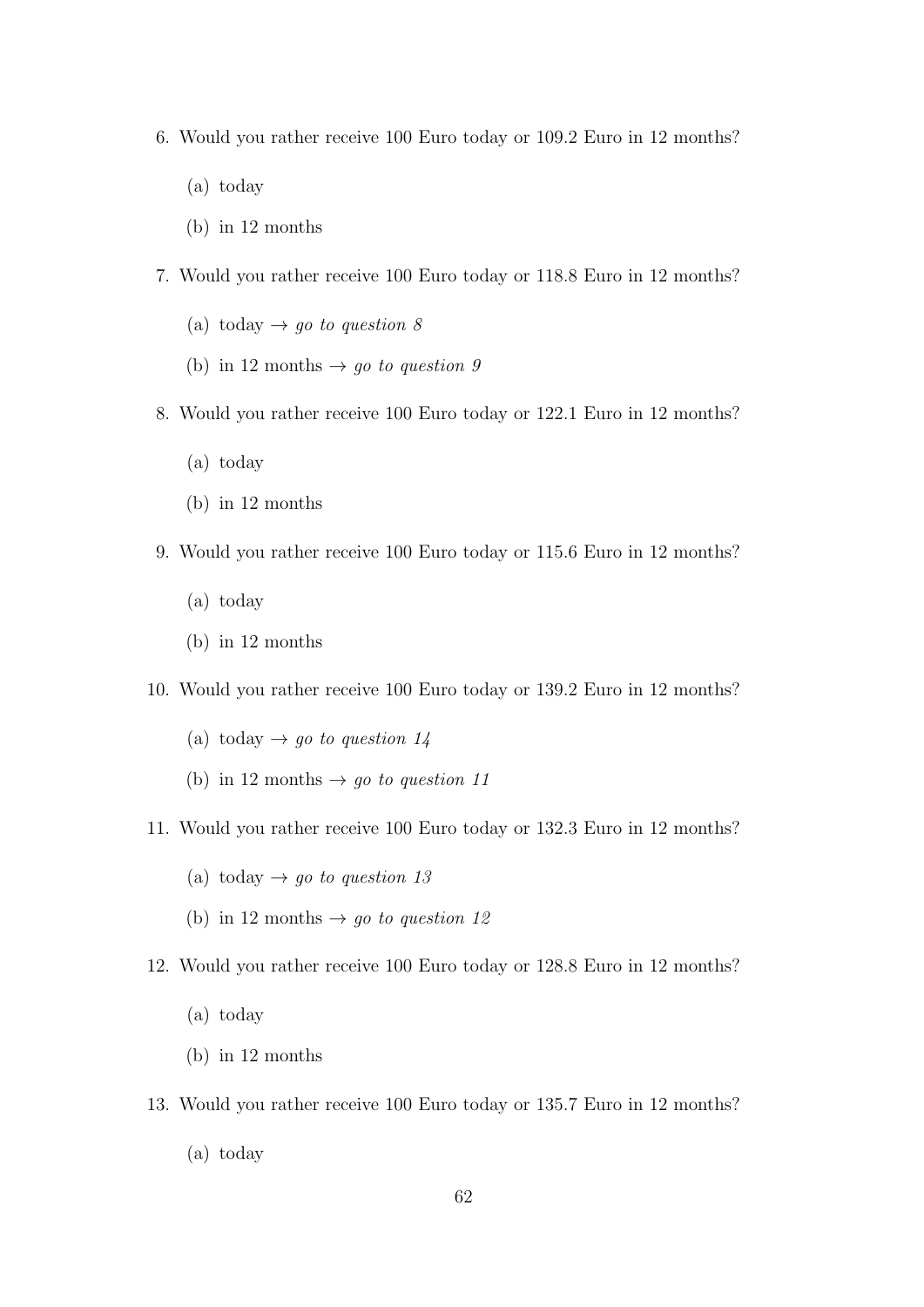- (b) in 12 months
- 14. Would you rather receive 100 Euro today or 146.4 Euro in 12 months?
	- (a) today  $\rightarrow$  go to question 16
	- (b) in 12 months  $\rightarrow$  go to question 15
- 15. Would you rather receive 100 Euro today or 142.8 Euro in 12 months?
	- (a) today
	- (b) in 12 months
- 16. Would you rather receive 100 Euro today or 150.1 Euro in 12 months?
	- (a) today
	- (b) in 12 months
- 17. Would you rather receive 100 Euro today or 185.0 Euro in 12 months?
	- (a) today  $\rightarrow$  go to question 18
	- (b) in 12 months  $\rightarrow$  go to question 25
- 18. Would you rather receive 100 Euro today or 201.6 Euro in 12 months?
	- (a) today  $\rightarrow$  go to question 22
	- (b) in 12 months  $\rightarrow$  go to question 19
- 19. Would you rather receive 100 Euro today or 193.2 Euro in 12 months?
	- (a) today  $\rightarrow$  go to question 20
	- (b) in 12 months  $\rightarrow$  go to question 21
- 20. Would you rather receive 100 Euro today or 197.4 Euro in 12 months?
	- (a) today
	- (b) in 12 months
- 21. Would you rather receive 100 Euro today or 189.1 Euro in 12 months?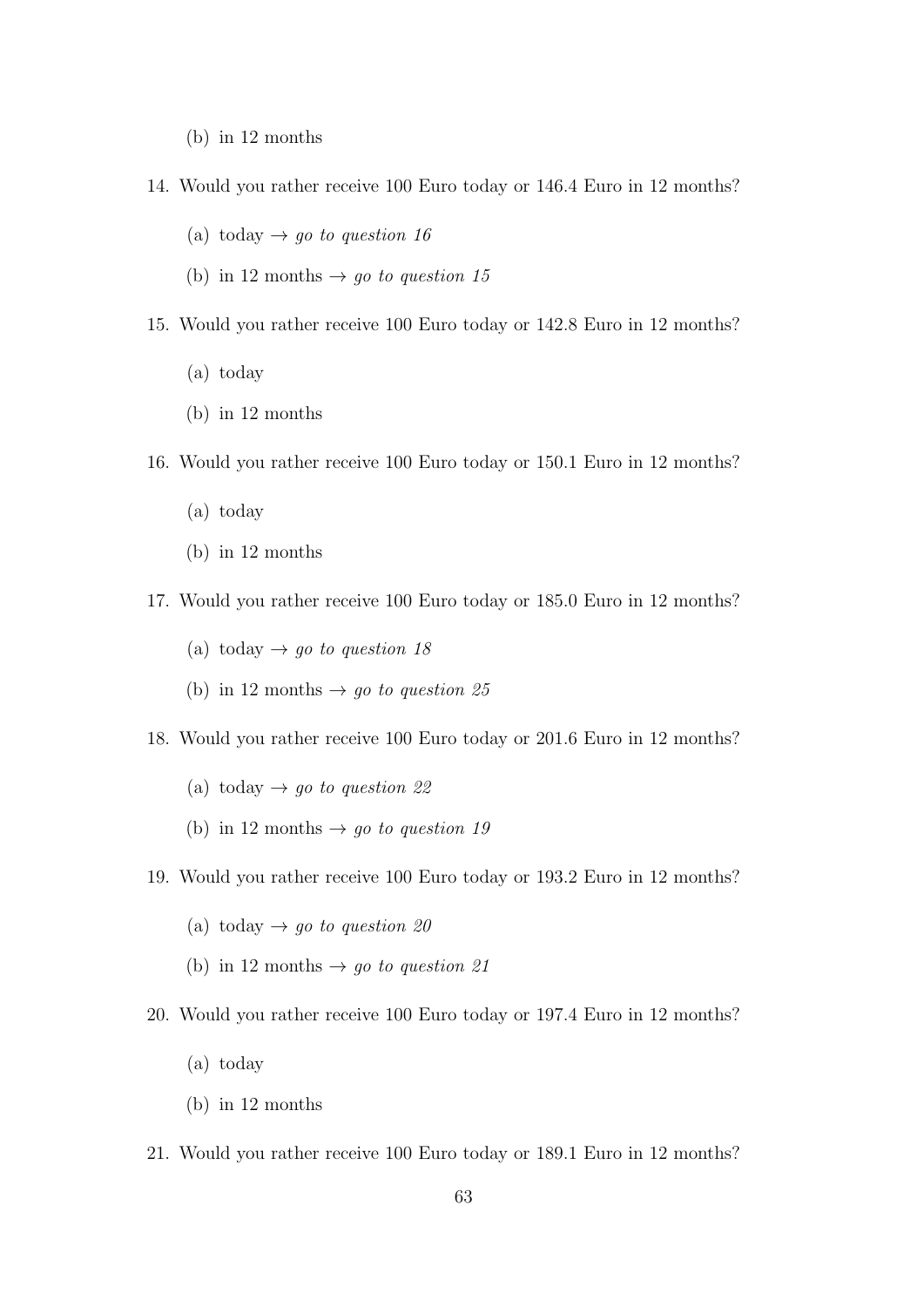- (a) today
- (b) in 12 months
- 22. Would you rather receive 100 Euro today or 210.3 Euro in 12 months?
	- (a) today  $\rightarrow$  go to question 23
	- (b) in 12 months  $\rightarrow$  go to question 24
- 23. Would you rather receive 100 Euro today or 214.6 Euro in 12 months?
	- (a) today
	- (b) in 12 months
- 24. Would you rather receive 100 Euro today or 205.9 Euro in 12 months?
	- (a) today
	- (b) in 12 months
- 25. Would you rather receive 100 Euro today or 169.0 Euro in 12 months?
	- (a) today  $\rightarrow$  go to question 29
	- (b) in 12 months  $\rightarrow$  go to question 26
- 26. Would you rather receive 100 Euro today or 161.3 Euro in 12 months?
	- (a) today  $\rightarrow$  go to question 28
	- (b) in 12 months  $\rightarrow$  go to question 27
- 27. Would you rather receive 100 Euro today or 157.5 Euro in 12 months?
	- (a) today
	- (b) in 12 months
- 28. Would you rather receive 100 Euro today or 165.1 Euro in 12 months?
	- (a) today
	- (b) in 12 months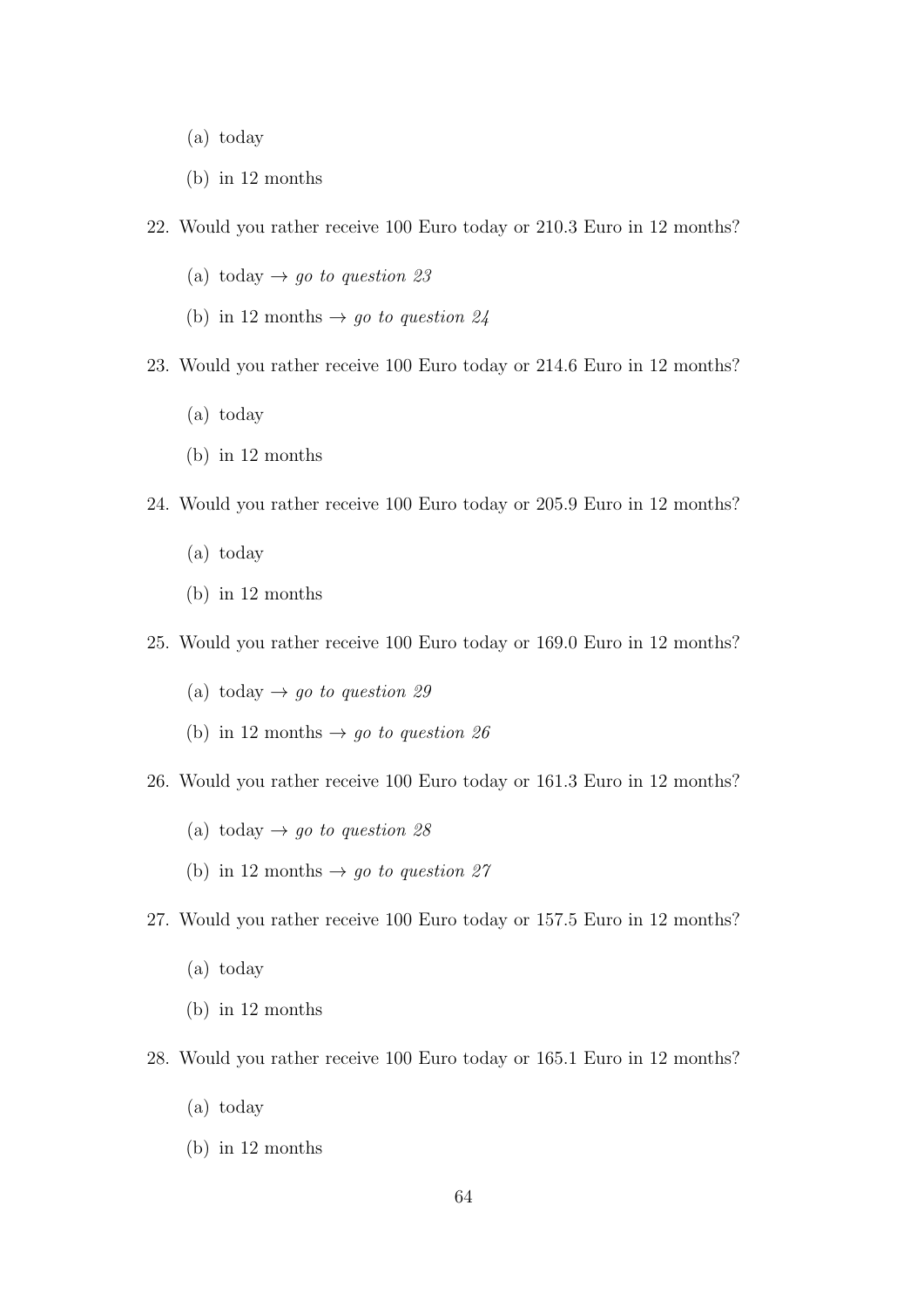- 29. Would you rather receive 100 Euro today or 176.9 Euro in 12 months?
	- (a) today  $\rightarrow$  go to question 31
	- (b) in 12 months  $\rightarrow$  go to question 30
- 30. Would you rather receive 100 Euro today or 172.9 Euro in 12 months?
	- (a) today
	- (b) in 12 months
- 31. Would you rather receive 100 Euro today or 180.9 Euro in 12 months?
	- (a) today
	- (b) in 12 months

The staircase procedure is illustrated in Figure [3.](#page-68-0)